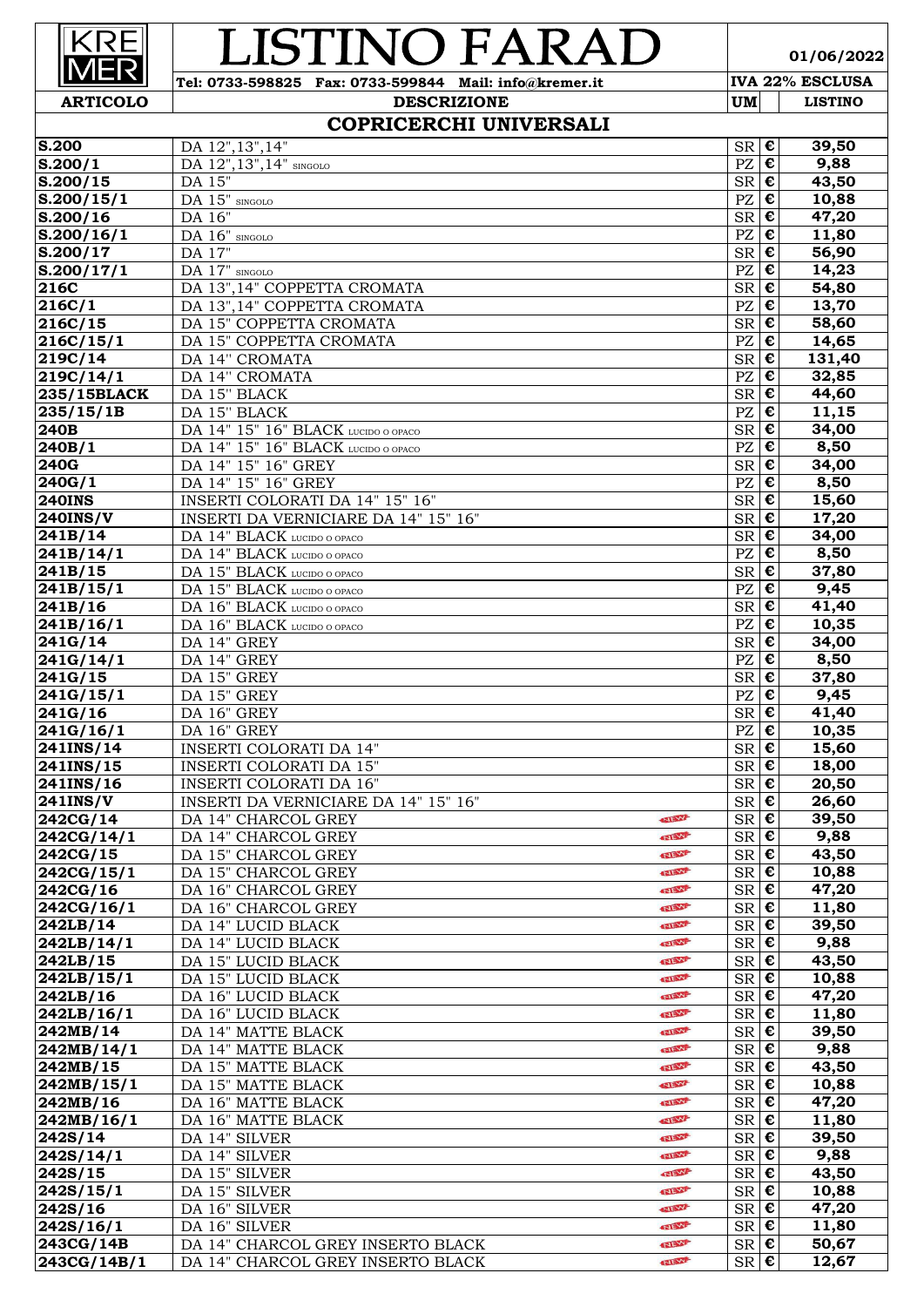| $\sqrt{243CG/15B}$                                                                                                                                                                                                                   | DA 15" CHARCOL GREY INSERTO BLACK                       | NEW           | $SR \, \in \,$                                   |                           | 56,82              |
|--------------------------------------------------------------------------------------------------------------------------------------------------------------------------------------------------------------------------------------|---------------------------------------------------------|---------------|--------------------------------------------------|---------------------------|--------------------|
| 243CG/15B/1                                                                                                                                                                                                                          | DA 15" CHARCOL GREY INSERTO BLACK                       | NEW.          | $SR$ $\epsilon$                                  |                           | 14,21              |
| $\sqrt{243CG/16B}$                                                                                                                                                                                                                   | DA 16" CHARCOL GREY INSERTO BLACK                       | <b>NIEW</b>   | $SR \, \vert \, \boldsymbol{\epsilon}$           |                           | 62,86              |
| 243CG/16B/1                                                                                                                                                                                                                          | DA 16" CHARCOL GREY INSERTO BLACK                       | NEW           | $SR \in$                                         |                           | 15,72              |
| 243G/14DG                                                                                                                                                                                                                            | DA 14" GREY INSERTO DARK GREY                           | <b>NIEW-</b>  | $SR$ $C$                                         |                           | 50,67              |
| 243G/14DG/1                                                                                                                                                                                                                          | DA 14" GREY INSERTO DARK GREY                           | <b>NIEW-</b>  | $SR \in$                                         |                           | 12,67              |
| 243G/15DG                                                                                                                                                                                                                            | DA 15" GREY INSERTO DARK GREY                           | NEW           | $SR \in$                                         |                           | 56,82              |
| 243G/15DG/1                                                                                                                                                                                                                          | DA 15" GREY INSERTO DARK GREY                           | <b>NIEW</b>   | $SR \in$                                         |                           | 14,21              |
| 243G/16DG                                                                                                                                                                                                                            | DA 16" GREY INSERTO DARK GREY                           | <b>INTENS</b> | $SR \in$                                         |                           | 62,86              |
| 243G/16DG/1                                                                                                                                                                                                                          | DA 16" GREY INSERTO DARK GREY                           | NIEW-         | $SR \in$                                         |                           | 15,72              |
| 243MB/14W                                                                                                                                                                                                                            | DA 14" MATTE BLACK INSERTO WHITE                        | NEW-          | $SR \overline{\epsilon}$                         |                           | 50,67              |
| 243MB/14W/1                                                                                                                                                                                                                          | DA 14" MATTE BLACK INSERTO WHITE                        | NEW           | $S_{\overline{\mathbf{R}}}\overline{\mathbf{E}}$ |                           | 12,67              |
| 243MB/15W                                                                                                                                                                                                                            | DA 15" MATTE BLACK INSERTO WHITE                        | NIEW-         | $SR \in$                                         |                           | 56,82              |
| 243MB/15W/1                                                                                                                                                                                                                          | DA 15" MATTE BLACK INSERTO WHITE                        | NEW           | $SR$ $C$                                         |                           | 14,21              |
| 243MB/16W                                                                                                                                                                                                                            | DA 16" MATTE BLACK INSERTO WHITE                        | <b>NIEW-</b>  | $SR \in$                                         |                           | 62,86              |
| 243MB/16W/1                                                                                                                                                                                                                          | DA 16" MATTE BLACK INSERTO WHITE                        | NEW           | $SR \, \epsilon$                                 |                           | 15,72              |
|                                                                                                                                                                                                                                      | COPRICERCHI UNIVERSALI C/LOGO                           |               |                                                  |                           |                    |
| S.200                                                                                                                                                                                                                                | DA 12", 13", 14" c/Logo                                 |               | $SR \, \epsilon$                                 |                           | 41,60              |
| S.200/1                                                                                                                                                                                                                              | DA 12", 13", 14" c/Logo SINGOLO                         |               | $PZ$ $E$                                         |                           | 10,40              |
| $\overline{S.200/15}$                                                                                                                                                                                                                | DA 15" c/Logo                                           |               | $S_{\overline{\mathbf{R}}}\overline{\mathbf{E}}$ |                           | 45,30              |
| S.200/15/1                                                                                                                                                                                                                           | DA 15" c/Logo SINGOLO                                   |               | $PZ \in$                                         |                           | 11,33              |
| S.200/16                                                                                                                                                                                                                             | DA 16" c/Logo                                           |               | $SR \nvert \n\boldsymbol{\epsilon}$              |                           | 49,10              |
| $\sqrt{8.200}/16/1$                                                                                                                                                                                                                  | DA 16" c/Logo SINGOLO                                   |               | $\overline{PZ}$                                  | $ \boldsymbol{\epsilon} $ | 12,28              |
|                                                                                                                                                                                                                                      | COPRICERCHI ADATTABILI C/LOGO MERCEDES                  |               |                                                  |                           |                    |
|                                                                                                                                                                                                                                      |                                                         |               |                                                  |                           |                    |
| 212/14                                                                                                                                                                                                                               | MODELLO 8 FORI                                          |               | $SR \, \, \boldsymbol{\epsilon}$                 |                           | 43,50              |
| 212/14/1                                                                                                                                                                                                                             | MODELLO 8 FORI SINGOLO                                  |               | PZ                                               | $\epsilon$                | 10,88              |
| $\sqrt{212/15}$                                                                                                                                                                                                                      | MODELLO 8 FORI                                          |               | $SR \, \vert \, \boldsymbol{\epsilon}$           |                           | 49,10              |
| $\sqrt{212/15/1}$                                                                                                                                                                                                                    | MODELLO 8 FORI SINGOLO                                  |               | $PZ \in$                                         |                           | 12,28              |
| $\sqrt{212C/15}$                                                                                                                                                                                                                     | MODELLO 8 FORI CROMATI                                  |               | $SR$ $C$                                         |                           | 60,30              |
| $\sqrt{212C/15/1}$                                                                                                                                                                                                                   | MODELLO 8 FORI CROMATI SINGOLO                          |               | PZ                                               | $\epsilon$                | 15,08              |
| $\sqrt{212/16}$                                                                                                                                                                                                                      | MODELLO 8 FORI                                          |               | $SR$ $C$                                         |                           | 47,20              |
| $\sqrt{212/16/1}$                                                                                                                                                                                                                    | MODELLO 8 FORI SINGOLO                                  |               | PZ                                               | $\epsilon$                | 11,80              |
| $\sqrt{212C/16}$                                                                                                                                                                                                                     | MODELLO 8 FORI CROMATI                                  |               | $SR \in$                                         |                           | 58,40              |
|                                                                                                                                                                                                                                      |                                                         |               | $PZ \in$                                         |                           | 14,60              |
|                                                                                                                                                                                                                                      | MODELLO 8 FORI CROMATI SINGOLO                          |               |                                                  |                           |                    |
|                                                                                                                                                                                                                                      | COPRICERCHI ADATTABILI FIAT-LANCIA-ALFA SERIE 300 - 700 |               |                                                  |                           |                    |
|                                                                                                                                                                                                                                      | FIAT Uno 1°serie (targhetta)                            |               | $SR \nvert \overline{\epsilon}$                  |                           | 26,00              |
|                                                                                                                                                                                                                                      | FIAT Uno 1°serie (targhetta)                            |               | $PZ \in$                                         |                           | 6,50               |
|                                                                                                                                                                                                                                      | FIAT Uno 1°serie (incisa)                               |               | $SR$ $C$                                         |                           | $\overline{2}6,00$ |
|                                                                                                                                                                                                                                      | FIAT Uno 1°serie (incisa)                               |               | $PZ \mid \mathbf{E}$                             |                           | 6,50               |
| 212C/16/1<br>301<br>301/1<br>302<br> 302/1<br>303                                                                                                                                                                                    | FIAT Panda (targhetta)                                  |               | $SR \, \vert \, \boldsymbol{\epsilon}$           |                           | 25,70              |
|                                                                                                                                                                                                                                      | FIAT Panda (targhetta)                                  |               | $PZ \in \mathbf{C}$                              |                           | 6,43               |
|                                                                                                                                                                                                                                      | FIAT Panda (incisa)                                     |               | $SR \in$                                         |                           | 24,20              |
|                                                                                                                                                                                                                                      | FIAT Panda (incisa)                                     |               | $PZ \in$                                         |                           | 6,05               |
|                                                                                                                                                                                                                                      | FIAT Uno S 2°serie                                      |               | $SR \in$                                         |                           | 22,80              |
|                                                                                                                                                                                                                                      | FIAT Uno S 2° serie                                     |               | $PZ$ $E$                                         |                           | 5,70               |
|                                                                                                                                                                                                                                      | FIAT Uno SX 2° serie                                    |               | $SR \, \vert \, \boldsymbol{\epsilon}$           |                           | 25,70              |
|                                                                                                                                                                                                                                      | FIAT Uno SX 2° serie                                    |               | $PZ \in$                                         |                           | 6,43               |
|                                                                                                                                                                                                                                      | FIAT Uno CS                                             |               | $SR \, \vert \, \boldsymbol{\epsilon}$           |                           | 45,30              |
|                                                                                                                                                                                                                                      | FIAT Uno CS                                             |               | $PZ \in$                                         |                           | 11,33              |
|                                                                                                                                                                                                                                      | FIAT Uno TD 2°serie                                     |               | $SR \nvert \n\boldsymbol{\epsilon}$              |                           | 33,80              |
|                                                                                                                                                                                                                                      | FIAT Uno TD 2°serie                                     |               | $PZ \in$                                         |                           | 8,45               |
|                                                                                                                                                                                                                                      | FIAT Uno Sting 2° serie (incisa)                        |               | $SR \, \in \,$                                   |                           | 28,60              |
|                                                                                                                                                                                                                                      | FIAT Uno Sting 2° serie (incisa)                        |               | $PZ \in \mathbf{C}$                              |                           | 7,15               |
|                                                                                                                                                                                                                                      | FIAT Uno Sting 2° serie (targhetta)                     |               | $SR \, \vert \, \boldsymbol{\epsilon}$           |                           | 28,60              |
|                                                                                                                                                                                                                                      | FIAT Uno Sting 2° serie (targhetta)                     |               | $PZ \in$                                         |                           | 7,15               |
|                                                                                                                                                                                                                                      | FIAT Tipo 16V                                           |               | $S_{\overline{\mathbf{R}}}\overline{\mathbf{E}}$ |                           | 41,60              |
|                                                                                                                                                                                                                                      | FIAT Tipo 16V                                           |               | $PZ \in$                                         |                           | 10,40              |
|                                                                                                                                                                                                                                      | FIAT Tipo                                               |               | $SR \nvert \boldsymbol{\epsilon}$                |                           | 28,60              |
|                                                                                                                                                                                                                                      | FIAT Tipo                                               |               | $PZ \mid \overline{\mathbf{\epsilon}}$           |                           | 7,15               |
|                                                                                                                                                                                                                                      | FIAT Tipo TD                                            |               | $SR \nvert \n\boldsymbol{\epsilon}$              |                           | 33,10              |
|                                                                                                                                                                                                                                      | FIAT Tipo TD                                            |               | PZ                                               | $\epsilon$                | 8,28               |
|                                                                                                                                                                                                                                      | FIAT Tempra                                             |               | $SR \, \epsilon$                                 |                           | 41,60              |
|                                                                                                                                                                                                                                      | FIAT Tempra                                             |               | $PZ \in \mathbf{C}$                              |                           | 10,40              |
|                                                                                                                                                                                                                                      | FIAT Tempra                                             |               | $SR \, \vert \, \boldsymbol{\epsilon}$           |                           | 41,60              |
| 303/1<br>304<br>304/1<br>305<br>305/1<br>306<br>306/1<br>307<br>307/1<br>308<br>308/1<br>309<br>309/1<br>310<br>310/1<br>311<br>$\overline{311}/1$<br>312/13<br>312/13/1<br>312/14<br>312/14/1<br>313<br>313/1<br>314/13<br>314/13/1 | FIAT Tempra                                             |               | $PZ \in$                                         |                           | 10,40              |
| 314/14                                                                                                                                                                                                                               | FIAT Tempra                                             |               | $S_{\rm R}$ $\epsilon$                           |                           | 41,60              |
| 314/14/1                                                                                                                                                                                                                             | FIAT Tempra                                             |               | $PZ \in$                                         |                           | 10,40              |
| 315/13<br>315/13/1                                                                                                                                                                                                                   | <b>ALFA 33-75</b><br>ALFA 33-75                         |               | $SR \nvert \n\boldsymbol{\epsilon}$<br>$PZ \in$  |                           | 35,90<br>8,98      |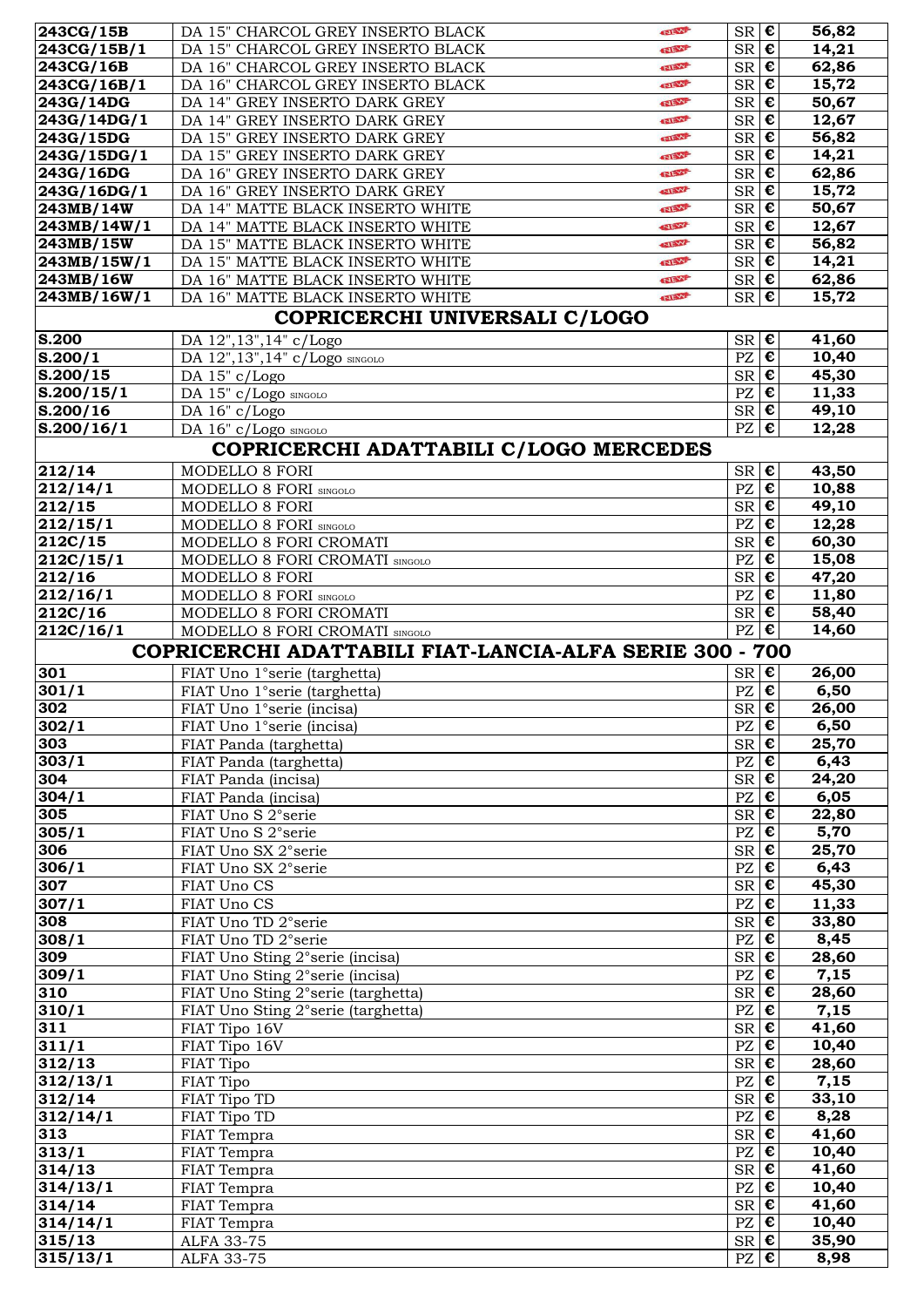| 315/14           | ALFA 75-164                     | $SR \, \vert \, \boldsymbol{\epsilon}$                 |                           | 35,90 |
|------------------|---------------------------------|--------------------------------------------------------|---------------------------|-------|
| 315/14/1         | ALFA 75-164                     | $\overline{PZ}$ $\epsilon$                             |                           | 8,98  |
| 315/15           | <b>ALFA 164</b>                 | $SR \, \epsilon$                                       |                           | 68,20 |
| 315/15/1         | <b>ALFA 164</b>                 | $\mathbf{P}\mathbf{Z}$                                 | $\epsilon$                | 17,05 |
| 316              | Y 10 GT-MIA                     | $S_{\overline{\mathbf{R}}}\overline{\mathbf{E}}$       |                           | 30,80 |
| 316/1            | Y 10 GT-MIA                     | PZ                                                     | $\epsilon$                | 7,70  |
| 317              | $Y$ 10 - FIRE - LX              | $SR \, \epsilon$                                       |                           | 30,80 |
| 317/1            | $Y$ 10 - FIRE - $\overline{LX}$ | $PZ \in$                                               |                           | 7,70  |
| 318              | Y 10 1°serie - FILA             | $SR \mid \overline{\epsilon}$                          |                           | 30,80 |
| 318/1            | Y 10 1°serie - FILA             | $PZ$ $E$                                               |                           | 7,70  |
| $\overline{3}19$ | LANCIA Dedra                    | $SR \, \epsilon$                                       |                           | 64,30 |
| 319/1            | LANCIA Dedra                    | $PZ \in \mathbf{E}$                                    |                           | 16,08 |
| 320              | LANCIA Thema 2° serie           | $SR \, \epsilon$                                       |                           | 68,20 |
| 320/1            | LANCIA Thema 2° serie           | PZ                                                     | ¢                         | 17,05 |
| 321              | LANCIA Thema 1°serie            | $S_{\mathsf{R}}$ $\epsilon$                            |                           | 64,30 |
| 321/1            | LANCIA Thema 1°serie            | PZ                                                     | $\pmb{\epsilon}$          | 16,08 |
| 322/13           | LANCIA Prisma 1300              | $SR \, \epsilon$                                       |                           | 49,10 |
| 322/13/1         | LANCIA Prisma 1300              |                                                        | $ \boldsymbol{\epsilon} $ | 12,28 |
| 322/14           | LANCIA Prisma 1600              | PZ<br>$S_{\overline{\mathbf{R}}}\overline{\mathbf{E}}$ |                           | 56,80 |
|                  |                                 | $PZ$ $E$                                               |                           |       |
| 322/14/1         | LANCIA Prisma 1600              |                                                        |                           | 14,20 |
| 323/13           | LANCIA Delta 1300               | $SR \, \epsilon$                                       |                           | 49,10 |
| 323/13/1         | <b>LANCIA Delta 1300</b>        | $PZ \in$                                               |                           | 12,28 |
| 323/14           | LANCIA Delta 1600               | $SR \, \epsilon$                                       |                           | 49,10 |
| 323/14/1         | LANCIA Delta 1600               | $PZ$ $E$                                               |                           | 12,28 |
| 324              | FIAT Croma                      | $SR \, \vert \, \overline{\epsilon}$                   |                           | 64,30 |
| 324/1            | FIAT Croma                      | PZ                                                     | $\pmb{\epsilon}$          | 16,08 |
| 325              | FIAT Croma D '87-'91            | $SR \, \epsilon$                                       |                           | 52,90 |
| 325/1            | FIAT Croma D '87-'91            | $PZ \in$                                               |                           | 13,02 |
| 326              | FIAT Croma IE - TD              | $SR \, \epsilon$                                       |                           | 46,90 |
| 326/1            | FIAT Croma IE - TD              | $PZ \mid \overline{\mathbf{\epsilon}}$                 |                           | 11,73 |
| 327              | FIAT Croma '92                  | $SR$ $\epsilon$                                        |                           | 64,30 |
| 327/1            | FIAT Croma '92                  | $PZ \in$                                               |                           | 16,08 |
| 328              | FIAT Regata 1°serie             | $SR \, \epsilon$                                       |                           | 41,60 |
| 328/1            | FIAT Regata 1°serie             | $PZ \in$                                               |                           | 10,40 |
| 329              | FIAT Ritmo FL                   | $SR$ $\overline{E}$                                    |                           | 41,60 |
| 329/1            | FIAT Ritmo FL                   | PZ                                                     | $\pmb{\epsilon}$          | 10,40 |
| 332/13           | FIAT Tipo                       | $SR \, \epsilon$                                       |                           | 30,40 |
| 332/13/1         | FIAT Tipo                       | $PZ \in$                                               |                           | 7,60  |
| 332/14           | FIAT Tipo                       | $SR$ $\epsilon$                                        |                           | 49,10 |
| 332/14/1         | FIAT Tipo                       | $PZ$ $ \epsilon $                                      |                           | 12,28 |
| 333              | Y 10 Evenue                     | $SR \, \epsilon$                                       |                           | 37,60 |
| 333/1            | Y 10 Evenue                     | $PZ \in$                                               |                           | 9,40  |
| 334              | Y 10                            | $SR \in$                                               |                           | 30,40 |
| 334/1            | $\Upsilon$ 10                   | $PZ \in$                                               |                           | 7,60  |
| 335              | $\Upsilon$ 10                   | $SR \mid \mathbf{\overline{E}}$                        |                           | 30,40 |
| 335/1            | Y 10                            | $PZ \in \mathbf{C}$                                    |                           | 7,60  |
| 336              | $\Upsilon$ 10                   | $SR \, \epsilon$                                       |                           | 37,60 |
| 336/1            | Y 10                            | $PZ \in$                                               |                           | 9,40  |
| 337/13           | FIAT Punto                      | $SR \nvert \overline{\epsilon}$                        |                           | 26,70 |
| 337/13/1         | FIAT Punto                      | $PZ$ $\overline{\epsilon}$                             |                           | 6,68  |
| 337/14           | FIAT Punto                      | $SR \, \epsilon$                                       |                           | 36,10 |
| 337/14/1         | FIAT Punto                      | $PZ \in$                                               |                           | 9,03  |
| 338              | FIAT Punto                      | $SR \, \vert \, \boldsymbol{\epsilon}$                 |                           | 28,40 |
| 338/1            | FIAT Punto                      | $PZ \in$                                               |                           | 7,10  |
| 339/13           | FIAT Punto                      | $SR \mid \mathbf{\overline{E}}$                        |                           | 26,70 |
| 339/13/1         | FIAT Punto                      | $PZ \in$                                               |                           | 6,68  |
| 339/14           | FIAT Punto                      | $SR \, \epsilon$                                       |                           | 31,60 |
| 339/14/1         | FIAT Punto                      | $PZ \in$                                               |                           | 7,90  |
| 340              | FIAT Punto                      | $SR \, \sqrt{\epsilon}$                                |                           | 36,10 |
| 340/1            | FIAT Punto                      | $PZ \in$                                               |                           | 9,03  |
| 343              | FIAT Tipo Maquillage            | $SR$ $\epsilon$                                        |                           | 37,60 |
| 343/1            | FIAT Tipo Maquillage            | $PZ \in$                                               |                           | 9,40  |
| 344              | FIAT Tempra                     | $SR \nvert \boldsymbol{\epsilon}$                      |                           | 49,10 |
| 344/1            | FIAT Tempra                     | $PZ \mid \overline{\mathbf{\epsilon}}$                 |                           | 12,28 |
| 345              | FIAT Tempra                     | $SR \, \epsilon$                                       |                           | 41,60 |
| 345/1            | FIAT Tempra                     | $PZ \in \mathbf{C}$                                    |                           | 10,40 |
| 346              | FIAT Croma                      | $SR \in$                                               |                           | 64,30 |
| 346/1            | FIAT Croma                      | $PZ \in$                                               |                           | 16,08 |
|                  |                                 |                                                        |                           |       |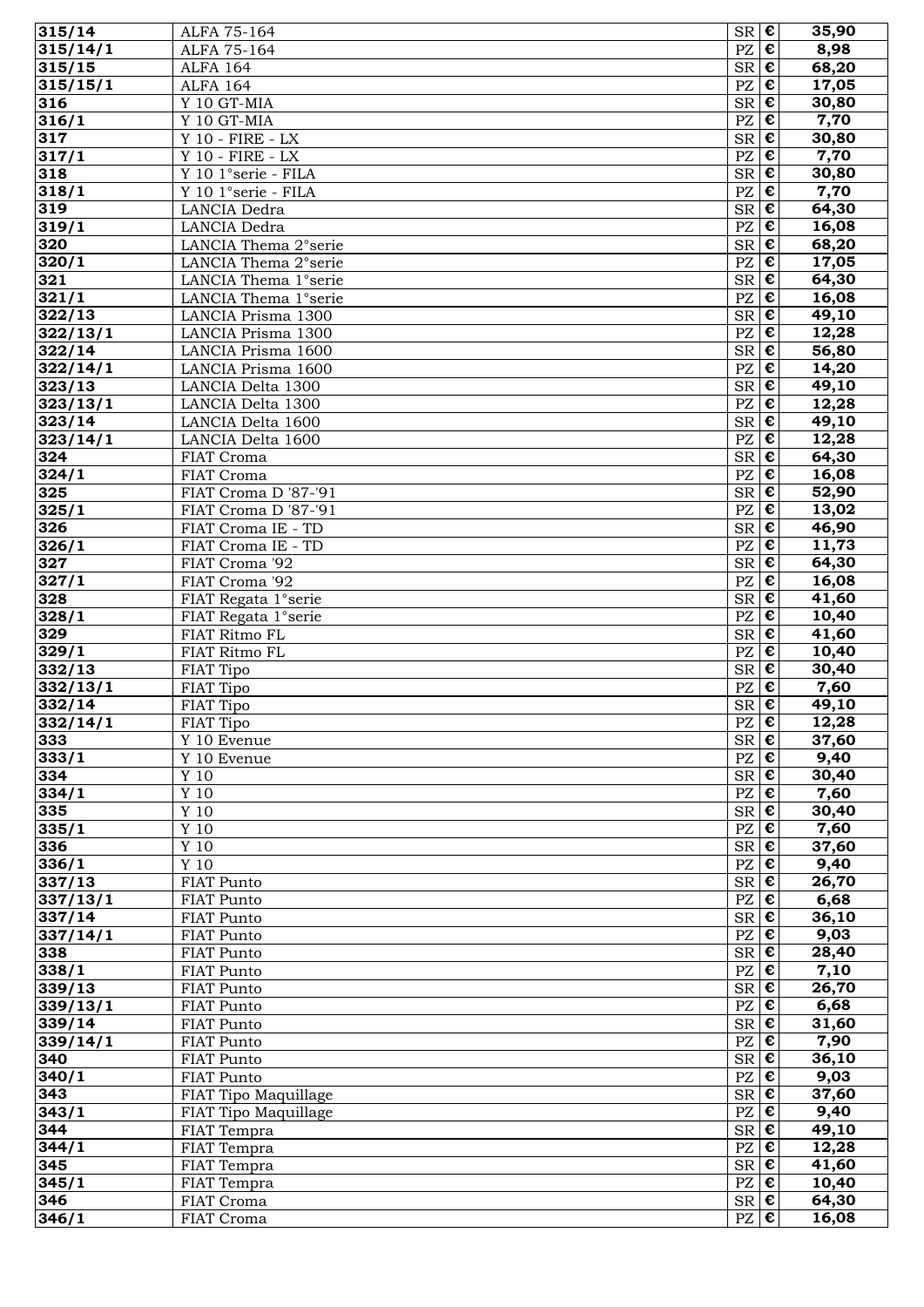| 347/14               | LANCIA Delta '93                             | $SR \overline{\epsilon}$               |                  | 52,90               |
|----------------------|----------------------------------------------|----------------------------------------|------------------|---------------------|
| $\frac{1}{347}/14/1$ | LANCIA Delta '93                             | $PZ$ $E$                               |                  | 13,23               |
| 347/15               | LANCIA Delta 2000 '93 - Thema                | $SR \, \epsilon$                       |                  | 71,90               |
| 347/15/1             | LANCIA Delta 2000 '93 - Thema                | $PZ \in$                               |                  | 17,98               |
| 348                  | LANCIA Dedra                                 | $SR$ $\epsilon$                        |                  | 56,80               |
| 348/1                | LANCIA Dedra                                 | $\mathbf{P}\mathbf{Z}$                 | $\pmb{\epsilon}$ | $\overline{1}$ 4,20 |
| 349                  | <b>ALFA 164</b>                              | $SR \, \epsilon$                       |                  | 79,60               |
| 349/1                | <b>ALFA 164</b>                              | $\mathbf{P}\mathbf{Z}$                 | €                | 19,90               |
| 350                  | ALFA 145 - 146                               | $SR \, \epsilon$                       |                  | 35,90               |
| 350/1                | ALFA 145 - 146                               | $\mathbf{P}\mathbf{Z}$                 | $\epsilon$       | 8,98                |
| 351                  | FIAT Bravo 1.6                               | $SR \mid \mathbf{\overline{E}}$        |                  | 37,10               |
| 351/1                | FIAT Bravo 1.6                               | $PZ \in$                               |                  | 9,28                |
| 352                  | FIAT Bravo 1.4                               | $SR \, \epsilon$                       |                  | 43,90               |
| 352/1                | FIAT Bravo 1.4                               | $PZ$ $E$                               |                  | 10,98               |
| 353                  | FIAT Brava 1.4 - 1.6 S, SX                   | $SR$ $C$                               |                  | 43,90               |
| 353/1                | FIAT Brava 1.4 - 1.6 S, SX                   | $\mathbf{P}\mathbf{Z}$                 | $\epsilon$       | 10,98               |
| 354                  | FIAT Brava 1.4 - 1.6 EL, ELX                 | $SR \, \epsilon$                       |                  | 34,80               |
| 354/1                | FIAT Brava 1.4 - 1.6 EL, ELX                 | PZ                                     | €                | 8,70                |
| 355                  | <b>LANCIA Y LE</b>                           | $SR \, \epsilon$                       |                  | 35,90               |
| 355/1                | LANCIA Y LE                                  | PZ                                     | $\epsilon$       | 8,98                |
| 356                  | LANCIA Y LS                                  | $S_{\mathsf{R}}$ $\epsilon$            |                  | 35,90               |
| 356/1                | LANCIA Y LS                                  | $PZ$ $\epsilon$                        |                  | 8,98                |
| 357                  | LANCIA Y LX                                  | $SR$ $E$                               |                  | 45,30               |
| 357/1                | <b>LANCIA Y LX</b>                           | $PZ \in$                               |                  | 11,33               |
| 358                  | FIAT Tempra Liberty                          | $SR$ $\epsilon$                        |                  | $\frac{1}{52,90}$   |
| 358/1                | FIAT Tempra Liberty                          | $\mathbf{P}\mathbf{Z}$                 | $\pmb{\epsilon}$ | 13,23               |
| 359                  | FIAT Marea ELX                               | $SR \, \epsilon$                       |                  | 52,90               |
| 359/1                | FIAT Marea ELX                               | $\mathbf{P}\mathbf{Z}$                 | $\epsilon$       | 13,23               |
| 360                  | FIAT Marea SX                                | $SR \, \epsilon$                       |                  | 52,90               |
| 360/1                | FIAT Marea SX                                | $\mathbf{P}\mathbf{Z}$                 | $\pmb{\epsilon}$ | 13,23               |
| 361                  | FIAT Cinquecento                             | $S_{\mathsf{R}}$ $\epsilon$            |                  | 30,40               |
| 361/1                | FIAT Cinquecento                             | $PZ$ $\epsilon$                        |                  | 7,60                |
| 362                  | FIAT Cinquecento                             | $SR \, \epsilon$                       |                  | 30,40               |
| 362/1                | FIAT Cinquecento                             | $PZ \in$                               |                  | 7,60                |
| 363/14               | ALFA 155 '96                                 | $SR$ $C$                               |                  | 64,30               |
| 363/14/1             | ALFA 155 '96                                 | $\mathbf{P}\mathbf{Z}$                 | $\pmb{\epsilon}$ | 16,08               |
| 363/15               | ALFA 155 '96                                 | $SR \, \vert \, \overline{\epsilon}$   |                  | 68,20               |
| 363/15/1             | ALFA 155 '96                                 | $\mathbf{P}\mathbf{Z}$                 | $\epsilon$       | 17,05               |
| 364                  | ALFA 145 - 146 1.4 - 1.6 versione Twin Spark | $SR \,   \, \boldsymbol{\epsilon}$     |                  | 52,90               |
| 364/1                | ALFA 145 - 146 1.4 - 1.6 versione Twin Spark | $PZ \in$                               |                  | 13,23               |
| 365                  | LANCIA K                                     | $SR \, \epsilon$                       |                  | 79,60               |
| 365/1                | LANCIA K                                     | $PZ \in$                               |                  | 19,90               |
| 366/13               | FIAT Punto S '97                             | $SR \, \epsilon$                       |                  | 30,40               |
| 366/13/1             | FIAT Punto S '97                             | $PZ \in$                               |                  | 7,60                |
| 366/14               | FIAT Punto S '97                             | $SR \, \epsilon$                       |                  | 31,50               |
| 366/14/1             | FIAT Punto S '97                             | $PZ \mid \overline{\mathbf{\epsilon}}$ |                  | 7,88                |
| 367/13               | FIAT Punto SX '97                            | $SR \, \vert \, \boldsymbol{\epsilon}$ |                  | 30,40               |
| 367/13/1             | FIAT Punto SX '97                            | $PZ \in \mathbf{E}$                    |                  | 7,60                |
| 367/14               | FIAT Punto SX '97                            | $SR \nvert \overline{\epsilon}$        |                  | 41,60               |
| 367/14/1             | FIAT Punto SX '97                            | PZ                                     | $\pmb{\epsilon}$ | 10,40               |
| 368                  | FIAT Punto ELX '97                           | $SR \nvert \overline{\epsilon}$        |                  | 31,50               |
| 368/1                | FIAT Punto ELX '97                           | $PZ \in$                               |                  | 7,88                |
| 369                  | LANCIA Y Elefantino Blu                      | $SR \, \epsilon$                       |                  | 36,80               |
| 369/1                | LANCIA Y Elefantino Blu                      | $PZ \mid \overline{\mathbf{\epsilon}}$ |                  | 9,20                |
| 370                  | FIAT Palio Weekend 100cv/TD 70               | $SR \, \epsilon$                       |                  | 51,40               |
| 370/1                | FIAT Palio Weekend 100cv/TD 70               | $PZ \in$                               |                  | 12,85               |
| 371                  | FIAT Palio Due Volumi                        | $SR \, \epsilon$                       |                  | 51,40               |
| 371/1                | FIAT Palio Due Volumi                        | $PZ \in \mathbf{E}$                    |                  | 12,85               |
| 372                  | <b>ALFA 156</b>                              | $SR \, \, \boldsymbol{\epsilon}$       |                  | 78,10               |
| 372/1                | <b>ALFA 156</b>                              | $PZ \in \mathbf{E}$                    |                  | 19,53               |
| 373                  | LANCIA Delta LS '98 - HPE '98                | $SR \nvert \overline{\epsilon}$        |                  | 70,50               |
| 373/1                | LANCIA Delta LS '98 - HPE '98                | $PZ \in$                               |                  | 17,63               |
| 374                  |                                              |                                        |                  |                     |
|                      | LANCIA Dedra Berlina e SW                    | $SR \, \epsilon$                       |                  | 57,20               |
|                      | LANCIA Dedra Berlina e SW                    | $PZ \in$                               |                  | 14,30               |
| 374/1<br>375         | FIAT Seicento "Suite" '98                    | $SR \, \epsilon$                       |                  | 32,90               |
| 375/1                | FIAT Seicento "Suite" '98                    | $PZ \in \mathbf{C}$                    |                  | 8,23                |
| 376                  | FIAT Seicento SX '98                         | $SR \, \epsilon$                       |                  | 32,90               |
| 376/1                | FIAT Seicento SX '98                         | $PZ \in \mathbf{E}$                    |                  | 8,23                |
| 377<br>377/1         | FIAT Seicento S<br>FIAT Seicento S           | $SR \, \epsilon$<br>$PZ \in$           |                  | 23,20<br>5,80       |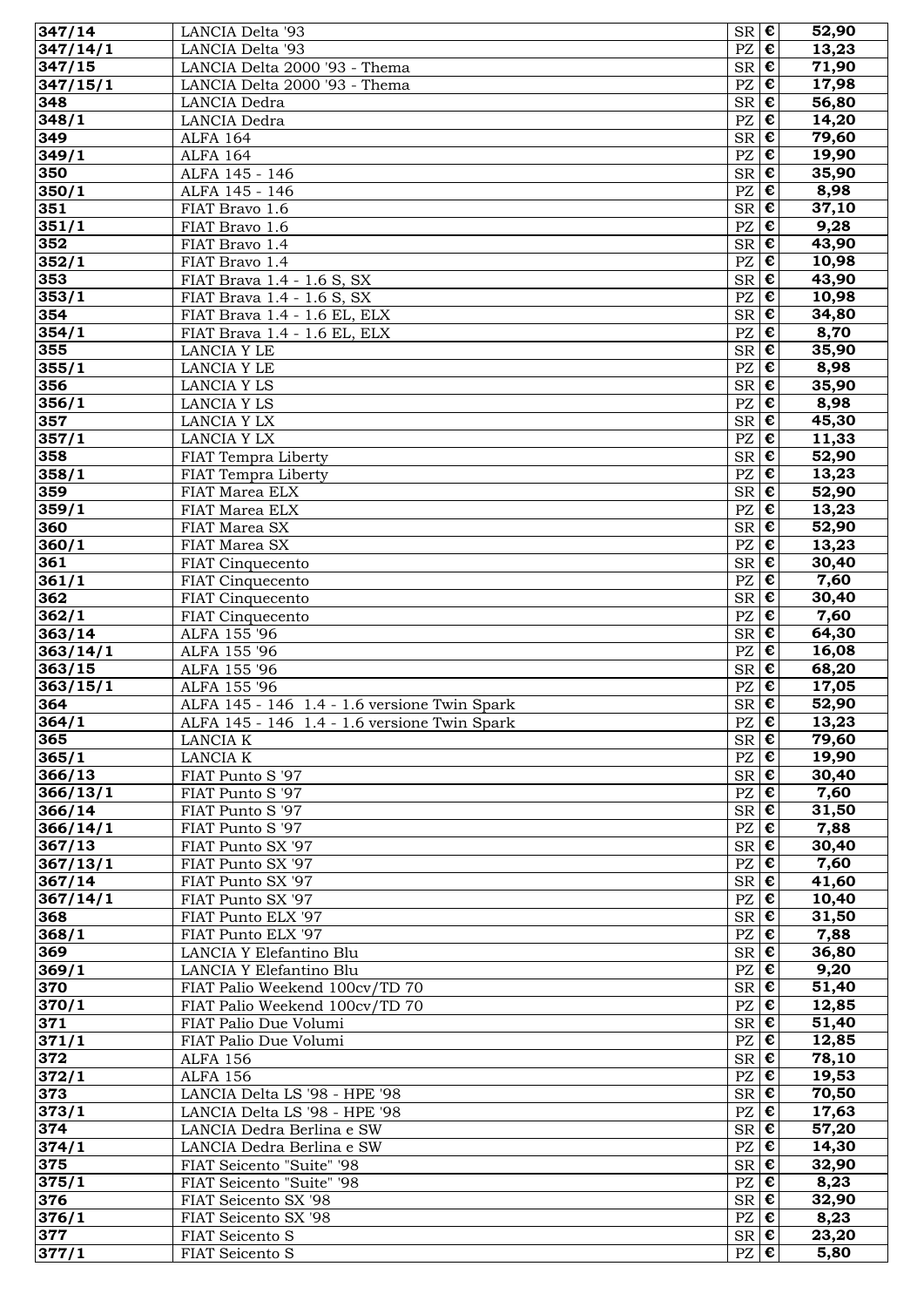| 378           | LANCIA Delta '98 16V                                            | $SR \, \vert \, \overline{\epsilon}$   |                       | 51,40  |
|---------------|-----------------------------------------------------------------|----------------------------------------|-----------------------|--------|
| 378/1         | LANCIA Delta '98 16V                                            | $PZ$ $E$                               |                       | 12,85  |
| 379/13        | FIAT Punto Star gamma '98                                       | $S_{\rm R}$ $\epsilon$                 |                       | 32,90  |
| 379/13/1      | FIAT Punto Star gamma '98                                       | $PZ \in$                               |                       | 8,23   |
| 379/14        | FIAT Punto Star gamma '98                                       | $SR$ $C$                               |                       | 51,40  |
| 379/14/1      | FIAT Punto Star gamma '98                                       | PZ                                     | $\epsilon$            | 12,85  |
| 380           | FIAT Marea Liberty gamma '98                                    | $SR \, \vert \, \boldsymbol{\epsilon}$ |                       | 55,20  |
| 380/1         | FIAT Marea Liberty gamma '98                                    | PZ                                     | $\epsilon$            | 13,80  |
| 381           | FIAT Multipla                                                   | $SR \, \vert \, \boldsymbol{\epsilon}$ |                       | 70,50  |
| 381/1         | FIAT Multipla                                                   | $\mathbf{P}\mathbf{Z}$                 | $\overline{\epsilon}$ | 17,63  |
| 382           | <b>ALFA 166</b>                                                 | $S_{\mathsf{R}}$ $\epsilon$            |                       | 102,40 |
| 382/1         | <b>ALFA 166</b>                                                 | $PZ \nvert \mathbf{\varepsilon}$       |                       | 25,60  |
| 383           | FIAT Brava SX '98                                               | $S_{\mathsf{R}}$ $\epsilon$            |                       | 51,40  |
| 383/1         | FIAT Brava SX '98                                               | $PZ \in$                               |                       | 12,85  |
| 384           | FIAT Brava ELX '98                                              | $SR$ $C$                               |                       | 51,40  |
| 384/1         | FIAT Brava ELX '98                                              | $\mathbf{P}\mathbf{Z}$                 | $\epsilon$            | 12,85  |
| 385           | FIAT Bravo 80 - 16V - SX - TD 75 SX                             | $SR \, \vert \, \boldsymbol{\epsilon}$ |                       | 51,40  |
| 385/1         | FIAT Bravo 80 - 16V - SX - TD 75 SX                             | PZ                                     | $\pmb{\epsilon}$      | 12,85  |
| 386           | FIAT Bravo 105 16V - 100 TD - 105 JTD '98                       | $SR \, \vert \, \boldsymbol{\epsilon}$ |                       | 49,10  |
| 386/1         | FIAT Bravo 105 16V - 100 TD - 105 JTD '98                       | $PZ$ $\varepsilon$                     |                       | 12,28  |
| 387           | FIAT Marea restyling '99, Berlina e SW                          | $S_{\mathsf{R}}$ $\epsilon$            |                       | 51,40  |
| 387/1         | FIAT Marea restyling '99, Berlina e SW                          | $PZ$ $E$                               |                       | 12,85  |
| 388           | ALFA 145 - 146 '99                                              | $SR \, \vert \, \boldsymbol{\epsilon}$ |                       | 59,40  |
| 388/1         | ALFA 145 - 146 '99                                              | $PZ \in$                               |                       | 14,85  |
| 389           | LANCIA Lybra                                                    | $S_{\rm R}$ $\epsilon$                 |                       | 80,20  |
| 389/1         | LANCIA Lybra                                                    | PZ                                     | ¢                     | 20,05  |
| 390/13        | FIAT Nuova Punto SX LOGO BLU                                    | $SR \, \vert \, \boldsymbol{\epsilon}$ |                       | 33,60  |
| 390/13/1      | FIAT Nuova Punto SX LOGO BLU                                    | PZ                                     | $\epsilon$            | 8,40   |
| 390/13NEW     | FIAT Panda 2010 LOGO ROSSO                                      | $SR \, \vert \, \boldsymbol{\epsilon}$ |                       | 33,60  |
| 390/13NEW/1   | FIAT Panda 2010 LOGO ROSSO                                      | $\mathbf{P}\mathbf{Z}$                 | $\overline{\epsilon}$ | 8,40   |
| 390/14        | FIAT Nuova Punto SX                                             | $S_{\mathsf{R}}$ $\epsilon$            |                       | 36,80  |
| 390/14/1      | FIAT Nuova Punto SX                                             | $PZ \in$                               |                       | 9,20   |
| 391/13        | FIAT Nuova Punto S                                              | $SR \, \vert \, \boldsymbol{\epsilon}$ |                       | 33,60  |
| 391/13/1      | FIAT Nuova Punto S                                              | $PZ \in$                               |                       | 8,40   |
| 391/14        | FIAT Nuova Punto S                                              | $S_{\rm R}$ $\epsilon$                 |                       | 36,80  |
| 391/14/1      | FIAT Nuova Punto S                                              | $PZ$ $E$                               |                       | 9,20   |
| 392           | FIAT Nuova Punto ELX 3p                                         | $SR \, \, \boldsymbol{\epsilon}$       |                       | 36,80  |
| 392/1         | FIAT Nuova Punto ELX 3p                                         | PZ                                     | I€                    | 9,20   |
| 393           | FIAT Nuova Punto ELX 5p                                         | $SR$ $E$                               |                       | 36,80  |
| 393/1         | FIAT Nuova Punto ELX 5p                                         | $PZ$ $C$                               |                       | 9,20   |
| 394           | FIAT Nuova Punto HLX 5p                                         | $S_{\mathsf{R}}$ $\epsilon$            |                       | 36,60  |
| 394/1         | FIAT Nuova Punto HLX 5p                                         | $PZ$ $E$                               |                       | 9,15   |
| 395           | FIAT Nuova Punto HLX 3p                                         | $SR \, \epsilon$                       |                       | 36,80  |
| 395/1         | FIAT Nuova Punto HLX 3p                                         | $PZ \in$                               |                       | 9,20   |
| 396           | FIAT Coppetta Strada                                            | $SR \, \epsilon$                       |                       | 24,00  |
| 396/1         | FIAT Coppetta Strada                                            | $PZ$ $E$                               |                       | 6,00   |
| 397           | FIAT Palio SW                                                   | $SR \, \, \boldsymbol{\epsilon}$       |                       | 51,40  |
| 397/1         | FIAT Palio SW                                                   | $PZ \in$                               |                       | 12,85  |
|               | FIAT Doblò Elegant                                              | $SR \, \vert \, \boldsymbol{\epsilon}$ |                       | 43,50  |
| 398<br>398/1  | FIAT Doblò Elegant                                              | $PZ \in$                               |                       | 10,88  |
| 701           | ALFA 147                                                        | $S_{\mathsf{R}}$ $\epsilon$            |                       | 78,10  |
| 701/1         | ALFA 147                                                        | $PZ \in$                               |                       | 19,53  |
| 702           | FIAT Ulysse                                                     | $SR \, \vert \, \boldsymbol{\epsilon}$ |                       | 70,50  |
| 702/1         | FIAT Ulysse                                                     | $PZ \mid \overline{\mathbf{\epsilon}}$ |                       | 17,63  |
| 703           | FIAT Croma                                                      | $SR \, \epsilon$                       |                       | 64,30  |
| 703/1         | FIAT Croma                                                      | $PZ \in$                               |                       | 16,08  |
| 704           | LANCIA Y LS serie 2000                                          | $SR \, \, \boldsymbol{\epsilon}$       |                       | 51,40  |
| 704/1         | LANCIA Y LS serie 2000                                          | $PZ \mid \mathbf{E}$                   |                       | 12,85  |
| 705           | LANCIA Y Elefantino Blu serie 2000                              | $SR \, \vert \, \boldsymbol{\epsilon}$ |                       | 36,80  |
| 705/1         | LANCIA Y Elefantino Blu serie 2000                              | $PZ \in$                               |                       | 9,20   |
| 706           | FIAT Stilo                                                      | $S_{\mathsf{R}}$ $\epsilon$            |                       | 54,40  |
| 706/1         | FIAT Stilo                                                      | $PZ \in$                               |                       | 13,60  |
| 707           | FIAT Bravo Steel - Bravo Trofeo                                 | $SR \, \vert \, \boldsymbol{\epsilon}$ |                       | 49,10  |
| 707/1         |                                                                 | $PZ \in \mathbf{E}$                    |                       | 12,28  |
| 708           | FIAT Bravo Steel - Bravo Trofeo<br>FIAT Seicento Brush LOGO BLU | $SR \, \vert \, \boldsymbol{\epsilon}$ |                       |        |
|               |                                                                 | $PZ \in \mathbf{C}$                    |                       | 32,90  |
| 708/1         | FIAT Seicento Brush LOGO BLU                                    |                                        |                       | 8,23   |
| <b>708NEW</b> | FIAT Seicento Brush LOGO ROSSO                                  | $SR \, \epsilon$                       |                       | 32,90  |
| 708NEW/1      | FIAT Seicento Brush LOGO ROSSO                                  | $PZ \in$                               |                       | 8,23   |
| 709           | LANCIA Y Dodò                                                   | $SR \, \, \boldsymbol{\epsilon}$       |                       | 53,00  |
| 709/1         | LANCIA Y Dodò                                                   | $PZ \in$                               |                       | 13,25  |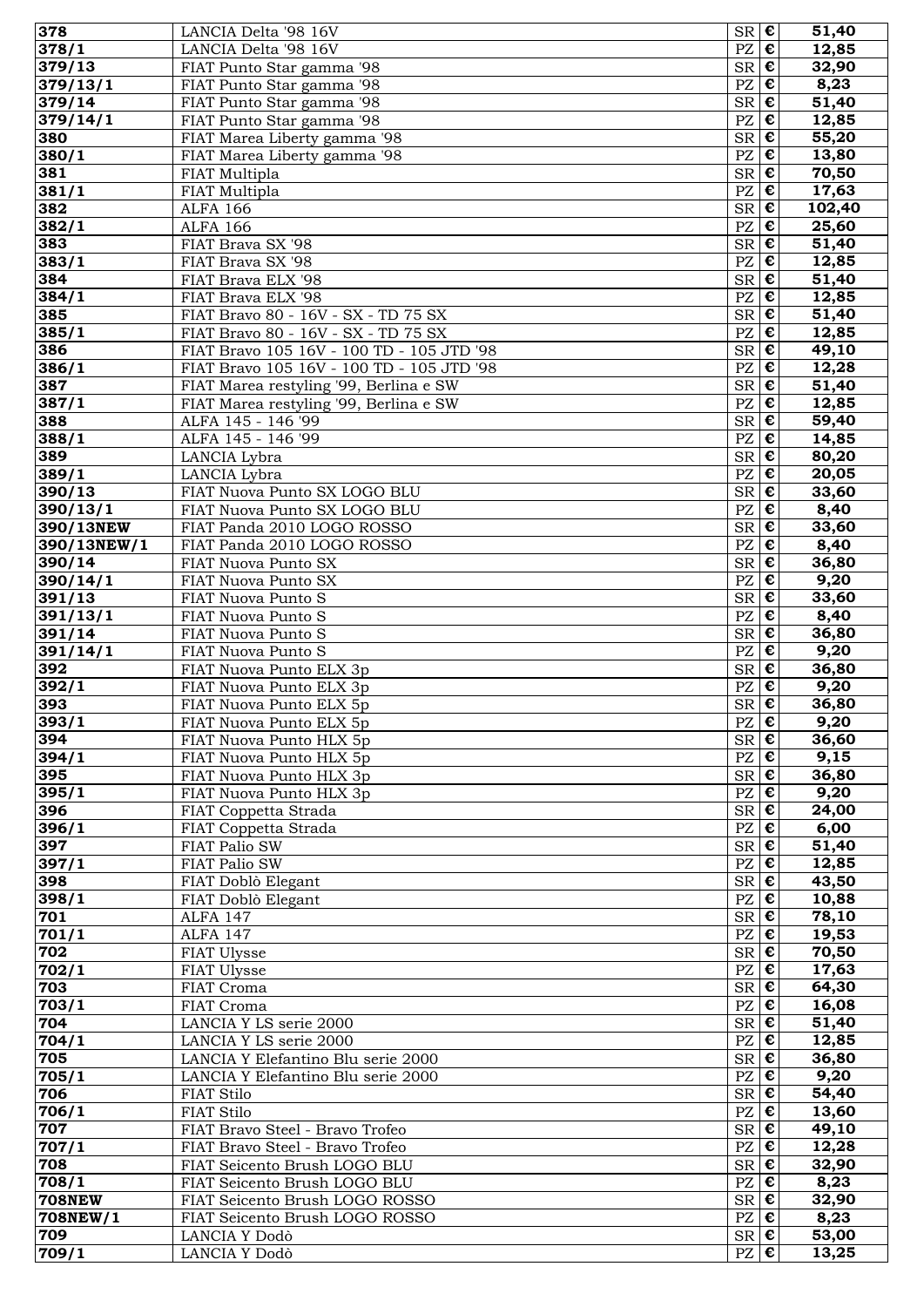| 710                | FIAT Marea Liberty                                 | $SR \, \epsilon$                                 |                           | 55,20 |
|--------------------|----------------------------------------------------|--------------------------------------------------|---------------------------|-------|
| 710/1              | FIAT Marea Liberty                                 | $PZ \mid \overline{\mathbf{\epsilon}}$           |                           | 13,80 |
| 711                | FIAT Punto S                                       | $SR \nvert \overline{\epsilon}$                  |                           | 37,60 |
| 711/1              | FIAT Punto S                                       | PZ                                               | $\epsilon$                | 9,40  |
| 712                | FIAT Punto Dinamic                                 | $SR \, \epsilon$                                 |                           | 37,60 |
| 712/1              | FIAT Punto Dinamic                                 | $PZ \in \mathbf{E}$                              |                           | 9,40  |
| 713/14             | FIAT Punto Motion / Panda 2006 LOGO BLU            | $SR \, \epsilon$                                 |                           | 43,90 |
|                    |                                                    |                                                  |                           |       |
| 713/14/1           | FIAT Punto Motion / Panda 2006 LOGO BLU            | $PZ$ $\overline{\epsilon}$                       |                           | 10,98 |
| 713/14NEW          | FIAT Punto Motion / Panda 2006 LOGO ROSSO          | $SR \, \epsilon$                                 |                           | 43,90 |
| 713/14NEW/1        | FIAT Punto Motion / Panda 2006 LOGO ROSSO          | $PZ \in \mathbf{E}$                              |                           | 10,98 |
| 713/15             | FIAT Punto Motion LOGO BLU                         | $SR \, \epsilon$                                 |                           | 51,40 |
| 713/15/1           | FIAT Punto Motion LOGO BLU                         | $PZ$ $E$                                         |                           | 12,85 |
| 713/15NEW          | FIAT Punto Motion LOGO ROSSO                       | $S_{\rm R}$ $\sqrt{\epsilon}$                    |                           | 51,40 |
| 713/15NEW/1        | FIAT Punto Motion LOGO ROSSO                       | PZ                                               | $\pmb{\epsilon}$          | 12,85 |
| 714                | LANCIA Ypsilon Fashion LOGO VECCHIO                | $SR \, \, \boldsymbol{\epsilon}$                 |                           | 37,60 |
| 714/1              | LANCIA Ypsilon Fashion LOGO VECCHIO                | $PZ \mid \mathbf{E}$                             |                           | 9,40  |
| <b>714NEW</b>      | LANCIA Ypsilon Fashion LOGO NUOVO                  | $S_{\overline{\mathbf{R}}}\mathbf{C}$            |                           | 37,60 |
|                    |                                                    | $PZ$ $\varepsilon$                               |                           | 9,40  |
| 714NEW/1           | LANCIA Ypsilon Fashion LOGO NUOVO                  |                                                  |                           |       |
| 715                | LANCIA Ypsilon Oro / Nuova Lybra LOGO VECCHIO      | $SR$ $\epsilon$                                  |                           | 79,90 |
| 715/1              | LANCIA Ypsilon Oro / Nuova Lybra LOGO VECCHIO      | $PZ \mid \overline{\mathbf{\epsilon}}$           |                           | 19,98 |
| <b>715NEW</b>      | LANCIA Ypsilon Oro / Nuova Lybra LOGO NUOVO        | $SR \, \epsilon$                                 |                           | 79,90 |
| 715NEW/1           | LANCIA Ypsilon Oro / Nuova Lybra LOGO NUOVO        | $PZ \in$                                         |                           | 19,98 |
| 716                | FIAT Panda Dinamic 2004 LOGO BLU                   | $SR \, \epsilon$                                 |                           | 33,90 |
| $\frac{1}{7}$ 16/1 | FIAT Panda Dinamic 2004 LOGO BLU                   | PZ                                               | $\pmb{\epsilon}$          | 8,48  |
| <b>716NEW</b>      | FIAT Panda Dinamic 2004 LOGO ROSSO                 | $SR \, \epsilon$                                 |                           | 33,90 |
| 716NEW/1           | FIAT Panda Dinamic 2004 LOGO ROSSO                 | PZ                                               | $\epsilon$                | 8,48  |
| 717                | FIAT Panda Active / Van 2004 LOGO BLU              | $S_{\overline{\mathbf{R}}}\overline{\mathbf{E}}$ |                           | 33,90 |
| 717/1              |                                                    | $PZ \in$                                         |                           | 8,48  |
|                    | FIAT Panda Active / Van 2004 LOGO BLU              |                                                  |                           |       |
| <b>717NEW</b>      | FIAT Panda Active / Van 2004 LOGO ROSSO            | $SR \, \epsilon$                                 |                           | 33,90 |
| 717NEW/1           | FIAT Panda Active / Van 2004 LOGO ROSSO            | $PZ \in$                                         |                           | 8,48  |
| 718                | FIAT Punto Van/ 600 2002-> / Panda 2007 LOGO BLU   | $SR \, \vert \, \boldsymbol{\epsilon}$           |                           | 36,50 |
| 718/1              | FIAT Punto Van/ 600 2002-> / Panda 2007 LOGO BLU   | $PZ$ $E$                                         |                           | 9,13  |
| <b>718NEW</b>      | FIAT Punto Van/ 600 2002-> / Panda 2007 LOGO ROSSO | $SR \mid \mathbf{\overline{E}}$                  |                           | 36,50 |
| 718NEW/1           | FIAT Punto Van/ 600 2002-> / Panda 2007 LOGO ROSSO | PZ                                               | $\pmb{\epsilon}$          | 9,13  |
| 719                | FIAT Idea LOGO BLU                                 | $SR \, \vert \, \boldsymbol{\epsilon}$           |                           | 47,90 |
| 719/1              | FIAT Idea LOGO BLU                                 | PZ                                               | $ \boldsymbol{\epsilon} $ | 11,98 |
| <b>719NEW</b>      | FIAT Idea LOGO ROSSO                               | $SR$ $\overline{e}$                              |                           | 47,90 |
|                    |                                                    |                                                  | $\epsilon$                |       |
| 719NEW/1           | FIAT Idea LOGO ROSSO                               | $\mathbf{P}\mathbf{Z}$                           |                           | 11,98 |
| 720                | FIAT Idea LOGO BLU                                 | $S_{\overline{\mathbf{R}}}\overline{\mathbf{E}}$ |                           | 41,60 |
| 720/1              | FIAT Idea LOGO BLU                                 | $PZ$ $\varepsilon$                               |                           | 10,40 |
| <b>720NEW</b>      | FIAT Idea LOGO ROSSO                               | $SR \, \epsilon$                                 |                           | 41,60 |
| 720NEW/1           | FIAT Idea LOGO ROSSO                               | $PZ \in$                                         |                           | 10,40 |
| 721                | FIAT Marea ELX 2001                                | $SR \mid \mathbf{\overline{E}}$                  |                           | 53,00 |
| 721/1              | FIAT Marea ELX 2001                                | $PZ \in$                                         |                           | 13,25 |
| 722                | FIAT Marea restyling '01, Berlina e SW             | $SR \, \epsilon$                                 |                           | 51,40 |
| 722/1              | FIAT Marea restyling '01, Berlina e SW             | $PZ \mid \overline{\mathbf{\epsilon}}$           |                           | 12,85 |
| 723                | <b>ALFA 156</b>                                    | $SR \nvert \overline{\epsilon}$                  |                           | 78,10 |
| 723/1              |                                                    | $PZ$ $E$                                         |                           |       |
|                    | <b>ALFA 156</b>                                    |                                                  |                           | 19,53 |
| 724                | FIAT Panda 4 X 4 2004 LOGO BLU                     | $SR \, \epsilon$                                 |                           | 39,00 |
| 724/1              | FIAT Panda 4 X 4 2004 LOGO BLU                     | $PZ \in$                                         |                           | 9,75  |
| <b>724NEW</b>      | FIAT Panda 4 X 4 2004 LOGO ROSSO                   | $SR \, \vert \, \boldsymbol{\epsilon}$           |                           | 39,00 |
| 724NEW/1           | FIAT Panda 4 X 4 2004 LOGO ROSSO                   | $PZ \mid \overline{\mathbf{\epsilon}}$           |                           | 9,75  |
| 725                | FIAT Multipla restyling 2004 LOGO BLU              | $SR \, \epsilon$                                 |                           | 80,20 |
| 725/1              | FIAT Multipla restyling 2004 LOGO BLU              | $PZ \in$                                         |                           | 20,05 |
| <b>725NEW</b>      | FIAT Multipla restyling 2004 LOGO ROSSO            | $SR \, \epsilon$                                 |                           | 80,20 |
| 725NEW/1           | FIAT Multipla restyling 2004 LOGO ROSSO            | $PZ \in \mathbf{E}$                              |                           | 20,05 |
| 726                | ALFA 147 restyling                                 | $SR \, \epsilon$                                 |                           | 78,10 |
| 726/1              | ALFA 147 restyling                                 | $PZ \in$                                         |                           | 19,53 |
| 727                | FIAT Stilo / Bravo 2007 LOGO BLU                   | $SR \nvert \overline{\epsilon}$                  |                           | 74,90 |
| 727/1              |                                                    | $PZ \in$                                         |                           | 18,73 |
|                    | FIAT Stilo / Bravo 2007 LOGO BLU                   |                                                  |                           |       |
| <b>727NEW</b>      | FIAT Stilo / Bravo 2007 LOGO ROSSO                 | $SR \, \vert \, \boldsymbol{\epsilon}$           |                           | 74,90 |
| 727NEW/1           | FIAT Stilo / Bravo 2007 LOGO ROSSO                 | $PZ \mid \overline{\mathbf{\epsilon}}$           |                           | 18,73 |
| 728                | FIAT Croma 2005                                    | $SR \in$                                         |                           | 82,30 |
| 728/1              | FIAT Croma 2005                                    | $PZ \in$                                         |                           | 20,58 |
| 729                | FIAT Grande Punto 2005 LOGO BLU                    | $SR \, \epsilon$                                 |                           | 35,40 |
| 729/1              | FIAT Grande Punto 2005 LOGO BLU                    | $PZ \mid \overline{\mathbf{\epsilon}}$           |                           | 8,85  |
| <b>729NEW</b>      | FIAT Grande Punto 2005 LOGO ROSSO                  | $SR \, \epsilon$                                 |                           | 35,40 |
| 729NEW/1           | FIAT Grande Punto 2005 LOGO ROSSO                  | $PZ \in$                                         |                           | 8,85  |
| 730                | <b>ALFA 159</b>                                    | $SR \in$                                         |                           | 89,00 |
| 730/1              | <b>ALFA 159</b>                                    | $PZ$ $\epsilon$                                  |                           | 22,25 |
|                    |                                                    |                                                  |                           |       |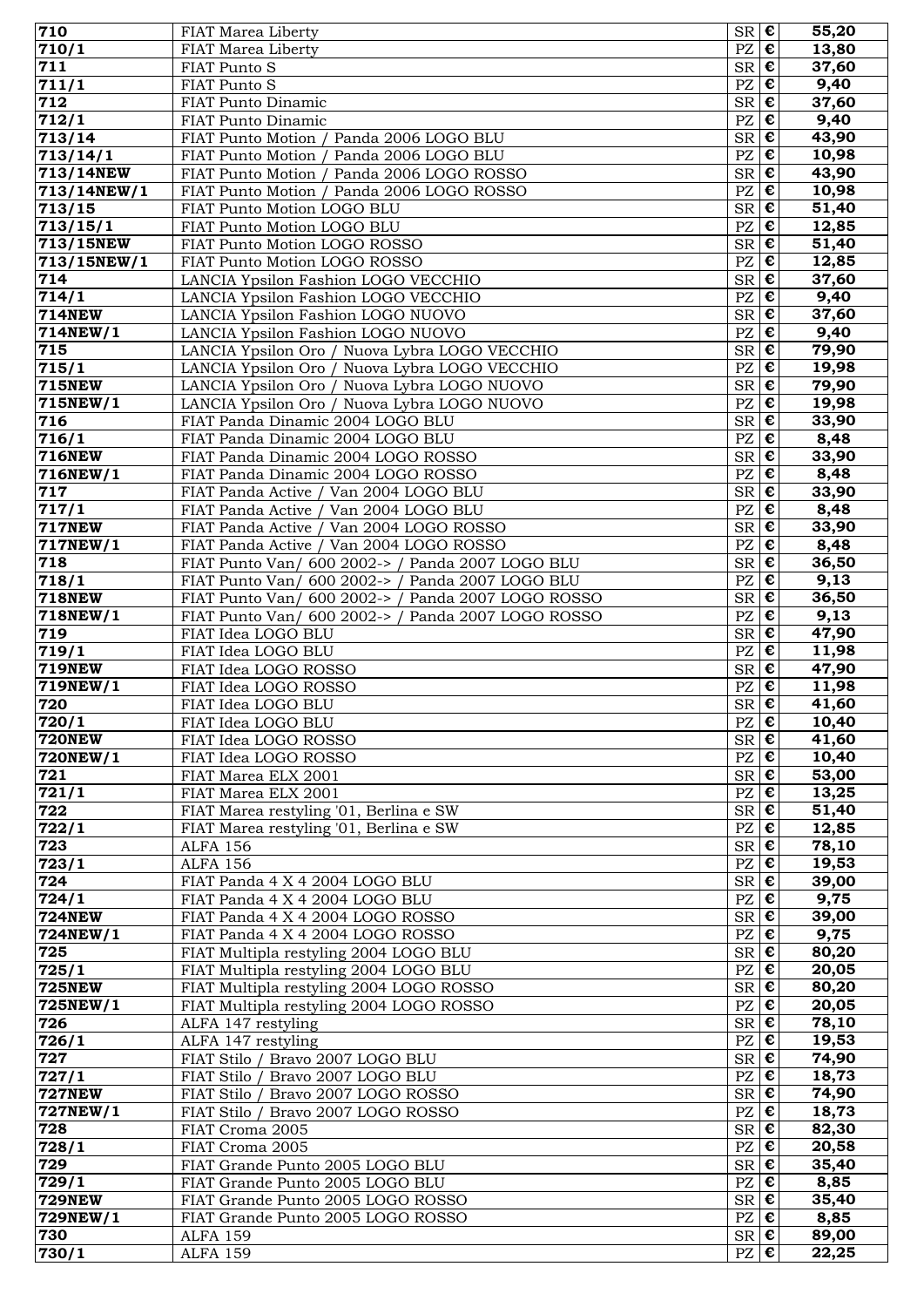| 731                      | FIAT Sedici LOGO BLU                                                     | $S_{\mathsf{R}}$ $\epsilon$                        |                                           | 103,90                  |
|--------------------------|--------------------------------------------------------------------------|----------------------------------------------------|-------------------------------------------|-------------------------|
| $\frac{1}{731/1}$        | FIAT Sedici LOGO BLU                                                     | $PZ \nvert \mathbf{C}$                             |                                           | 25,98                   |
| <b>731NEW</b>            | FIAT Sedici LOGO ROSSO                                                   | $SR$ $E$                                           |                                           | 103,90                  |
| 731NEW/1                 | FIAT Sedici LOGO ROSSO                                                   | PZ                                                 | $\pmb{\epsilon}$                          | 25,98                   |
| 732<br>$\frac{1}{7}32/1$ | FIAT Doblò Restyling 2005 LOGO BLU<br>FIAT Doblò Restyling 2005 LOGO BLU | <b>SR</b><br>PZ                                    | $\epsilon$<br>$\overline{\epsilon}$       | 51,40<br>12,85          |
| <b>732NEW</b>            | FIAT Doblò Restyling 2005 LOGO ROSSO                                     | <b>SR</b>                                          | $\pmb{\epsilon}$                          | 51,40                   |
| 732NEW/1                 | FIAT Doblò Restyling 2005 LOGO ROSSO                                     | PZ                                                 | €                                         | 12,85                   |
| 733                      | FIAT Doblò Restyling 2006 LOGO BLU                                       | <b>SR</b>                                          | $\bullet$                                 | 57,70                   |
| 733/1                    | FIAT Doblò Restyling 2006 LOGO BLU                                       | PZ                                                 | $\overline{\epsilon}$                     | 14,43                   |
| <b>733NEW</b>            | FIAT Doblò Restyling 2006 LOGO ROSSO                                     | <b>SR</b>                                          | $\pmb{\epsilon}$                          | 57,70                   |
| 733NEW/1                 | FIAT Doblò Restyling 2006 LOGO ROSSO                                     | PZ                                                 | $\bullet$                                 | 14,43                   |
| 735                      | FIAT Bravo 2007                                                          | <b>SR</b>                                          | $\overline{\epsilon}$                     | 77,10                   |
| 735/1<br>736             | FIAT Bravo 2007                                                          | $\mathbf{P}\mathbf{Z}$<br><b>SR</b>                | $\epsilon$<br>$\overline{\epsilon}$       | 19,28<br>$\sqrt{77,10}$ |
| 736/1                    | FIAT Bravo Active 2007<br>FIAT Bravo Active 2007                         | $\mathbf{P}\mathbf{Z}$                             | $\overline{\epsilon}$                     | 19,28                   |
| 737                      | FIAT Nuova 500 2007                                                      | SR                                                 | $\overline{\epsilon}$                     | 49,00                   |
| 737/1                    | FIAT Nuova 500 2007                                                      | PZ                                                 | €                                         | 12,25                   |
| 738                      | FIAT Multipla SX TAXI 2002 LOGO BLU                                      | $\ensuremath{\mathsf{SR}}\xspace$                  | $\epsilon$                                | 77,80                   |
| 738/1                    | FIAT Multipla SX TAXI 2002 LOGO BLU                                      | PZ                                                 | $\bullet$                                 | 19,45                   |
| <b>738NEW</b>            | FIAT Multipla SX TAXI 2002 LOGO ROSSO                                    | <b>SR</b>                                          | $\epsilon$                                | 77,80                   |
| 738NEW/1                 | FIAT Multipla SX TAXI 2002 LOGO ROSSO                                    | PZ                                                 | $\bullet$                                 | 19,45                   |
| 739                      | LANCIA Ypsilon 2007 LOGO VECCHIO                                         | <b>SR</b><br>PZ                                    | $\overline{\epsilon}$<br>$\epsilon$       | 52,70                   |
| 739/1<br><b>739NEW</b>   | LANCIA Ypsilon 2007 LOGO VECCHIO<br>LANCIA Ypsilon 2007 LOGO NUOVO       | <b>SR</b>                                          | $\epsilon$                                | 13,18<br>52,70          |
| 739NEW/1                 | LANCIA Ypsilon 2007 LOGO NUOVO                                           | $\mathbf{P}\mathbf{Z}$                             | $\overline{\epsilon}$                     | 13,18                   |
| 740                      | FIAT Fiorino 2008 14"                                                    | <b>SR</b>                                          | $\overline{\epsilon}$                     | 44,00                   |
| 740/1                    | FIAT Fiorino 2008 14"                                                    | PZ                                                 | €                                         | 11,00                   |
| 741                      | FIAT Grande Punto 2008                                                   | <b>SR</b>                                          | $\epsilon$                                | $\overline{4}1,60$      |
| 741/1                    | FIAT Grande Punto 2008                                                   | $\mathbf{P}\mathbf{Z}$                             | €                                         | 10,40                   |
| 742                      | LANCIA Ypsilon 2007 LOGO VECCHIO                                         | <b>SR</b>                                          | $\overline{\epsilon}$                     | 42,60                   |
| 742/1<br><b>742NEW</b>   | LANCIA Ypsilon 2007 LOGO VECCHIO                                         | PZ<br><b>SR</b>                                    | $\pmb{\epsilon}$<br>$\overline{\epsilon}$ | 10,65<br>42,60          |
| 742NEW/1                 | LANCIA Ypsilon 2007 LOGO NUOVO<br>LANCIA Ypsilon 2007 LOGO NUOVO         | PZ                                                 | $\overline{\epsilon}$                     | 10,65                   |
| 743                      | FIAT Punto 2sr. 2007 restyling                                           | <b>SR</b>                                          | $\epsilon$                                | 41,60                   |
| 743/1                    | FIAT Punto 2sr. 2007 restyling                                           | PZ                                                 | $\overline{\epsilon}$                     | 10,40                   |
| 744                      | FIAT Fiorino 2008 15"                                                    | <b>SR</b>                                          | $\overline{\epsilon}$                     | 50,40                   |
| 744/1                    | FIAT Fiorino 2008 15"                                                    | PZ                                                 | $\pmb{\epsilon}$                          | 12,60                   |
| 745                      | LANCIA Delta 2008 16"                                                    | SR                                                 | $\overline{\epsilon}$                     | 89,00                   |
| 745/1                    | LANCIA Delta 2008 16'                                                    | $PZ$ $C$<br>$SR \, \vert \, \boldsymbol{\epsilon}$ |                                           | 22,25                   |
| 746<br>746/1             | ALFA Mito 2009 16"<br>ALFA Mito 2009 16"                                 | PZ                                                 | $\pmb{\epsilon}$                          | 103,80<br>25,95         |
| 747                      | FIAT Grande Punto Evo 2009 15"                                           | $SR \, \epsilon$                                   |                                           | 44,00                   |
| 747/1                    | FIAT Grande Punto Evo 2009 15"                                           | PZ                                                 | $\bullet$                                 | 11,00                   |
| 748                      | FIAT Panda 2010 13"                                                      | $SR \, \epsilon$                                   |                                           | 37,60                   |
| 748/1                    | FIAT Panda 2010 13"                                                      | PZ                                                 | $\epsilon$                                | 9,40                    |
| 749                      | FIAT Doblo' 2010 15"                                                     | $SR \nvert \mathbf{\epsilon}$                      |                                           | 59,00                   |
| 749/1                    | FIAT Doblo' 2010 15"                                                     | PZ                                                 | $\pmb{\epsilon}$                          | 14,75                   |
| 750<br>750/1             | FIAT Doblo' 2010 16"<br>FIAT Doblo' 2010 16"                             | $SR \, \epsilon$<br>PZ                             | €                                         | 61,50<br>15,38          |
| 751                      | FIAT Fiorino Qubo 2009 15"                                               | <b>SR</b>                                          | $\bullet$                                 | 69,00                   |
| 751/1                    | FIAT Fiorino Qubo 2009 15"                                               | PZ                                                 | $\pmb{\epsilon}$                          | 17,25                   |
| 753                      | LANCIA Musa 2008 15"                                                     | $SR \, \vert \, \boldsymbol{\epsilon}$             |                                           | 77,30                   |
| 753/1                    | LANCIA Musa 2008 15"                                                     | PZ                                                 | $\bullet$                                 | 19,33                   |
| 754                      | LANCIA Musa 2008 15"                                                     | $SR$ $C$                                           |                                           | 71,90                   |
| 754/1                    | LANCIA Musa 2008 15"                                                     | PZ                                                 | $\bullet$                                 | 17,98                   |
| 755                      | FIAT Nuova Panda 2012 14"                                                | $SR \nvert \mathbf{\epsilon}$                      |                                           | 45,30                   |
| 755/1<br>756             | FIAT Nuova Panda 2012 14"<br>FIAT Nuova Panda 2012 14"                   | PZ<br>SR                                           | $\pmb{\epsilon}$<br>$\epsilon$            | 11,33<br>45,30          |
| 756/1                    | FIAT Nuova Panda 2012 14"                                                | PZ                                                 | €                                         | 11,33                   |
| 757                      | FIAT 500L 2013 15"                                                       | <b>SR</b>                                          | $\bullet$                                 | 113,30                  |
| 757/1                    | FIAT 500L 2013 15"                                                       | PZ                                                 | $\epsilon$                                | 28,33                   |
| 758                      | FIAT 500L 2013 16" NERO LUCIDO                                           | $SR \, \epsilon$                                   |                                           | 125,60                  |
| 758/1                    | FIAT 500L 2013 16" NERO LUCIDO                                           | PZ                                                 | $\pmb{\epsilon}$                          | 31,40                   |
| 759                      | FIAT 500L 2013 16" GRIGIO LUCIDO                                         | $SR$ $C$                                           |                                           | 125,60                  |
| 759/1<br>147L/S          | FIAT 500L 2013 16" GRIGIO LUCIDO                                         | PZ<br>PZ                                           | $\bullet$<br>$\epsilon$                   | 31,40                   |
| 760                      | FIAT 500L 2013 COPPETTA CENTRALE<br>FIAT Nuova Panda 2012 15"            | $SR \, \epsilon$                                   |                                           | 12,90<br>49,00          |
| 760/1                    | FIAT Nuova Panda 2012 15"                                                | PZ                                                 | $\epsilon$                                | 12,25                   |
| 761                      | FIAT Croma 16"                                                           | $SR \, \epsilon$                                   |                                           | 89,00                   |
| $\frac{1}{761}$ /1       | FIAT Croma 16"                                                           | $\mathbf{P}\mathbf{Z}$                             | $\overline{\epsilon}$                     | 22,25                   |
|                          |                                                                          |                                                    |                                           |                         |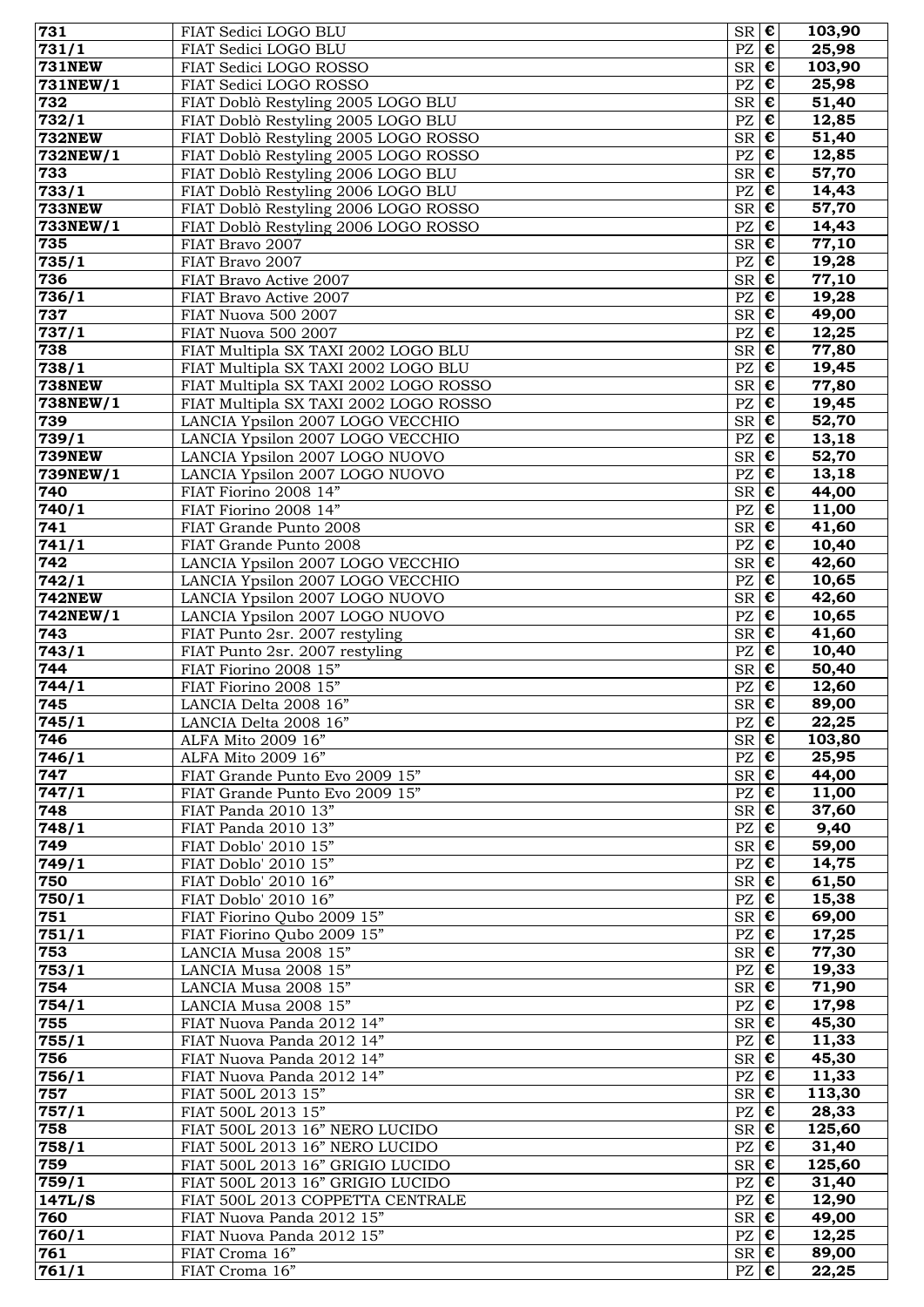| 762                | FIAT 500 15"                             |             | $SR \, \vert \, \boldsymbol{\epsilon}$                  |                       | 51,40 |
|--------------------|------------------------------------------|-------------|---------------------------------------------------------|-----------------------|-------|
| 762/1              | FIAT 500 15"                             |             | PZ                                                      | $\pmb{\epsilon}$      | 12,85 |
| 763                | FIAT Ducato 15" LOGO BLU                 |             | $SR$ $\overline{E}$                                     |                       | 70,00 |
| 763/1              | FIAT Ducato 15" LOGO BLU                 |             | PZ                                                      | $\pmb{\epsilon}$      | 17,50 |
| <b>763NEW</b>      | FIAT Ducato 15" LOGO ROSSO               |             | $\overline{\text{SR}}$                                  | ¢                     | 70,00 |
| $763$ NEW/1        | FIAT Ducato 15" LOGO ROSSO               |             | PZ                                                      | $\pmb{\epsilon}$      | 17,50 |
| 764                | FIAT Ducato 9"                           |             | <b>SR</b>                                               | $\overline{\epsilon}$ | 33,20 |
| 764/1              | FIAT Ducato 9"                           |             | $\mathbf{P}\mathbf{Z}$                                  | $\overline{\epsilon}$ | 8,30  |
| 765                | FIAT Ducato 16" LOGO BLU                 |             | $\overline{\text{SR}}$                                  | $\overline{\epsilon}$ | 76,20 |
| $\frac{1}{765}$ /1 | FIAT Ducato 16" LOGO BLU                 |             | $\overline{PZ}$                                         | E                     | 19,05 |
| <b>765 NEW</b>     | FIAT Ducato 16" LOGO ROSSO               |             | SR                                                      | $\epsilon$            | 76,20 |
| 765 NEW/1          | FIAT Ducato 16" LOGO ROSSO               |             | $\overline{PZ}$                                         | $\overline{\epsilon}$ | 19,05 |
| 766                | FIAT Ducato 2014 16" LOGO ROSSO          |             | ${\rm SR}$                                              | $\overline{\epsilon}$ | 76,20 |
| 766/1              | FIAT Ducato 2014 16" LOGO ROSSO          |             | PZ                                                      | $\overline{\epsilon}$ | 19,05 |
| 767                | FIAT Panda 2012 14" LOGO ROSSO           | NEW-        | <b>SR</b>                                               | ¢                     | 45,30 |
| 767/1              | FIAT Panda 2012 14" LOGO ROSSO           | <b>NIEW</b> | $\mathbf{P}\mathbf{Z}$                                  | $\pmb{\epsilon}$      | 11,33 |
| 768                | FIAT Tipo 2016 16" LOGO ROSSO            | NEW         | $SR$ $C$                                                |                       | 76,20 |
| 768/1              | FIAT Tipo 2016 16" LOGO ROSSO            | NEW         | PZ                                                      | $\overline{\epsilon}$ | 19,05 |
| 769                | FIAT Ducato 2014 9"                      | NEW         | $\overline{\text{SR}}$                                  | $\overline{\epsilon}$ | 35,30 |
| 769/1              | FIAT Ducato 2014 9"                      | NEW         | PZ                                                      | $\overline{\epsilon}$ | 8,83  |
| 770                | FIAT Ducato 2014 15" LOGO ROSSO          | NEW         | <b>SR</b>                                               | $\pmb{\epsilon}$      | 70,00 |
| 770/1              | FIAT Ducato 2014 15" LOGO ROSSO          | NEW         | $\overline{PZ}$                                         | $\overline{\epsilon}$ | 17,50 |
| 771                | LANCIA Ypsilon 2016 15"                  | NEW         | SR                                                      | $\overline{\epsilon}$ | 77,30 |
| 771/1              | LANCIA Ypsilon 2016 15"                  | NEW         | $\overline{PZ}$                                         | $\overline{\epsilon}$ | 19,33 |
| 772                | FIAT Panda 2012 14" LOGO GIALLO          | NEW         | $S_{\rm R}$ $\epsilon$                                  |                       | 45,30 |
| 772/1              | FIAT Panda 2012 14" LOGO GIALLO          | NEW         | PZ                                                      | $\overline{\epsilon}$ | 11,33 |
| 773                | FIAT Talento 2016 16" LOGO ROSSO         | NEW         | $\overline{\text{SR}}$                                  | $\overline{\epsilon}$ | N.D.  |
| 773/1              | FIAT Talento 2016 16" LOGO ROSSO         | NEW         | $\mathbf{P}\mathbf{Z}$                                  | $\pmb{\epsilon}$      | N.D.  |
| 774                | FIAT Doblo' 2014 16" LOGO ROSSO          | NEW         | <b>SR</b>                                               | $\overline{\epsilon}$ | 61,50 |
| 774/1              | FIAT Doblo' 2014 16" LOGO ROSSO          | NEW         | PZ                                                      | ¢                     | 15,38 |
| 775                | FIAT Fiorino/Qubo 2016 15" LOGO ROSSO    | NEW         | $\overline{\text{SR}}$                                  | $\overline{\epsilon}$ | 69,00 |
| $\sqrt{775/1}$     | FIAT Fiorino/Qubo 2016 15" LOGO ROSSO    | NEW         | $\overline{PZ}$                                         | ¢                     | 17,25 |
| 776                | FIAT Ducato 2014 9"                      | NEW         | ${\rm SR}$                                              | $\bullet$             | 33,20 |
| 776/1              | FIAT Ducato 2014 9"                      | NEW         | PZ                                                      | $\overline{\epsilon}$ | 8,30  |
| 777                | IVECO Daily 2014 16"                     | NEW         | SR                                                      | $\epsilon$            | N.D.  |
| 777/1              | IVECO Daily 2014 16"                     | NEW         | $\overline{PZ}$                                         | $\overline{\epsilon}$ | N.D.  |
| 778                | FIAT Panda 2016 14" LOGO K-WAY ARANCIO   | NEW         | $S_{\overline{\mathbf{R}}}\overline{\mathbf{\epsilon}}$ |                       | 45,30 |
| 778/1              | FIAT Panda 2016 14" LOGO K-WAY ARANCIO   | NEW         | PZ                                                      | $\epsilon$            | 11,33 |
| 172                | FIAT COPPETTA CENTRALE 500 BORDO CROMATO | NEW         | $\overline{PZ}$                                         | $\overline{\epsilon}$ | N.D.  |
| 173                | FIAT COPPETTA CENTRALE 500 BORDO ROSSO   | NEW         | PZ                                                      | $\bullet$             | N.D.  |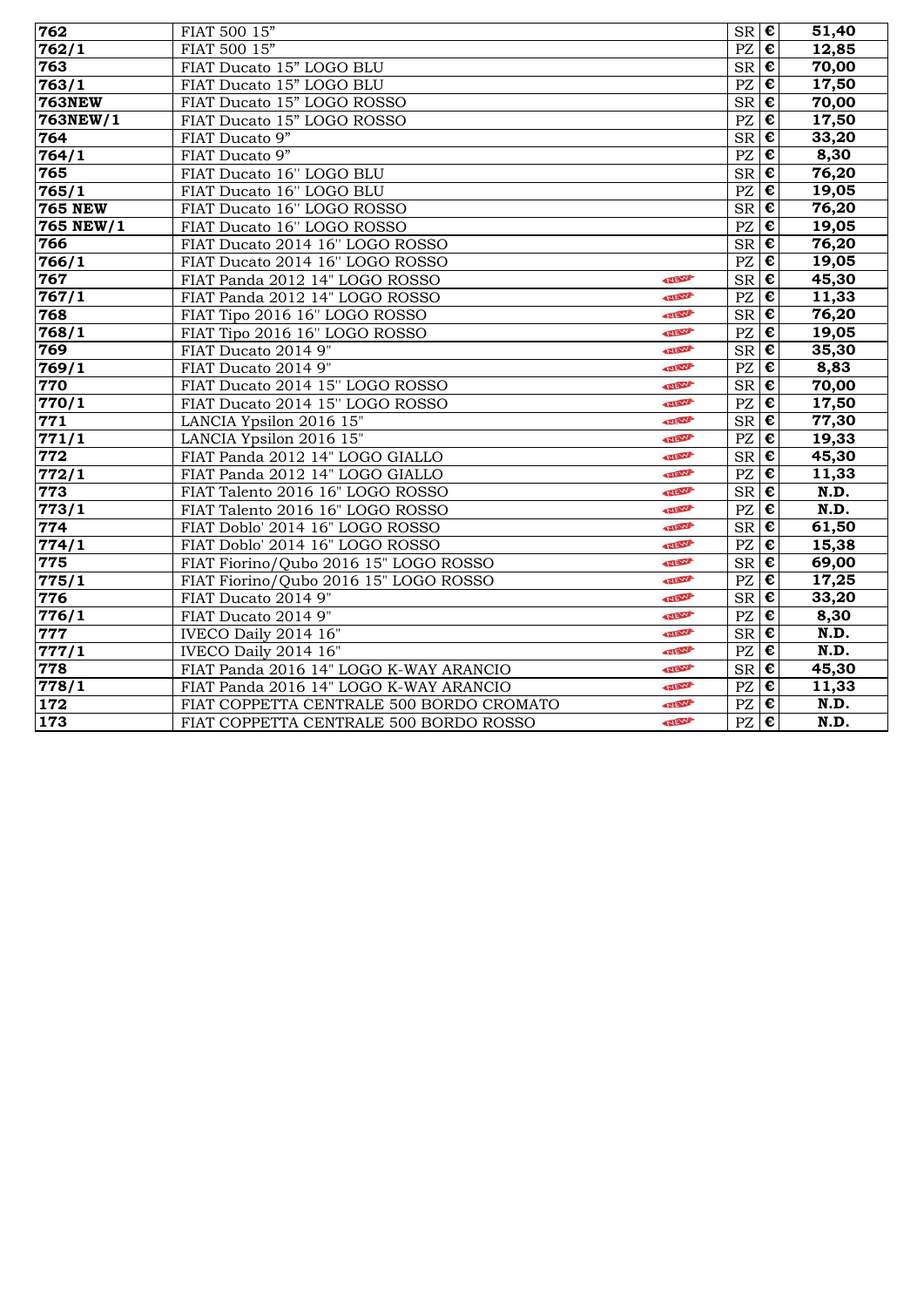| COPRICERCHI ADATTABILI SERIE 400 - 800 |                                                                     |                                                                       |                    |  |
|----------------------------------------|---------------------------------------------------------------------|-----------------------------------------------------------------------|--------------------|--|
| 401                                    | <b>RENAULT 13"</b>                                                  | $\epsilon$<br>SR                                                      | 49,10              |  |
| 401/13                                 | RENAULT 13"                                                         | €<br>PZ                                                               | 12,28              |  |
| 402                                    | RENAULT 13"                                                         | $\pmb{\epsilon}$<br>SR                                                | 49,10              |  |
| 402/1                                  | RENAULT 13"                                                         | $\pmb{\epsilon}$<br>PZ                                                | 12,28              |  |
| 403                                    | RENAULT 14"                                                         | $\bullet$<br>SR                                                       | 56,80              |  |
| 403/1<br>404/13                        | RENAULT 14"<br>RENAULT 13"                                          | $\pmb{\epsilon}$<br>PZ<br>$SR \, \vert \, \boldsymbol{\epsilon}$      | 14,20<br>39,50     |  |
| 404/13/1                               | RENAULT 13"                                                         | $\mathbf{P}\mathbf{Z}$<br>$\pmb{\epsilon}$                            | 9,88               |  |
| 404/13LOGO                             | SKODA 13"                                                           | $\pmb{\epsilon}$<br>SR                                                | 41,60              |  |
| 404/13/1LOGO                           | SKODA 13"                                                           | $\pmb{\epsilon}$<br>PZ                                                | 10,40              |  |
| 404/14                                 | RENAULT 14"                                                         | €<br>SR                                                               | 49,10              |  |
| $\sqrt{404/14/1}$                      | RENAULT 14"                                                         | $\pmb{\epsilon}$<br>PZ                                                | 12,28              |  |
| 404/14LOGO                             | SKODA 14"                                                           | ${\rm SR}$<br>€                                                       | 41,60              |  |
| 404/14/1LOGO                           | SKODA 14"                                                           | $\pmb{\epsilon}$<br>$\mathbf{P}\mathbf{Z}$                            | 10,40              |  |
| 404/15                                 | RENAULT 15"                                                         | $SR$ $C$                                                              | 43,50              |  |
| 404/15/1                               | RENAULT 15"                                                         | $\mathbf{P}\mathbf{Z}$<br>€                                           | 10,88              |  |
| 404/15LOGO                             | RENAULT 15"                                                         | $SR \, \vert \, \boldsymbol{\epsilon}$                                | $\overline{4}5,30$ |  |
| 404/15/1LOGO<br>405                    | RENAULT 15"<br>RENAULT 14"                                          | $\pmb{\epsilon}$<br>$\mathbf{P}\mathbf{Z}$<br>$\bullet$<br>${\rm SR}$ | 11,33<br>56,80     |  |
| 405/1                                  | RENAULT 14"                                                         | $\pmb{\epsilon}$<br>PZ                                                | 14,20              |  |
| 406                                    | RENAULT 13"                                                         | ${\rm SR}$<br>€                                                       | 56,80              |  |
| 406/1                                  | RENAULT 13"                                                         | $\pmb{\epsilon}$<br>PZ                                                | 14,20              |  |
| 407                                    | RENAULT 13"                                                         | ${\rm SR}$<br>€                                                       | 56,80              |  |
| 407/1                                  | RENAULT 13"                                                         | $\pmb{\epsilon}$<br>PZ                                                | 14,20              |  |
| 408                                    | RENAULT 13"                                                         | $\bullet$<br>SR                                                       | 56,80              |  |
| 408/1                                  | RENAULT 13"                                                         | $\pmb{\epsilon}$<br>$\mathbf{P}\mathbf{Z}$                            | 14,20              |  |
| 409/13                                 | RENAULT 13"                                                         | $SR \, \vert \, \boldsymbol{\epsilon}$                                | 56,80              |  |
| $\frac{409}{13/1}$<br>409/14           | RENAULT 13"<br>RENAULT 14"                                          | €<br>PZ<br>$\bullet$<br>${\rm SR}$                                    | 14,20<br>56,80     |  |
| 409/14/1                               | RENAULT 14"                                                         | $\pmb{\epsilon}$<br>PZ                                                | 14,20              |  |
| 410                                    | RENAULT 13"                                                         | ${\rm SR}$<br>€                                                       | 56,80              |  |
| 410/1                                  | RENAULT 13"                                                         | $\pmb{\epsilon}$<br>$\mathbf{P}\mathbf{Z}$                            | 14,20              |  |
| 411                                    | RENAULT 14"                                                         | ${\rm SR}$<br>€                                                       | 56,80              |  |
| 411/1                                  | RENAULT 14"                                                         | $\mathbf{P}\mathbf{Z}$<br>$\pmb{\epsilon}$                            | 14,20              |  |
| 412                                    | RENAULT 14"                                                         | $SR \, \, \boldsymbol{\epsilon}$                                      | 56,80              |  |
| 412/1                                  | RENAULT 14"                                                         | $\mathbf{P}\mathbf{Z}$<br>$\epsilon$                                  | 14,20              |  |
| 413/13<br>413/13/1                     | RENAULT 13" LOGO<br>RENAULT 13" LOGO                                | $SR \, \vert \, \boldsymbol{\epsilon}$<br>PZ<br>€                     | 56,80<br>14,20     |  |
| 413/14                                 | RENAULT 14" LOGO                                                    | $SR \, \, \boldsymbol{\epsilon}$                                      | 56,80              |  |
| $\frac{1}{4}$ 13/14/1                  | RENAULT 14" LOGO                                                    | $PZ \in \mathcal{E}$                                                  | 14,20              |  |
| 414/13                                 | RENAULT 13" LOGO                                                    | $SR \, \epsilon$                                                      | 56,80              |  |
| 414/13/1                               | RENAULT 13" LOGO                                                    | $\epsilon$<br>PZ                                                      | 14,20              |  |
| 414/14                                 | RENAULT 14" LOGO                                                    | $SR \, \epsilon$                                                      | 56,80              |  |
| 414/14/1                               | RENAULT 14" LOGO                                                    | $PZ$ $E$                                                              | 14,20              |  |
| 415/13                                 | PEUGEOT 13" LOGO                                                    | $S_{\mathsf{R}}$ $\mathsf{E}$                                         | 56,80              |  |
| 415/13/1                               | PEUGEOT 13" LOGO                                                    | $PZ \in$                                                              | 14,20              |  |
| 415L/13<br>415L/13/1                   | PEUGEOT 13" LOGO LUCIDO<br>PEUGEOT 13" LOGO LUCIDO                  | $SR \, \vert \, \boldsymbol{\epsilon}$<br>$PZ \in$                    | 64,00<br>16,00     |  |
| 415/14                                 | PEUGEOT Bipper 14" LOGO                                             | $S_{\mathsf{R}}$ $\epsilon$                                           | $\overline{56,80}$ |  |
| 415/14/1                               | PEUGEOT Bipper 14" LOGO                                             | PZ<br>$\epsilon$                                                      | 14,20              |  |
| 415L/14                                | PEUGEOT Bipper 14" LOGO LUCIDO                                      | $SR \nvert \overline{\epsilon}$                                       | 64,00              |  |
| 415L/14/1                              | PEUGEOT Bipper 14" LOGO LUCIDO                                      | €<br>PZ                                                               | 16,00              |  |
| 416/15                                 | PEUGEOT Ranch/Partner 1998-2008 15" LOGO                            | SR<br>$\epsilon$                                                      | 56,80              |  |
| 416/15/1                               | PEUGEOT Ranch/Partner 1998-2008 15" LOGO                            | $PZ \vert \boldsymbol{\epsilon}$                                      | 14,20              |  |
| 416L/15                                | PEUGEOT Ranch/Partner 1998-2008 15" LOGO LUCIDO                     | $SR \, \vert \, \boldsymbol{\epsilon}$                                | 64,00              |  |
| 416L/15/1<br>417/13                    | PEUGEOT Ranch/Partner 1998-2008 15" LOGO LUCIDO<br>RENAULT 13" LOGO | $PZ \in$<br>$SR \, \epsilon$                                          | 16,00<br>56,80     |  |
| 417/13/1                               | RENAULT 13" LOGO                                                    | $PZ \in$                                                              | 14,20              |  |
| 417L/13                                | RENAULT 13" LOGO LUCIDO                                             | $SR$ $E$                                                              | 64,00              |  |
| 417L/13/1                              | RENAULT 13" LOGO LUCIDO                                             | $\epsilon$<br>PZ                                                      | 16,00              |  |
| 417/14                                 | RENAULT 14" LOGO                                                    | $SR \, \epsilon$                                                      | 56,80              |  |
| 417/14/1                               | RENAULT 14" LOGO                                                    | $\epsilon$<br>PZ                                                      | 14,20              |  |
| 417L/14                                | RENAULT 14" LOGO LUCIDO                                             | $SR \, \epsilon$                                                      | 64,00              |  |
| 417L/14/1                              | RENAULT 14" LOGO LUCIDO                                             | $PZ$ $E$                                                              | 16,00              |  |
| 418/13                                 | RENAULT 13" LOGO                                                    | $SR \, \epsilon$                                                      | 56,80              |  |
| 418/13/1                               | RENAULT 13" LOGO                                                    | $PZ \in$                                                              | 14,20              |  |
| 418L/13<br>418L/13/1                   | RENAULT 13" LOGO LUCIDO<br>RENAULT 13" LOGO LUCIDO                  | $SR \, \epsilon$<br>$PZ \in$                                          | 64,00<br>16,00     |  |
| 418/14                                 | RENAULT 14" LOGO                                                    | $SR \, \vert \, \boldsymbol{\epsilon}$                                | 56,80              |  |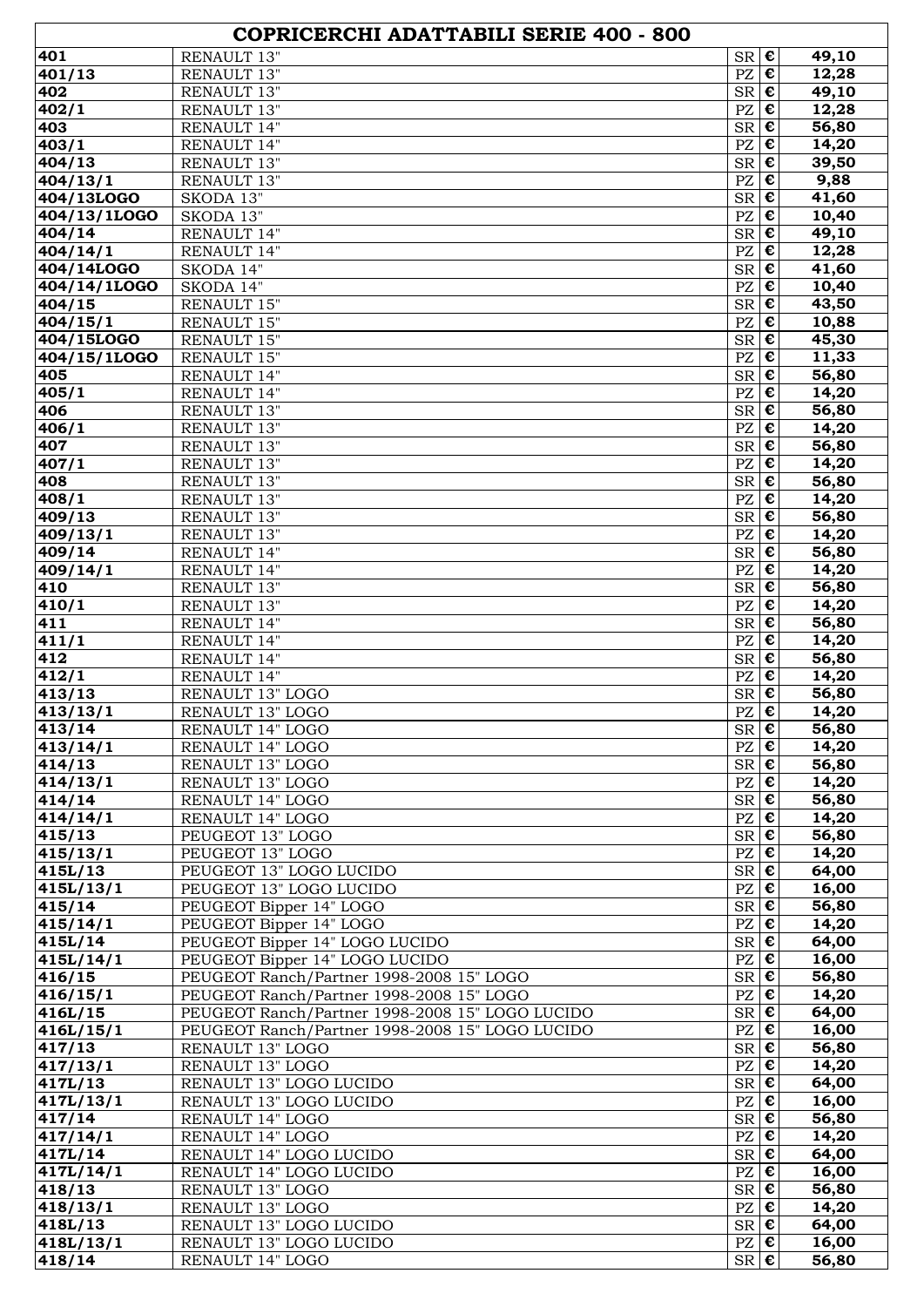| 418/14/1             | <b>RENAULT 14" LOGO</b>                                                  | $PZ \mathbf{\varepsilon}$              |                                               | 14,20          |
|----------------------|--------------------------------------------------------------------------|----------------------------------------|-----------------------------------------------|----------------|
| 418L/14              | RENAULT 14" LOGO LUCIDO                                                  | <b>SR</b>                              | $\pmb{\epsilon}$                              | 64,00          |
| 418L/14/1            | RENAULT 14" LOGO LUCIDO                                                  | PZ                                     | $\epsilon$                                    | 16,00          |
| 419/13               | RENAULT 13" LOGO                                                         | $SR$ $C$                               |                                               | 56,80          |
| 419/13/1             | RENAULT 13" LOGO                                                         | PZ                                     | $\bullet$                                     | 14,20          |
| 419L/13              | RENAULT 13" LOGO LUCIDO                                                  | $SR$ $C$                               |                                               | 64,00          |
| 419L/13/1            | RENAULT 13" LOGO LUCIDO                                                  | PZ                                     | $\overline{\epsilon}$                         | 16,00          |
| 419/14               | RENAULT 14" LOGO                                                         | <b>SR</b>                              | $\epsilon$                                    | 56,80          |
| $\frac{1}{419}/14/1$ | RENAULT 14" LOGO                                                         | PZ                                     | €                                             | 14,20          |
| 419L/14<br>419L/14/1 | RENAULT 14" LOGO LUCIDO<br>RENAULT 14" LOGO LUCIDO                       | <b>SR</b><br>PZ                        | $\pmb{\epsilon}$<br>$\pmb{\epsilon}$          | 64,00<br>16,00 |
| 420/13               | RENAULT 13" LOGO                                                         | <b>SR</b>                              | $\bullet$                                     | 56,80          |
| 420/13/1             | RENAULT 13" LOGO                                                         | $\mathbf{P}\mathbf{Z}$                 | $\bullet$                                     | 14,20          |
| 420L/13              | RENAULT 13" LOGO LUCIDO                                                  | SR                                     | $\epsilon$                                    | 64,00          |
| 420L/13/1            | RENAULT 13" LOGO LUCIDO                                                  | PZ                                     | $\bullet$                                     | 16,00          |
| 420/15               | RENAULT 15" LOGO                                                         | $SR$ $C$                               |                                               | 56,80          |
| 420/15/1             | RENAULT 15" LOGO                                                         | PZ                                     | $\overline{\epsilon}$                         | 14,20          |
| 420L/15              | RENAULT 15" LOGO LUCIDO                                                  | <b>SR</b>                              | $\overline{\epsilon}$                         | 64,00          |
| 420L/15/1            | RENAULT 15" LOGO LUCIDO                                                  | PZ                                     | $\bullet$                                     | 16,00          |
| 421/13               | RENAULT 13" LOGO                                                         | SR                                     | $\overline{\epsilon}$                         | 56,80          |
| 421/13/1             | RENAULT 13" LOGO                                                         | PZ                                     | $\pmb{\epsilon}$                              | 14,20          |
| 421L/13              | RENAULT 13" LOGO LUCIDO                                                  | <b>SR</b>                              | $\bullet$                                     | 64,00          |
| 421L/13/1            | RENAULT 13" LOGO LUCIDO                                                  | PZ                                     | $\pmb{\epsilon}$                              | 16,00          |
| 421/15               | RENAULT 15" LOGO                                                         | $SR \, \vert \, \boldsymbol{\epsilon}$ |                                               | 56,80          |
| 421/15/1<br>421L/15  | RENAULT 15" LOGO<br>RENAULT 15" LOGO LUCIDO                              | PZ<br>$SR$ $C$                         | $\bullet$                                     | 14,20<br>64,00 |
| 421L/15/1            | RENAULT 15" LOGO LUCIDO                                                  | PZ                                     | $\pmb{\epsilon}$                              | 16,00          |
| 422/13               | RENAULT 13" LOGO                                                         | <b>SR</b>                              | $\bullet$                                     | 56,80          |
| 422/13/1             | RENAULT 13" LOGO                                                         | PZ                                     | $\overline{\epsilon}$                         | 14,20          |
| 422L/13              | RENAULT 13" LOGO LUCIDO                                                  | <b>SR</b>                              | €                                             | 64,00          |
| $\sqrt{422L/13/1}$   | RENAULT 13" LOGO LUCIDO                                                  | PZ                                     | $\pmb{\epsilon}$                              | 16,00          |
| 422/15               | RENAULT 15" LOGO                                                         | <b>SR</b>                              | $\pmb{\epsilon}$                              | 56,80          |
| 422/15/1             | RENAULT 15" LOGO                                                         | $\mathbf{P}\mathbf{Z}$                 | $\overline{\epsilon}$                         | 14,20          |
| 422L/15              | RENAULT 15" LOGO LUCIDO                                                  | SR                                     | $\overline{\epsilon}$                         | 64,00          |
| 422L/15/1            | RENAULT 15" LOGO LUCIDO                                                  | PZ                                     | $\bullet$                                     | 16,00          |
| 423/15               | FORD Focus 15" 100.003 LOGO                                              | $SR$ $C$                               |                                               | 70,90          |
| 423/15/1             | FORD Focus 15" 100.003 LOGO                                              | PZ                                     | $\bullet$                                     | 17,73          |
| 424/13               | FORD Ka 13" 100.002 LOGO                                                 | <b>SR</b>                              | $\overline{\epsilon}$                         | 56,80          |
| 424/13/1             | FORD Ka 13" 100.002 LOGO                                                 | PZ                                     | $\bullet$                                     | 14,20          |
| 425/15               | FORD Focus 15" 100.005 LOGO                                              | $SR \mathbf{\epsilon} $                |                                               | 56,80          |
| 425/15/1             | FORD Focus 15" 100.005 LOGO                                              | PZ                                     | $\pmb{\epsilon}$<br>$ \boldsymbol{\epsilon} $ | 14,20<br>56,80 |
| 426<br>426/1         | VOLKSWAGEN Polo Base 2003 14" LOGO<br>VOLKSWAGEN Polo Base 2003 14" LOGO | ${\rm SR}$<br>PZ                       | $\pmb{\epsilon}$                              | 14,20          |
| 427                  | VOLKSWAGEN Polo Confortune 2003 14" LOGO                                 | $SR$ $E$                               |                                               | 56,80          |
| 427/1                | VOLKSWAGEN Polo Confortune 2003 14" LOGO                                 | PZ                                     | $\pmb{\epsilon}$                              | 14,20          |
| 428                  | VOLKSWAGEN Golf V Base/Comfortline 2003 15" LOGO                         | $S_{\mathsf{R}}$ $\epsilon$            |                                               | 56,80          |
| 428/1                | VOLKSWAGEN Golf V Base/Comfortline 2003 15" LOGO                         | PZ                                     | $\bullet$                                     | 14,20          |
| 429                  | SEAT Ibiza Signo/Cordoba Signo 14" LOGO                                  | <b>SR</b>                              | $\epsilon$                                    | 56,80          |
| 429/1                | SEAT Ibiza Signo/Cordoba Signo 14" LOGO                                  | PZ                                     | $\pmb{\epsilon}$                              | 14,20          |
| 430                  | SEAT Ibiza Stella/Cordoba Stella 14" LOGO                                | SR                                     | $\pmb{\epsilon}$                              | 56,80          |
| 430/1                | SEAT Ibiza Stella/Cordoba Stella 14" LOGO                                | PZ                                     | $\pmb{\epsilon}$                              | 14,20          |
| 432L                 | OPEL Agila 14" LOGO LUCIDO                                               | <b>SR</b>                              | $\pmb{\epsilon}$                              | 64,00          |
| 432L/1               | OPEL Agila 14" LOGO LUCIDO                                               | PZ                                     | $\bullet$                                     | 16,00          |
| 433L                 | OPEL Corsa Base 14" LOGO LUCIDO                                          | SR                                     | $\bullet$                                     | 64,00          |
| 433L/1               | OPEL Corsa Base 14" LOGO LUCIDO                                          | $\mathbf{P}\mathbf{Z}$                 | $\pmb{\epsilon}$                              | 16,00          |
| 434L                 | OPEL Corsa Comfort 14" LOGO LUCIDO                                       | $SR$ $C$                               |                                               | 64,00          |
| 434L/1               | OPEL Corsa Comfort 14" LOGO LUCIDO                                       | PZ                                     | $\bullet$<br>$\epsilon$                       | 16,00          |
| 435L<br>435L/1       | TOYOTA Yaris 14" LOGO LUCIDO<br>TOYOTA Yaris 14" LOGO LUCIDO             | <b>SR</b><br>PZ                        | $\pmb{\epsilon}$                              | 64,00<br>16,00 |
| 436L                 | NISSAN Micra 15" LOGO LUCIDO                                             | $SR \, \epsilon$                       |                                               | 64,00          |
| 436L/1               | NISSAN Micra 15" LOGO LUCIDO                                             | PZ                                     | €                                             | 16,00          |
| 437/14               | FORD Fiesta 14" 100.004 LOGO                                             | <b>SR</b>                              | €                                             | 56,80          |
| 437/14/1             | FORD Fiesta 14" 100.004 LOGO                                             | PZ                                     | $\bullet$                                     | 14,20          |
| 438/14               | FORD Fiesta 2002 14" 100.001 LOGO                                        | $SR \in$                               |                                               | 56,80          |
| 438/14/1             | FORD Fiesta 2002 14" 100.001 LOGO                                        | PZ                                     | $\overline{\epsilon}$                         | 14,20          |
| 439                  | CITROEN C3/Nemo 14" LOGO                                                 | $SR$ $C$                               |                                               | 56,80          |
| 439/1                | CITROEN C3/Nemo 14" LOGO                                                 | PZ                                     | $\pmb{\epsilon}$                              | 14,20          |
| 440                  | CITROEN C3/Berlingo 1998-2008 15" LOGO                                   | <b>SR</b>                              | $\epsilon$                                    | 56,80          |
| 440/1                | CITROEN C3/Berlingo 1998-2008 15" LOGO                                   | PZ                                     | $\pmb{\epsilon}$                              | 14,20          |
| 441                  | RENAULT 15" LOGO                                                         | $SR$ $C$                               |                                               | 56,80          |
| 441/1                | RENAULT 15" LOGO                                                         | PZ                                     | $ \mathbf{\epsilon} $                         | 14,20          |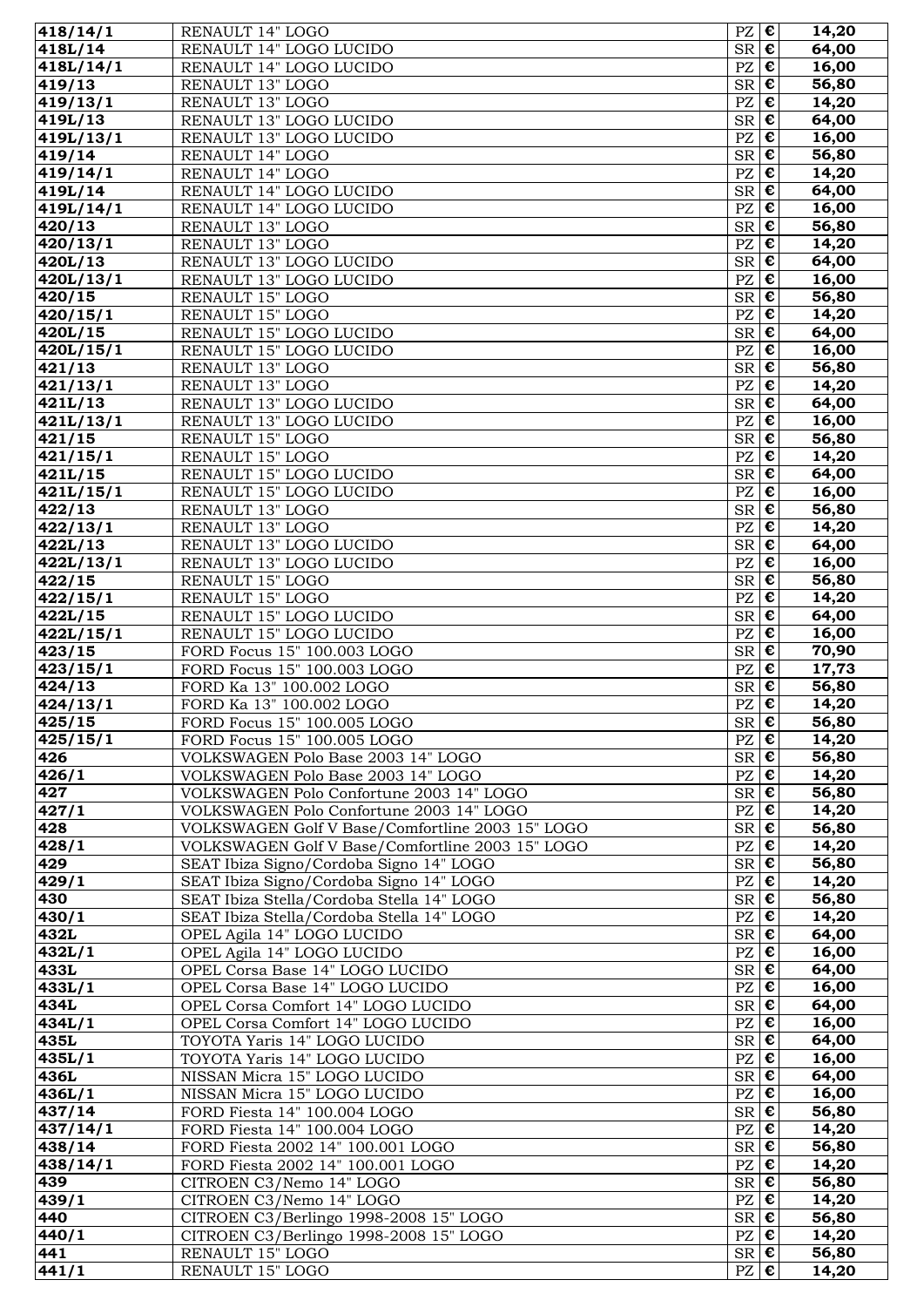| 442L               | RENAULT 15" LOGO LUCIDO                                                          | $SR \nvert \overline{\epsilon}$                         |                                                | 64,00          |
|--------------------|----------------------------------------------------------------------------------|---------------------------------------------------------|------------------------------------------------|----------------|
| $\frac{1}{4}42L/1$ | RENAULT 15" LOGO LUCIDO                                                          | $PZ$ $E$                                                |                                                | 16,00          |
| 443L               | RENAULT Laguna 16" LOGO LUCIDO                                                   | $SR$ $C$                                                |                                                | 64,00          |
| 443L/1             | RENAULT Laguna 16" LOGO LUCIDO                                                   | $PZ$ $E$                                                |                                                | 16,00          |
| 444                | SKODA Fabia 14" LOGO                                                             | $S_{\overline{\mathbf{R}}}\mathbf{C}$                   |                                                | 56,80          |
| 444/1              | SKODA Fabia 14" LOGO                                                             | $\mathbf{P}\mathbf{Z}$                                  | $\pmb{\epsilon}$                               | 14,20          |
| 445                | PEUGEOT Bipper 14" LOGO                                                          | SR                                                      | $\pmb{\epsilon}$                               | 56,80          |
| 445/1              | PEUGEOT Bipper 14" LOGO                                                          | PZ                                                      | €                                              | 14,20          |
| 446                | CHEVROLET Matiz 13" LOGO                                                         | $SR \, \epsilon$                                        |                                                | 56,80          |
| 446/1              | CHEVROLET Matiz 13" LOGO                                                         | $\mathbf{P}\mathbf{Z}$                                  | €                                              | 14,20          |
| 447L               | OPEL 15" LOGO LUCIDO                                                             | SR                                                      | $\pmb{\epsilon}$                               | 64,00          |
| 447L/1             | OPEL 15" LOGO LUCIDO                                                             | PZ                                                      | $\overline{\epsilon}$                          | 16,00          |
| 448                | BMW serie 1 16" LOGO                                                             | $S_{\overline{\mathbf{R}}}\overline{\mathbf{\epsilon}}$ |                                                | 78,30          |
| 448/1              | BMW serie 1 16" LOGO                                                             | $PZ \vert \boldsymbol{\epsilon}$                        |                                                | 18,58          |
| 449                | BMW serie 3 16" LOGO                                                             | $S_{\mathsf{R}}$ $\overline{\epsilon}$                  |                                                | 78,30          |
| 449/1              | BMW serie 3 16" LOGO                                                             | $\mathbf{P}\mathbf{Z}$                                  | $\pmb{\epsilon}$                               | 18,58          |
| 450                | SEAT Leon 4 16" LOGO                                                             | SR                                                      | $\overline{\epsilon}$                          | 70,90          |
| 450/1              | SEAT Leon 4 16" LOGO                                                             | $\mathbf{P}\mathbf{Z}$                                  | €                                              | 17,73          |
| 451                | CITROEN C1 14" LOGO<br>CITROEN C1 14" LOGO                                       | $SR \mid \overline{\epsilon}$                           | €                                              | 56,80<br>14,20 |
| 451/1<br>452L      | TOYOTA Aygo 14" LOGO LUCIDO                                                      | $\mathbf{P}\mathbf{Z}$<br>SR                            | $\overline{\epsilon}$                          | 64,00          |
| 452L/1             | TOYOTA Aygo 14" LOGO LUCIDO                                                      | PZ                                                      | $\overline{\epsilon}$                          | 16,00          |
| 453                | RENAULT Clio 2005 15" LOGO                                                       | $SR$ $C$                                                |                                                | 56,80          |
| 453/1              | RENAULT Clio 2005 15" LOGO                                                       | PZ                                                      | $\pmb{\epsilon}$                               | 14,20          |
| 454L               | TOYOTA Yaris 2006 15" LOGO LUCIDO                                                | $S_{\mathsf{R}}$ $\overline{\epsilon}$                  |                                                | 64,00          |
| 454L/1             | TOYOTA Yaris 2006 15" LOGO LUCIDO                                                | $\mathbf{P}\mathbf{Z}$                                  | $\pmb{\epsilon}$                               | 16,00          |
| 455L               | NISSAN Note 5 porte 2006 15" LOGO LUCIDO                                         | SR                                                      | $\overline{\epsilon}$                          | 64,00          |
| 455L/1             | NISSAN Note 5 porte 2006 15" LOGO LUCIDO                                         | $\mathbf{P}\mathbf{Z}$                                  | €                                              | 16,00          |
| 456L               | RENAULT Trafic 1998/Master 16" LOGO LUCIDO                                       | SR                                                      | €                                              | 70,90          |
| 456L/1             | RENAULT Trafic 1998/Master 16" LOGO LUCIDO                                       | $\mathbf{P}\mathbf{Z}$                                  | €                                              | 17,73          |
| 457L               | CITROEN C4 2004/Jumpy/Berlingo 2008> 16" LOGO LUCIDO                             | SR                                                      | $\pmb{\epsilon}$                               | 89,00          |
| 457L/1             | CITROEN C4 2004/Jumpy/Berlingo 2008> 16" LOGO LUCIDO                             | $\overline{PZ}$                                         | $\overline{\epsilon}$                          | 22,25          |
| 458L               | CITROEN C4 2004/Berlingo 1998-2008 15" LOGO LUCIDO                               | $SR \, \epsilon$                                        |                                                | 69,00          |
| 458L/1             | CITROEN C4 2004/Berlingo 1998-2008 15" LOGO LUCIDO                               | PZ                                                      | $\pmb{\epsilon}$                               | 17,25          |
| 459L               | CITROEN C4 Picasso/Berlingo 1998-2008 15" LOGO LUCIDO                            | $S_{\mathsf{R}}$ $\epsilon$                             |                                                | 69,00          |
| 459L/1             | CITROEN C4 Picasso/Berlingo 1998-2008 15" LOGO LUCIDO                            | $\mathbf{P}\mathbf{Z}$                                  | $\overline{\epsilon}$<br>$\overline{\epsilon}$ | 17,25          |
| 460L<br>460L/1     | RENAULT Clio 2005 15" LOGO LUCIDO<br>RENAULT Clio 2005 15" LOGO LUCIDO           | SR  <br>PZ                                              | €                                              | 64,00<br>16,00 |
| 461/16             | FORD Focus C-Max 2008> 16" LOGO                                                  | $SR \, \vert \, \boldsymbol{\epsilon}$                  |                                                | 75,70          |
| 461/16/1           | FORD Focus C-Max 2008> 16" LOGO                                                  | $PZ \in \mathbf{E}$                                     |                                                | 18,93          |
| 462L               | RENAULT Trafic 16" LOGO LUCIDO                                                   | $SR$ $C$                                                |                                                | 66,40          |
| 462L/1             | RENAULT Trafic 16" LOGO LUCIDO                                                   | $PZ \mid \overline{\mathbf{E}}$                         |                                                | 16,60          |
| 463L               | OPEL Corsa 2006 15" LOGO LUCIDO                                                  | $SR \mid \mathbf{\overline{\varepsilon}}$               |                                                | 64,00          |
| 463L/1             | OPEL Corsa 2006 15" LOGO LUCIDO                                                  | $PZ \mid \overline{\mathbf{\epsilon}}$                  |                                                | 16,00          |
| 464                | PEUGEOT Ranch/Partner 1998-2008 15" LOGO                                         | $SR \in$                                                |                                                | 70,90          |
| 464/1              | PEUGEOT Ranch/Partner 1998-2008 15" LOGO                                         | PZ                                                      | $\epsilon$                                     | 17,73          |
| 465/15             | FORD Focus 15" LOGO                                                              | $SR \nvert \overline{\epsilon}$                         |                                                | 58,40          |
| 465/15/1           | FORD Focus 15" LOGO                                                              | PZ                                                      | €                                              | 14,60          |
| 466L               | OPEL Corsa 2006 16" LOGO LUCIDO                                                  | $SR \, \epsilon$                                        |                                                | 79,80          |
| 466L/1             | OPEL Corsa 2006 16" LOGO LUCIDO                                                  | PZ                                                      | €                                              | 19,95          |
| 467                | VOLKSWAGEN Polo 1991-1994 13" LOGO                                               | SR                                                      | $\pmb{\epsilon}$                               | 56,80          |
| 467/1              | VOLKSWAGEN Polo 1991-1994 13" LOGO                                               | $PZ \mid \overline{\mathbf{\epsilon}}$                  |                                                | 14,20          |
| 468L               | OPEL LOGO Astra 2005/Zafira 2006 16" LUCIDO                                      | $SR \in$<br>$PZ \mid \overline{\mathbf{\epsilon}}$      |                                                | 79,80<br>19,95 |
| 468L/1<br>469      | OPEL LOGO Astra 2005/Zafira 2006 16" LUCIDO<br>VOLKSWAGEN Golf V/Caddy 16" LOGO  | $SR \in$                                                |                                                | 75,70          |
| 469/1              | VOLKSWAGEN Golf V/Caddy 16" LOGO                                                 | $PZ \in$                                                |                                                | 18,93          |
| 470L               | OPEL Vivaro/Movano 16" LOGO LUCIDO                                               | $SR \nvert \mathbf{\epsilon}$                           |                                                | 70,90          |
| 470L/1             | OPEL Vivaro/Movano 16" LOGO LUCIDO                                               | PZ                                                      | $\epsilon$                                     | 17,73          |
| 472L               | OPEL Agila 2008 14" LOGO LUCIDO                                                  | $SR \, \, \boldsymbol{\epsilon}$                        |                                                | 66,30          |
| $\frac{1}{472}L/1$ | OPEL Agila 2008 14" LOGO LUCIDO                                                  | PZ                                                      | €                                              | 16,58          |
| 473                | SEAT Ibiza 2008> 15" LOGO                                                        | $SR \, \epsilon$                                        |                                                | 70,90          |
| 473/1              | SEAT Ibiza 2008> 15" LOGO                                                        | PZ                                                      | $\epsilon$                                     | 17,73          |
| 474L               | PEUGEOT 307/407 16" LOGO LUCIDO                                                  | $S_{\overline{\mathbf{R}}}\mathbf{C}$                   |                                                | 82,50          |
| 474L/1             | PEUGEOT 307/407 16" LOGO LUCIDO                                                  | $PZ \in$                                                |                                                | 20,63          |
| 475L               | TOYOTA Avensis 16" LOGO LUCIDO                                                   | $S_{\mathsf{R}}$ $\overline{\epsilon}$                  |                                                | 70,90          |
| 475L/1             | TOYOTA Avensis 16" LOGO LUCIDO                                                   | $PZ \in$                                                |                                                | 17,73          |
| 476L               | NISSAN Micra 2003> 14" LOGO LUCIDO                                               | $SR \mid \mathbf{\overline{\epsilon}}$                  |                                                | 64,00          |
| 476L/1             | NISSAN Micra 2003> 14" LOGO LUCIDO                                               | PZ                                                      | €                                              | 16,00<br>70,90 |
| 477L<br>477L/1     | NISSAN Primestar 2003> 16" LOGO LUCIDO<br>NISSAN Primestar 2003> 16" LOGO LUCIDO | $SR \, \, \boldsymbol{\epsilon}$<br>$PZ \in$            |                                                | 17,73          |
| 478L               | OPEL Corsa 2006 14" LOGO LUCIDO                                                  | $SR \, \epsilon$                                        |                                                | 66,30          |
|                    |                                                                                  |                                                         |                                                |                |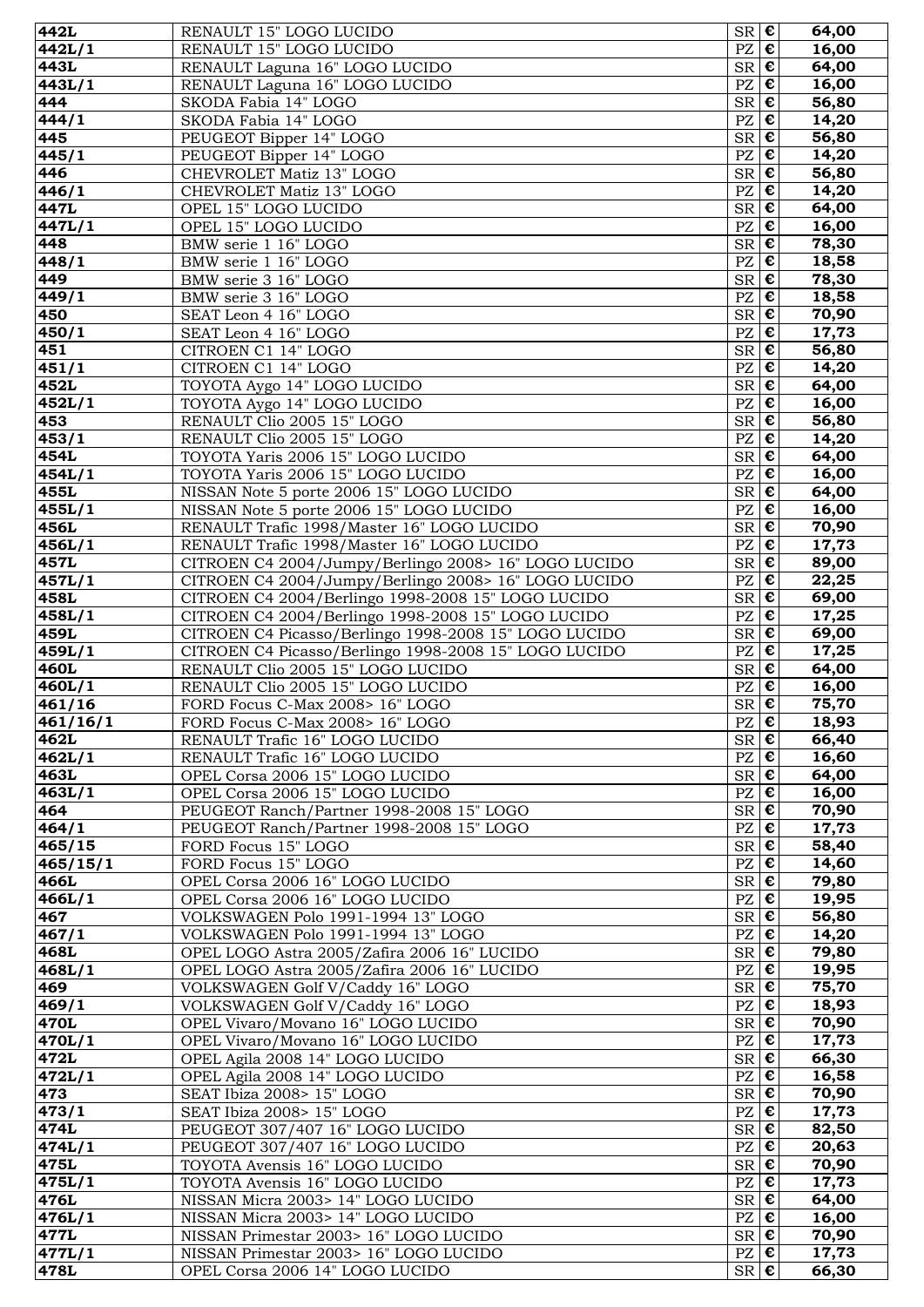| 478L/1             | OPEL Corsa 2006 14" LOGO LUCIDO                                           | $PZ \in$                                         |                       | 16,58                        |
|--------------------|---------------------------------------------------------------------------|--------------------------------------------------|-----------------------|------------------------------|
| 479                | RENAULT Twingo 2007 14" LOGO                                              | $SR \, \vert \, \boldsymbol{\epsilon} \vert$     |                       | 62,50                        |
| 479/1              | RENAULT Twingo 2007 14" LOGO                                              | $PZ \mid \overline{\mathbf{\epsilon}}$           |                       | 15,63                        |
| 480                | FORD Fiesta/Ka 2008> 14" LOGO                                             | $SR \in$                                         | $\overline{\epsilon}$ | 69,00                        |
| 480/1<br>481L      | FORD Fiesta/Ka 2008> 14" LOGO<br>OPEL Zafira 2009 16" LOGO LUCIDO         | $\mathbf{P}\mathbf{Z}$<br>SR                     | $\pmb{\epsilon}$      | 17,25<br>75,70               |
| 481L/1             | OPEL Zafira 2009 16" LOGO LUCIDO                                          | PZ                                               | €                     | 18,93                        |
| 482                | FORD Fiesta 2008> 15" LOGO                                                | $SR \, \vert \, \boldsymbol{\epsilon}$           |                       | 71,80                        |
| 482/1              | FORD Fiesta 2008> 15" LOGO                                                | $\mathbf{P}\mathbf{Z}$                           | €                     | 17,95                        |
| 483                | FORD Fiesta 2008> 15" LOGO                                                | SR                                               | €                     | 71,80                        |
| 483/1              | FORD Fiesta 2008> 15" LOGO                                                | $\mathbf{P}\mathbf{Z}$                           | $\pmb{\epsilon}$      | 17,95                        |
| 484L               | NISSAN 16" LOGO LUCIDO                                                    | $S_{\overline{\mathbf{R}}}\overline{\mathbf{E}}$ |                       | 70,90                        |
| 484L/1             | NISSAN 16" LOGO LUCIDO                                                    | $PZ$ $E$                                         |                       | 17,73                        |
| 485L               | TOYOTA IQ 2009> 15" LOGO LUCIDO                                           | $S_{\mathsf{R}}$ $\epsilon$                      |                       | 70,90                        |
| 485L/1<br>486      | TOYOTA IQ 2009> 15" LOGO LUCIDO<br>FORD Focus 2008> 15" LOGO              | PZ<br>$SR \, \epsilon$                           | €                     | 17,73<br>$\overline{7}$ 4,40 |
| 486/1              | FORD Focus 2008> 15" LOGO                                                 | PZ                                               | $\overline{\epsilon}$ | 18,60                        |
| 487L               | CITROEN C3 Picasso 2009 16" LOGO LUCIDO                                   | $SR \, \vert \, \overline{\epsilon}$             |                       | 94,80                        |
| 487L/1             | CITROEN C3 Picasso 2009 16" LOGO LUCIDO                                   | $\mathbf{P}\mathbf{Z}$                           | €                     | 23,70                        |
| 488                | VOLKSWAGEN Golf VI 2009/Touran 2005/Passat 2006 16" LOGO                  | SR <sub>1</sub>                                  | $\pmb{\epsilon}$      | 75,70                        |
| 488/1              | VOLKSWAGEN Golf VI 2009/Touran 2005/Passat 2006 16" LOGO                  | $\mathbf{P}\mathbf{Z}$                           | $\pmb{\epsilon}$      | 18,93                        |
| 489                | CITROEN C3 Picasso 2009 15" LOGO LUCIDO                                   | $SR$ $E$                                         |                       | 56,80                        |
| 489/1              | CITROEN C3 Picasso 2009 15" LOGO LUCIDO                                   | PZ                                               | $\pmb{\epsilon}$      | 14,20                        |
| 490<br>490/1       | VOLKSWAGEN Polo 2009 15" LOGO<br>VOLKSWAGEN Polo 2009 15" LOGO            | $S_{\mathsf{R}}$ $\mathsf{E}$<br>PZ              | $\overline{\epsilon}$ | 70,90<br>17,73               |
| 491                | FORD Focus 2008> 16" LOGO                                                 | <b>SR</b>                                        | $\overline{\epsilon}$ | 75,70                        |
| $\frac{1}{491}$ /1 | FORD Focus 2008> 16" LOGO                                                 | $\mathbf{P}\mathbf{Z}$                           | €                     | 18,93                        |
| 492                | PEUGEOT Partner 15" LOGO                                                  | SR                                               | €                     | 70,90                        |
| 492/1              | PEUGEOT Partner 15" LOGO                                                  | $\mathbf{P}\mathbf{Z}$                           | €                     | 17,73                        |
| 493                | VOLKSWAGEN Polo 2009 15" LOGO                                             | <b>SR</b>                                        | €                     | 70,90                        |
| 493/1              | VOLKSWAGEN Polo 2009 15" LOGO                                             | $\mathbf{P}\mathbf{Z}$                           | $\overline{\epsilon}$ | 17,73                        |
| 494                | NISSAN Micra 2010 14" LOGO                                                | $S_{\overline{\mathbf{R}}}\overline{\mathbf{E}}$ |                       | 64,00                        |
| 494/1<br>495       | NISSAN Micra 2010 14" LOGO<br>CITROEN C3 2010 15" LOGO                    | PZ<br>$S_{\mathsf{R}}$ $\mathsf{E}$              | €                     | 16,00<br>56,80               |
| 495/1              | <b>CITROEN C3 2010 15" LOGO</b>                                           | PZ                                               | €                     | 14,20                        |
| 496                | FORD Ka 2009> 14" LOGO                                                    | SR                                               | $\overline{\epsilon}$ | 66,50                        |
| 496/1              | FORD Ka 2009> 14" LOGO                                                    | PZ                                               | €                     | 16,63                        |
| 497                | FORD Ka 2009> 15" LOGO                                                    | SR <sub>1</sub>                                  | €                     | 74,40                        |
| 497/1              | FORD Ka 2009> 15" LOGO                                                    | PZ                                               | $\pmb{\epsilon}$      | 18,60                        |
| 498                | PEUGEOT 206 Plus 14" LOGO                                                 | $SR$ $\overline{C}$                              |                       | 56,80                        |
| 498/1<br>499L      | PEUGEOT 206 Plus 14" LOGO                                                 | $PZ \in \mathbf{E}$                              |                       | 14,20<br>70,90               |
| 499L/1             | PEUGEOT 308 15" LOGO LUCIDO<br>PEUGEOT 308 15" LOGO LUCIDO                | $SR \, \, \boldsymbol{\epsilon}$<br>$PZ \in$     |                       | 17,73                        |
| 501                | AUDI LOGO                                                                 | $S_{\mathsf{R}}$ $\mathsf{E}$                    |                       | 71,90                        |
| 501/1              | <b>AUDI LOGO</b>                                                          | PZ                                               | $\pmb{\epsilon}$      | 17,98                        |
| 502                | NISSAN LOGO                                                               | $S_{\mathsf{R}}$ $\mathsf{E}$                    |                       | 42,90                        |
| 502/1              | NISSAN LOGO                                                               | PZ                                               | €                     | 10,73                        |
| 801L               | PEUGEOT Bipper 2008> 15"LOGO LUCIDO                                       | $SR$ $E$                                         |                       | 65,70                        |
| 801L/1             | PEUGEOT Bipper 2008> 15"LOGO LUCIDO                                       | $\mathbf{P}\mathbf{Z}$                           | €                     | 16,43                        |
| 802L               | CITROEN Nemo 2008> 14" LOGO LUCIDO                                        | SR<br>$\mathbf{P}\mathbf{Z}$                     | €<br>$\pmb{\epsilon}$ | 55,70                        |
| 802L/1<br>803L     | CITROEN Nemo 2008> 14" LOGO LUCIDO<br>PEUGEOT Bipper 2008> 14"LOGO LUCIDO | $SR \nvert \overline{\epsilon}$                  |                       | 13,93<br>55,70               |
| 803L/1             | PEUGEOT Bipper 2008> 14"LOGO LUCIDO                                       | $PZ \in$                                         |                       | 13,93                        |
| 804L               | CITROEN Nemo 2008> 15" LOGO LUCIDO                                        | $S_{\rm R}$ $\sqrt{\epsilon}$                    |                       | 65,70                        |
| 804L/1             | CITROEN Nemo 2008> 15" LOGO LUCIDO                                        | $PZ \in$                                         |                       | 16,43                        |
| 805L               | TOYOTA Yaris 2011> 15" LOGO                                               | $S_{\mathsf{R}}$ $\mathsf{E}$                    |                       | 70,90                        |
| 805L/1             | TOYOTA Yaris 2011> 15" LOGO                                               | PZ                                               | €                     | 17,73                        |
| 806L               | VOLKSWAGEN Polo 2009 14" LOGO                                             | $SR \, \, \boldsymbol{\epsilon}$                 |                       | 57,70                        |
| 806L/1             | VOLKSWAGEN Polo 2009 14" LOGO                                             | PZ<br>SR                                         | €<br>$\pmb{\epsilon}$ | 14,43<br>70,90               |
| 807L<br>807L/1     | PEUGEOT 208 2012 15" LOGO<br>PEUGEOT 208 2012 15" LOGO                    | $\mathbf{P}\mathbf{Z}$                           | €                     | 17,73                        |
| 808                | PEUGEOT 208 2012 15" LOGO                                                 | $SR \mid \mathbf{\overline{\epsilon}}$           |                       | 70,90                        |
| 808/1              | PEUGEOT 208 2012 15" LOGO                                                 | $PZ \in \mathbf{E}$                              |                       | 17,73                        |
| 809                | RENAULT Clio 2010 15" LOGO                                                | $SR \, \epsilon$                                 |                       | 63,80                        |
| 809/1              | RENAULT Clio 2010 15" LOGO                                                | $PZ \in \mathbf{E}$                              |                       | 15,95                        |
| 810                | CITROEN C3 2010 15" LOGO                                                  | $S_{\mathsf{R}}$ $\mathsf{E}$                    |                       | 79,30                        |
| 810/1              | CITROEN C3 2010 15" LOGO                                                  | $\mathbf{P}\mathbf{Z}$                           | $\pmb{\epsilon}$      | 19,83                        |
| 811<br>811/1       | PEUGEOT 2008 15" LOGO<br>PEUGEOT 2008 15" LOGO                            | $SR \, \epsilon$<br>PZ                           | €                     | 70,90<br>17,73               |
| 812                | FORD C-Max 2010/Kuga 2008-2013 16" LOGO                                   | $SR \, \, \boldsymbol{\epsilon}$                 |                       | 75,70                        |
| 812/1              | FORD C-Max 2010/Kuga 2008-2013 16" LOGO                                   | PZ                                               | €                     | 18,93                        |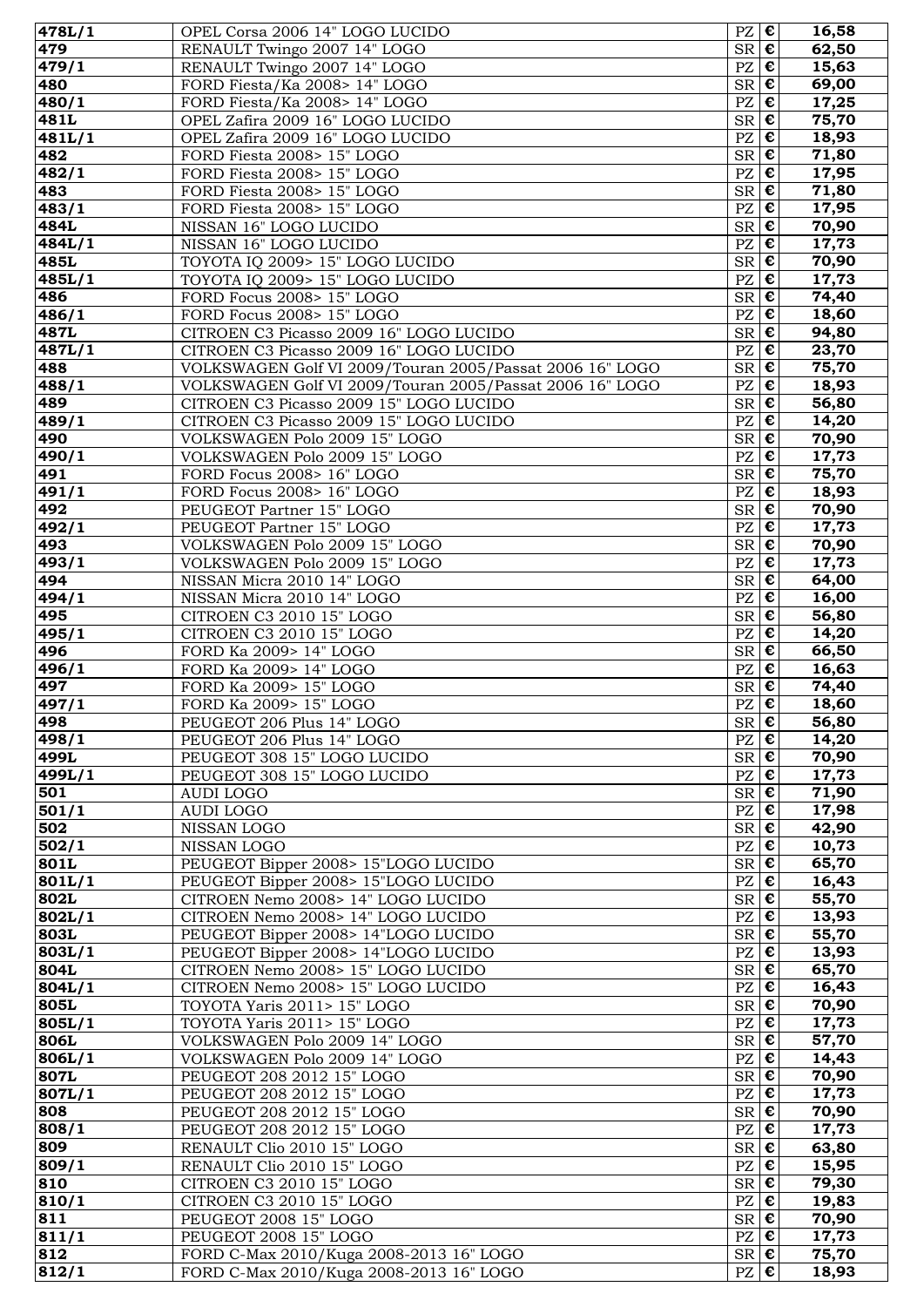| 814            | FORD C-Max 2010> 16" LOGO                            |              | $SR \, \vert \, \boldsymbol{\epsilon}$ |                           | 75,70              |
|----------------|------------------------------------------------------|--------------|----------------------------------------|---------------------------|--------------------|
| 814/1          | FORD C-Max 2010> 16" LOGO                            |              | $PZ \in$                               |                           | 18,93              |
| 815            | FORD Transit Custom 2013 15" LOGO                    |              | $SR \, \epsilon$                       |                           | 71,80              |
| 815/1          | FORD Transit Custom 2013 15" LOGO                    |              | PZ                                     | $\epsilon$                | 17,95              |
| 816            | TOYOTA Auris 2013 16" LOGO                           |              | $SR \in$                               |                           | 70,40              |
| 816/1          | TOYOTA Auris 2013 16" LOGO                           |              | PZ                                     | $ \boldsymbol{\epsilon} $ | 17,60              |
| 817            | TOYOTA Yaris 2013/Verso 2013 15" LOGO                |              | $SR \in$                               |                           | 70,90              |
| 817/1          | TOYOTA Yaris 2013/Verso 2013 15" LOGO                |              | PZ                                     | $\epsilon$                | 17,73              |
| 818            | VOLKSWAGEN Golf 7 2014 15" LOGO                      |              | $SR \in$                               |                           | 70,90              |
| 818/1          | VOLKSWAGEN Golf 7 2014 15" LOGO                      |              | PZ                                     | $\epsilon$                | 17,73              |
| 819            | RENAULT Clio IV 2012 15" LOGO                        |              | $SR \nvert \overline{\epsilon}$        |                           | 63,80              |
| 819/1          | RENAULT Clio IV 2012 15" LOGO                        |              | $PZ \in$                               |                           | 15,95              |
| 820            | FORD Transit Connect 2014 16" LOGO                   |              | $SR \in$                               |                           | 75,70              |
| 820/1          | FORD Transit Connect 2014 16" LOGO                   |              | PZ                                     | $\epsilon$                | 18,93              |
| 821            | FORD Transit Connect 2014 16" LOGO                   |              | $SR \nvert \overline{\epsilon}$        |                           | 75,70              |
| 821/1          | FORD Transit Connect 2014 16" LOGO                   |              | PZ                                     | I€                        | 18,93              |
| 822            | FORD Transit Custom 2013 16" LOGO                    |              | $SR \in$                               |                           | 71,80              |
| 822/1          | FORD Transit Custom 2013 16" LOGO                    |              | PZ                                     | $\epsilon$                | $\overline{17,95}$ |
| 823            | OPEL Corsa 2006 15" LOGO LUCIDO                      |              | $SR \in$                               |                           | 64,00              |
| 823/1          | OPEL Corsa 2006 15" LOGO LUCIDO                      |              | PZ                                     | $\epsilon$                | 16,00              |
| 824            | VOLKSWAGEN Golf Van 2014 15" LOGO                    |              | $SR \, \vert \, \boldsymbol{\epsilon}$ |                           | 70,90              |
| 824/1          | VOLKSWAGEN Golf Van 2014 15" LOGO                    |              | $PZ$ $\epsilon$                        |                           | 17,73              |
| 825L           | RENAULT Trafic 2014 16" LOGO LUCIDO                  | NEW          | $SR \nvert \n\boldsymbol{\epsilon}$    |                           | 66,40              |
| 825L/1         | RENAULT Trafic 2014 16" LOGO LUCIDO                  | NEW          | $PZ \in$                               |                           | 16,60              |
| 826L           | OPEL Movano/Vivaro 2016 16" LOGO LUCIDO              | NEW          | $SR \nvert \overline{\epsilon}$        |                           | 75,70              |
| 826L/1         | OPEL Movano/Vivaro 2016 16" LOGO LUCIDO              | NEW          | PZ                                     | $\epsilon$                | 18,93              |
| 827L           | RENAULT Clio 2016 15" LOGO LUCIDO                    | NEW          | $SR \in$                               |                           | 64,00              |
| 827L/1         | RENAULT Clio 2016 15" LOGO LUCIDO                    | NEW          | PZ                                     | $ \boldsymbol{\epsilon} $ | 16,00              |
| 828L           | PEUGEOT Boxer 16" LOGO LUCIDO                        | NEW          | $SR \in$                               |                           | 82,40              |
| 828L/1         | PEUGEOT Boxer 16" LOGO LUCIDO                        | NEW          | PZ                                     | $\epsilon$                | 20,60              |
| 829L           | CITROEN Jumper 16" LOGO LUCIDO                       | NEW          | $S_{\mathsf{R}}$ $\epsilon$            |                           | 82,40              |
| 829L/1         | CITROEN Jumper 16" LOGO LUCIDO                       | NEW          | $PZ \in$                               |                           | 20,60              |
| 830L           | NISSAN NV300 16" LOGO LUCIDO                         | NEW          | $SR \in$                               |                           | N.D                |
| 830L/1         | NISSAN NV300 16" LOGO LUCIDO                         | NEW          | $PZ \in \mathbf{E}$                    |                           | N.D                |
| 831L           | PEUGEOT Boxer 15" LOGO LUCIDO                        | NEW          | $SR \nvert \overline{\epsilon}$        |                           | $\overline{73,80}$ |
| 831L/1         | PEUGEOT Boxer 15" LOGO LUCIDO                        | NEW          | PZ                                     | $\epsilon$                | 18,45              |
| 832L           | CITROEN Jumper 15" LOGO LUCIDO                       | NEW          | $SR \in$                               |                           | 73,80              |
| 832L/1         | CITROEN Jumper 15" LOGO LUCIDO                       | NEW          | PZ                                     | $ \boldsymbol{\epsilon} $ | 18,45              |
| 833L           | RENAULT Twingo 2019 15" LOGO LUCIDO                  | NEW          | $SR \in$                               |                           | 97,85              |
| 833L/1         | RENAULT Twingo 2019 15" LOGO LUCIDO                  | NEW          | $PZ$ $\varepsilon$                     |                           | 24,46              |
| 834            | TOYOTA Yaris 2014 15" LOGO                           | NEW          | $S_{\mathsf{R}}$ $\mathsf{E}$          |                           | 70,90              |
| 834/1          | TOYOTA Yaris 2014 15" LOGO                           | NEW          | $PZ \in \mathbf{E}$                    |                           | 17,73              |
| 835            | OPEL Karl 14" LOGO                                   | NEW          | $SR \, \epsilon$                       |                           | 61,30              |
| 835/1          | OPEL Karl 14" LOGO                                   | NEW          | $PZ \in \mathbf{E}$                    |                           | 15,33              |
| 836L           | PEUGEOT Expert 2016 16" LOGO LUCIDO                  | NEW          | $SR \in$                               |                           | N.D                |
| 836L/1         | PEUGEOT Expert 2016 16" LOGO LUCIDO                  | NEW          | $PZ \in \mathbf{E}$                    |                           | N.D                |
| 837            | TOYOTA Aygo 15" LOGO                                 | NEW          | $SR \, \, \boldsymbol{\epsilon}$       |                           | 70,90              |
| 837/1          | TOYOTA Aygo 15" LOGO                                 | NEW-         | PZ                                     | ∣€                        | 17,73              |
| 838            | RENAULT Clio III 15" LOGO                            | <b>NIEW-</b> | $SR \in$                               |                           | 63,80              |
| 838/1          | RENAULT Clio III 15" LOGO                            | <b>NIEW-</b> | PZ                                     | $\epsilon$                | 15,95              |
| 839            | PEUGEOT Boxer 9" LOGO                                | NEW          | $SR \, \epsilon$                       |                           | 35,30              |
| 839/1          | PEUGEOT Boxer 9" LOGO                                | NEW          | $PZ \in$                               |                           | 8,83               |
| 840            | CITROEN Jumper 9" LOGO                               | <b>INEW-</b> | $SR \in$                               |                           | 35,30              |
| 840/1          | CITROEN Jumper 9" LOGO                               | NEW          | $PZ \in \mathbf{E}$                    |                           | 8,83               |
| <b>841LSLB</b> | RENAULT Clio V 2019 15" LOGO LUCIDO SOTTOLOGO GRIGIO | NEW          | $SR \in$                               |                           | 64,00              |
| 841LSLB/1      | RENAULT Clio V 2019 15" LOGO LUCIDO SOTTOLOGO GRIGIO | NEW          | PZ                                     | $\epsilon$                | 16,00              |
| <b>841LSLG</b> | RENAULT Clio V 2019 15" LOGO LUCIDO SOTTOLOGO NERO   | NEW          | $SR \in$                               |                           | 64,00              |
| 841LSLG/1      | RENAULT Clio V 2019 15" LOGO LUCIDO SOTTOLOGO NERO   | NEW          | PZ $\epsilon$                          |                           | 16,00              |
| 842L           | RENAULT Megane 2019 16" LOGO LUCIDO                  | <b>INEW-</b> | $SR \in$                               |                           | N.D                |
| 842L/1         | RENAULT Megane 2019 16" LOGO LUCIDO                  | NEW          | $PZ \mid \overline{\mathbf{\epsilon}}$ |                           | N.D                |
| 843            | OPEL Corsa 2019 15"                                  | NEW          | $SR \, \vert \, \boldsymbol{\epsilon}$ |                           | 66,70              |
| 843/1          | OPEL Corsa 2019 15"                                  | NEW          | $PZ \in$                               |                           | 16,68              |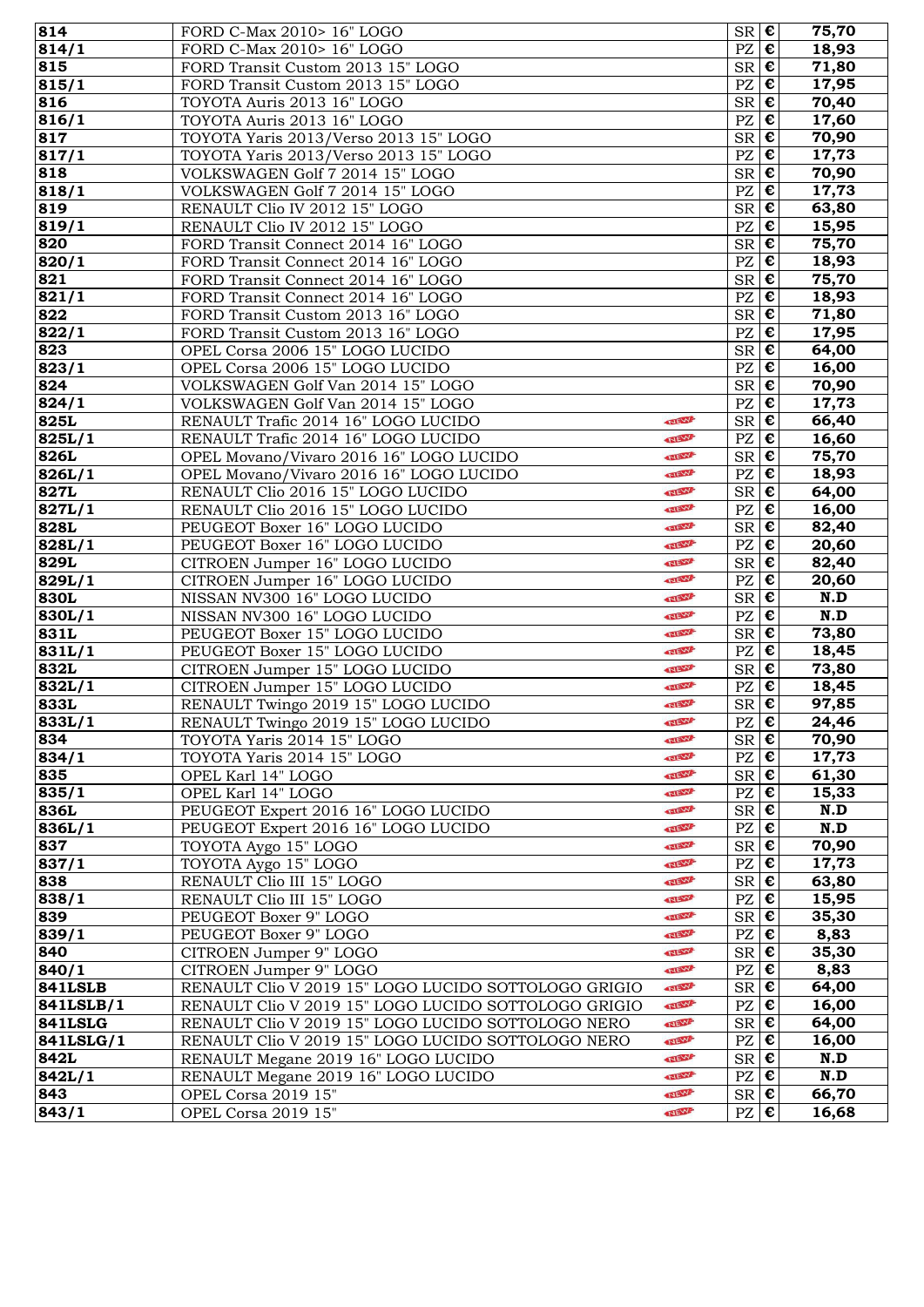| <b>BOX AUTO</b>                       |                                                                                              |                                  |            |             |                          |                              |
|---------------------------------------|----------------------------------------------------------------------------------------------|----------------------------------|------------|-------------|--------------------------|------------------------------|
| <b>ARTICOLO</b><br><b>DESCRIZIONE</b> |                                                                                              |                                  |            | UM          |                          | <b>LISTINO</b>               |
| N <sub>6</sub> B                      | Marlin F3 Bianco Lucido (190x80x40) 480 litri                                                |                                  |            | N           |                          | € 544,00                     |
| N6 GG                                 | Marlin F3 Grigio Goffrato (190x80x40) 480 litri                                              |                                  |            | N           |                          | € 435,00                     |
| N6 GM                                 | Marlin F3 Grigio Metallizzato (190x80x40) 480 litri                                          |                                  |            | N           |                          | € 493,00                     |
| N6 NG                                 | Marlin F3 Nero Goffrato (190x80x40) 480 litri                                                |                                  |            | N           |                          | € 435,00                     |
| N6 NL                                 | Marlin F3 Nero lucido (190x80x40) 480 litri                                                  |                                  |            | $\mathbf N$ |                          | € 493,00                     |
| N7 GG                                 | Marlin F3 Grigio Goffrato (210x100x42) 680 litri                                             |                                  |            | $\mathbf N$ | €                        | 588,00                       |
| N7 GM                                 | Marlin F3 Grigio Metallizzato(210x100x42) 680 litri                                          |                                  |            | $\mathbf N$ | $\epsilon$               | 651,00                       |
| N7 NG                                 | Marlin F3 Nero Goffrato (210x100x42) 680 litri                                               |                                  |            | $\mathbf N$ | $\epsilon$               | 588,00                       |
| N7 NL                                 | Marlin F3 Nero lucido (210x100x42) 680 litri                                                 |                                  |            | $\mathbf N$ | €                        | 651,00                       |
| N8 GG                                 | Marlin F3 Grigio Goffrato (160x80x40) 400 litri                                              |                                  |            | $\mathbf N$ |                          | € 384,00                     |
| N8 GM                                 | Marlin F3 Grigio Metallizzato (160x80x40) 400 litri                                          |                                  |            | $\mathbf N$ |                          | € 427,00                     |
| N8 NG                                 | Marlin F3 Nero Goffrato (160x80x40) 400 litri                                                |                                  |            | $\mathbf N$ |                          | € 384,00                     |
| N8 NL                                 | Marlin F3 Nero lucido (160x80x40) 400 litri                                                  |                                  |            | $\mathbf N$ |                          | € 427,00                     |
| N9 NG                                 | Torpedo F7 Nero Goffrato (160x80x40) 400 litri                                               |                                  |            | $\mathbf N$ |                          | $\overline{\epsilon}$ 404,00 |
| <b>N11 GG</b>                         | Marlin F3 Grigio Goffrato (228x81x42) 530 litri                                              |                                  |            | $\mathbf N$ |                          | € 535,00                     |
| <b>N11 GM</b>                         | Marlin F3 Grigio Metallizzato(228x81x42) 530 litri                                           |                                  |            | N           | $\epsilon$               | 596,00                       |
| <b>N11 NG</b>                         | Marlin F3 Nero Goffrato (228x81x42) 530 litri                                                |                                  |            | N           | $\epsilon$               | 535,00                       |
| <b>N11 NL</b>                         | Marlin F3 Nero lucido (228x81x42) 530 litri                                                  |                                  |            | N           | $\epsilon$               | 596,00                       |
| <b>N15 GG</b>                         | Zeus Grigio Goffrato (160x85x40) 400 litri                                                   | IN ESAURIMENTO                   |            | $\mathbf N$ |                          | € 348,00                     |
| <b>N15 GM</b>                         | Zeus Grigio Metallizzato (160x85x40) 400 litri                                               | IN ESAURIMENTO                   |            | N           |                          | € 387,00                     |
| <b>N15 NG</b>                         | Zeus Nero Goffrato (160x85x40) 400 litri                                                     | <b>IN ESAURIMENTO</b>            |            | N           |                          | $\epsilon$ 348,00            |
| <b>N15 NL</b>                         | Zeus Nero Lucido (160x85x40) 400 litri                                                       | IN ESAURIMENTO                   |            | $\mathbf N$ | $\epsilon$               | 387,00                       |
| <b>N16B</b>                           | Zeus Bianco Lucido (190x80x42) 480 litri                                                     | IN ESAURIMENTO                   |            | N           |                          | € 494,00                     |
| <b>N16 GG</b>                         | Zeus Grigio Goffrato (190x80x42) 480 litri                                                   | IN ESAURIMENTO                   |            | N           |                          | € 395,00                     |
| <b>N16 GM</b>                         | Zeus Grigio Metallizzato (190x80x42) 480 litri                                               | <b>IN ESAURIMENTO</b>            |            | N           |                          | € 449,00                     |
| <b>N16 NG</b>                         | Zeus Nero Goffrato (190x80x42) 480 litri<br>Zeus Nero Lucido (190x80x42) 480 litri           | IN ESAURIMENTO<br>IN ESAURIMENTO |            | N           | $\epsilon$               | 395,00                       |
| <b>N16 NL</b>                         |                                                                                              |                                  |            | N           |                          | € 449,00                     |
| <b>N17 GG</b>                         | Zeus Grigio Goffrato (210x90x42) 630 litri<br>Zeus Grigio Metallizzato (210x90x42) 630 litri | IN ESAURIMENTO                   |            | $\mathbf N$ | €                        | 533,00                       |
| <b>N17 GM</b><br><b>N17 NG</b>        | Zeus Nero Goffrato (210x90x42) 630 litri                                                     | IN ESAURIMENTO<br>IN ESAURIMENTO |            | N<br>N      | $\epsilon$<br>$\epsilon$ | 591,00<br>533,00             |
| <b>N17 NL</b>                         | Zeus Nero Lucido (210x90x42) 630 litri                                                       | <b>IN ESAURIMENTO</b>            |            | N           | $\epsilon$               | 591,00                       |
| <b>N18 NG</b>                         | Crub Nero Goffrato (180x78x40) 430 litri                                                     |                                  |            | N           |                          | € 401,00                     |
| <b>N19 GG</b>                         | Koral Grigio Goffrato (160x80x40) 400litri                                                   |                                  |            | N           | $\epsilon$               | 415,00                       |
| <b>N19 GM</b>                         | Koral Grigio Metallizzato (160x80x40) 400litri                                               |                                  | new        | $\mathbf N$ |                          | € 456,00                     |
| N19 NG                                | Koral Nero Goffrato (160x80x40) 400 litri                                                    |                                  | new        |             |                          | € 415,00                     |
| N19 NL                                | Koral Nero Lucido (160x80x40) 400litri                                                       |                                  | new<br>new | N,<br>N     |                          | € 456,00                     |
| <b>N20 B</b>                          | Koral Bianco Lucido (190x80x40) 480litri                                                     |                                  | new        | N           | €∣                       | 569,00                       |
| <b>N20 GG</b>                         | Koral Grigio Goffrato (190x80x40) 480litri                                                   |                                  | new        | N           | €                        | 465,00                       |
| <b>N20 GM</b>                         | Koral Grigio Metallizzato (190x80x40) 480litri                                               |                                  | new        | N           | €                        | 519,00                       |
| <b>N20 NG</b>                         | Koral Nero Goffrato (190x80x40) 480litri                                                     |                                  | new        | N           | €                        | 465,00                       |
| <b>N20 NL</b>                         | Koral Nero Lucido (190x80x40) 480litri                                                       |                                  | new        | N           | €                        | 519,00                       |
| <b>N21 GG</b>                         | Koral Grigio Goffrato (210x90x42) 630litri                                                   |                                  | new        | N           | €                        | 608,00                       |
| <b>N21 GM</b>                         | Koral Grigio Metallizzato (210x90x42) 630litri                                               |                                  | new        | N           | €                        | 670,00                       |
| <b>N21 NG</b>                         | Koral Nero Goffrato (210x90x42) 630litri                                                     |                                  | new        | N           | $\epsilon$               | 608,00                       |
| <b>N21 NL</b>                         | Koral Nero Lucido (210x90x42) 630litri                                                       |                                  | new        | N           | $\epsilon$               | 670,00                       |
| <b>N22 NG</b>                         | Dory Nero Goffrato (140x75x39) 340 litri                                                     |                                  | new        | N           |                          | € 298,00                     |
| <b>N23 GG</b>                         | Koral Grigio Goffrato (145x95x43) 400litri                                                   |                                  | new        | N           |                          | € 415,00                     |
| <b>N23 GM</b>                         | Koral Grigio Metallizzato (145x95x43) 400litri                                               |                                  | new        | N           |                          | € 456,00                     |
| <b>N23 NG</b>                         | Koral Nero Goffrato (145x95x43) 400litri                                                     |                                  | new        | N           |                          | € 415,00                     |
| <b>N23 NL</b>                         | Koral Nero Lucido (145x95x43) 400litri                                                       |                                  | new        | N           |                          | € 456,00                     |
|                                       |                                                                                              |                                  |            |             |                          |                              |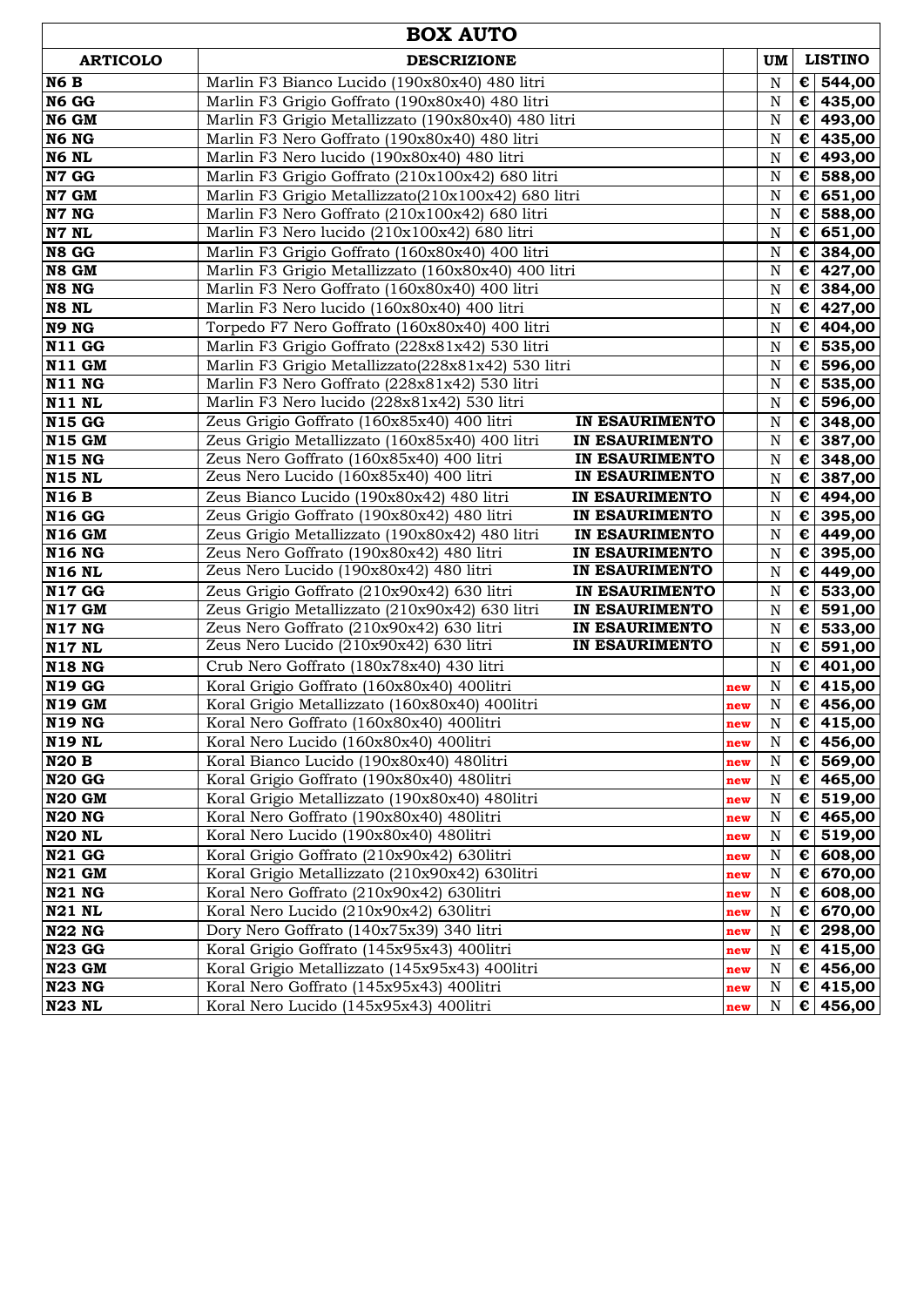|                  | <b>ACCESSORI BOX</b>                              |                    |                       |                |
|------------------|---------------------------------------------------|--------------------|-----------------------|----------------|
| <b>ARTICOLO</b>  | <b>DESCRIZIONE</b>                                | UM                 |                       | <b>LISTINO</b> |
|                  | Rete per box auto                                 | N                  | €                     | 47,00          |
|                  | Kit montaggio box                                 | N                  | €                     | 59,00          |
| 9331/26          | Kit 4 ferri a "U" più lungo                       | N                  | $\overline{\epsilon}$ | 50,00          |
| 9331/33          | Kit fissaggio vite a "T"                          | $\overline{\rm N}$ | €                     | 25,00          |
| 90341/42         | Spoilerino antirumore per barre                   | N                  | €                     | 11,00          |
| 91311            | Supporto per sci per box Ski rack                 | N                  | €                     | 57,00          |
| 91531            | Sollevatore portabox                              | N                  | €                     | 61,00          |
| 92831            | Espositore per barre                              | N                  | €                     | 397,00         |
| 93231            | Bloccaggio rapido fast fix                        | $\overline{\rm N}$ | €                     | 56,00          |
| 94431            | Bloccaggio rapido quick fix                       | N                  | €                     | 56,00          |
|                  | <b>DEFLETTORI JUNIOR</b>                          |                    |                       |                |
| $12.***$         | Serie 12 Auto                                     | CP                 | €                     | 39,20          |
| 12.700           | Serie 12 SMART 4x4                                | CP                 | €                     | 57,20          |
| $13.***$         | Serie 13 Auto-Furgoni-Monovolume                  | CP                 | €                     | 44,50          |
| $14.***$         | Serie 14 Suv-Fuoristrada-4x4                      | CP                 | €                     | 44,50          |
| $15.***$         | Serie 15 Camion-Autocarri                         | CP                 | €                     | 74,20          |
| $16.***$         | Serie 16 Auto ANTERIORI+POSTERIORI                | CP                 | €                     | 64,70          |
| $17.***$         | Serie 17 Suv-Fuoristrada-4x4 ANTERIORI+POSTERIORI | CP                 | €                     | 70,00          |
|                  | <b>VASCA BAGAGLIAIO</b>                           |                    |                       |                |
| <b>MA</b>        | Vasca bagagliaio tipo A (92x52)                   | N                  | €                     | 17,00          |
| $\mathbf{MB}$    | Vasca bagagliaio tipo B (90x70)                   | N                  | €                     | 23,00          |
| MC               | Vasca bagagliaio tipo C (100x90)                  | N                  | €                     | 27,00          |
| <b>MD</b>        | Vasca bagagliaio tipo D (60x40)                   | N                  | €                     | 6,00           |
|                  | Espositore vuoto vasche bagagliaio                | N                  | €                     | 27,00          |
| <b>PORTABICI</b> |                                                   |                    |                       |                |
| 90632            | Maira portabici tetto                             | N                  | $\epsilon$            | 120,00         |
| 90732            | Pesio portabici tetto                             | N                  | $\epsilon$            | 151,00         |
|                  | <b>ACCESSORI PORTABICI</b>                        |                    |                       |                |
| 90632/19         | Kit fissaggio a "t"                               | N                  | €                     | 18,00          |
| 90732/24         | Kit fissaggio standard                            | N                  | €                     | 22,00          |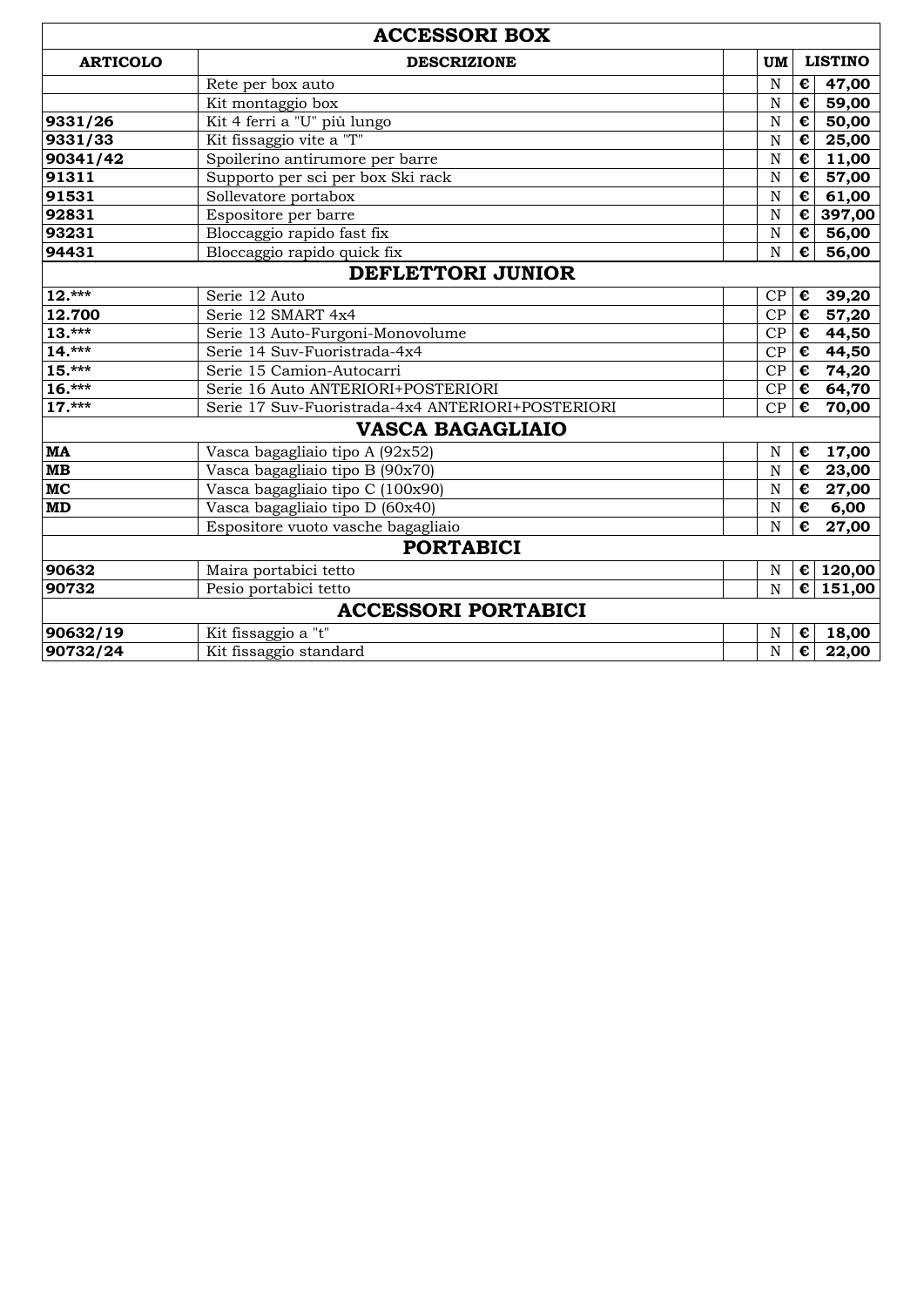|                                                               | KIT E BARRE PORTATUTTO AUTO                                                        |                      |                           |                                                |
|---------------------------------------------------------------|------------------------------------------------------------------------------------|----------------------|---------------------------|------------------------------------------------|
| <b>ARTICOLO</b>                                               | <b>DESCRIZIONE</b>                                                                 | <b>UM</b>            |                           | <b>LISTINO</b>                                 |
|                                                               |                                                                                    |                      |                           |                                                |
| SIME2110 (90241)                                              | BARRE PREMONTATE IN ALLUMINIO PER AUTO CON CORRIMANO ALTO<br>FARADBARS SIME cm.110 |                      |                           | $CP$ $ C $ 131,00                              |
| SIME2120 (90241)                                              | FARADBARS SIME cm.120                                                              |                      |                           | $CP$ $C$ $139,00$                              |
| SIME2130 (90241)                                              | FARADBARS SIME cm.130                                                              |                      |                           | $CP$ $C$ 145,00                                |
| SIME2140 (90241)                                              | FARADBARS SIME cm.140                                                              |                      |                           | $CP$ $C$ $151,00$                              |
| SIME2160 (90241)                                              | FARADBARS SIME cm.160                                                              |                      |                           | $CP$ $ E $ 161,00                              |
| SIME3110 (90241)                                              | FARADBARS SIME cm.110                                                              |                      |                           | $CP$ $C$ $131,00$                              |
| SIME3120 (90241)                                              | FARADBARS SIME cm.120                                                              |                      |                           | $CP$ $C$ $139,00$<br>$CP$ $C$ 145,00           |
| SIME3130 (90241)<br>SIME3140 (90241)                          | FARADBARS SIME cm.130<br>FARADBARS SIME cm.140                                     |                      |                           | $CP$ $ E $ 151,00                              |
| SIME3160 (90241)                                              | FARADBARS SIME cm.160                                                              |                      |                           | $CP$ $C$ $161,00$                              |
|                                                               |                                                                                    |                      |                           |                                                |
|                                                               | BARRE PREMONTATE IN ALLUMINIO PER AUTO CON CORRIMANO BASSO                         |                      |                           |                                                |
| <b>BEAMAR3110 (90441)</b>                                     | FARADBARS BEAMAR3 cm.110                                                           |                      |                           | $CP$ $ E $ 119,00                              |
| <b>BEAMAR3120 (90441)</b>                                     | FARADBARS BEAMAR3 cm.120                                                           |                      |                           | $CP$ $C$ $125,00$                              |
| <b>BEAMAR3130 (90441)</b>                                     | FARADBARS BEAMAR3 cm.130                                                           |                      |                           | $CP$ $C$ $131,00$                              |
| <b>BEAMAR4110 (90441)</b>                                     | FARADBARS BEAMAR4 cm.110                                                           |                      |                           | $CP$ $ E $ 119,00<br>$CP$ $C$ $125,00$         |
| <b>BEAMAR4120 (90441)</b><br><b>BEAMAR4130 (90441)</b>        | FARADBARS BEAMAR4 cm.120<br>FARADBARS BEAMAR4 cm.130                               |                      |                           | $CP$ $C$ 131,00                                |
| <b>BEAMAR5110 (90441)</b>                                     | FARADBARS BEAMAR5 cm.110                                                           |                      |                           | $CP$ $C$ 119,00                                |
| <b>BEAMAR5120 (90441)</b>                                     | FARADBARS BEAMAR5 cm.120                                                           |                      |                           | $CP$ $ E $ 125,00                              |
| <b>BEAMAR5130 (90441)</b>                                     | FARADBARS BEAMAR5 cm.130                                                           |                      |                           | $CP$ $C$ $131,00$                              |
| <b>BEAMAR6120 (90441)</b>                                     | FARADBARS BEAMAR6 cm.120                                                           |                      |                           | $CP$ $C$ $125,00$                              |
| <b>BEAMAR7110 (90441)</b>                                     | FARADBARS BEAMAR7 cm.110                                                           |                      |                           | $CP$ $C$ 119,00                                |
| <b>BEAMAR7120 (90441)</b>                                     | FARADBARS BEAMAR7 cm.120                                                           |                      |                           | $CP$ $C$ $125,00$                              |
|                                                               | BARRE IN ALLUMINIO DA ABBINARE AL KIT ATTACCHI CLASSIC O PIEDE HILO                |                      |                           |                                                |
| ALU100 (92831)                                                | FARADBARS ALU cm.100                                                               |                      |                           | CP € 96,00                                     |
| ALU110 (92831)                                                | FARADBARS ALU cm.110                                                               |                      |                           | $CP$ $E$ 96,00                                 |
| ALU120 (92831)                                                | FARADBARS ALU cm.120                                                               |                      |                           | $CP$ $C$ $102,00$                              |
| ALU130 (92831)                                                | FARADBARS ALU cm.130                                                               |                      |                           | $CP$ $C$ $108,00$                              |
| ALU140 (92831)                                                | FARADBARS ALU cm.140                                                               |                      |                           | $CP$ $C$ $113,00$                              |
| ALU160 (92831)                                                | FARADBARS ALU cm.160                                                               |                      |                           | $CP$ $C$ $124,00$                              |
|                                                               | BARRE IN ALLUMINIO AERODINAMICO DA ABBINARE AL KIT ATTACCHI CLASSIC O PIEDE HILO   |                      |                           |                                                |
| <b>AERO100GR (91142)</b>                                      | FARADBARS AERODYNAMIC ALU cm.100                                                   |                      |                           | $\overline{\text{CP}}$ c 108,00                |
| AERO110GR (91142)                                             | FARADBARS AERODYNAMIC ALU cm.110                                                   |                      |                           | $CP$ $C$ $108,00$                              |
| <b>AERO120GR (91142)</b>                                      | FARADBARS AERODYNAMIC ALU cm.120                                                   |                      |                           | $CP$ $C$ 112,00                                |
| AERO130GR (91142)                                             | FARADBARS AERODYNAMIC ALU cm.130                                                   |                      |                           | $CP$ $C$ 118,00                                |
| <b>AERO140GR (91142)</b>                                      | FARADBARS AERODYNAMIC ALU cm.140                                                   |                      |                           | $CP$ $C$ $124,00$                              |
|                                                               | BARRE IN ALLUMINIO AERODINAMICO DA ABBINARE AL KIT ATTACCHI CLASSIC O PIEDE HILO   |                      |                           |                                                |
| <b>AERO100BK (91142)</b>                                      | FARADBARS AERODYNAMIC ALU cm.100                                                   |                      |                           | $CP$ $ C $ 108,00                              |
| <b>AERO110BK (91142)</b>                                      | FARADBARS AERODYNAMIC ALU cm.110                                                   |                      |                           | $CP$ $C$ $108,00$                              |
| <b>AERO120BK (91142)</b>                                      | FARADBARS AERODYNAMIC ALU cm.120                                                   |                      |                           | $CP$ $C$ 112,00                                |
| <b>AERO130BK (91142)</b>                                      | FARADBARS AERODYNAMIC ALU cm.130                                                   |                      |                           | $CP$ $ E $ 118,00                              |
| <b>AERO140BK (91142)</b>                                      | FARADBARS AERODYNAMIC ALU cm.140                                                   |                      |                           | $CP$ $C$ 124,00                                |
|                                                               |                                                                                    |                      |                           |                                                |
|                                                               | BARRE IN ACCIAIO DA ABBINARE AL KIT ATTACCHI CLASSIC O PIEDE HILO                  |                      |                           |                                                |
| IRON2100 (91241)<br>IRON2110 (91241)                          | FARADBARS IRON2 NEW cm.100<br>FARADBARS IRON2 NEW cm.110                           | $CP$ $C$<br>$CP$ $C$ |                           | 48,00<br>48,00                                 |
| IRON2120 (91241)                                              | FARADBARS IRON2 NEW cm.120                                                         |                      |                           | $CP$ 6 50,00                                   |
| IRON2130 (91241)                                              | FARADBARS IRON2 NEW cm.130                                                         |                      |                           | $CP$ 6 52,00                                   |
| IRON2140 (91241)                                              | FARADBARS IRON2 NEW cm.140                                                         |                      |                           | $CP$ $6$ 54,00                                 |
|                                                               |                                                                                    |                      |                           |                                                |
|                                                               | BARRE TELESCOPICHE IN ACCIAIO DA ABBINARE AL KIT ATTACCHI                          |                      |                           |                                                |
| <b>IRON3 SHORT</b><br><b>IRON3 LONG</b>                       | FARADBARS IRON3 DA 73>113cm<br>FARADBARS IRON3 DA 104>136,50 cm                    | $CP$ $C$<br>$CP$ $C$ |                           | 77,00<br>81,00                                 |
|                                                               |                                                                                    |                      |                           |                                                |
|                                                               | KIT CLASSIC ATTACCHI DA ABBINARE ALLE BARRE PER AUTO CON CORRIMANO ALTO            |                      |                           |                                                |
| SM01 o SM02 o SM03                                            | KIT BARRE SM COD. 01 o 02 o 03                                                     | $N \in$              |                           |                                                |
|                                                               |                                                                                    |                      |                           |                                                |
|                                                               | BARRE TELESCOPICHE IN ACCIAIO                                                      |                      |                           |                                                |
| <b>HILOPLUS SHORT (92041)</b><br><b>HILOPLUS LONG (92041)</b> | FARADBARS HILOPLUS DA 73>113cm<br>FARADBARS HILOPLUS DA 104>136,50 cm              | $\mathbf N$          |                           | $N \in 141,00$<br>$\overline{\epsilon}$ 147,00 |
|                                                               |                                                                                    |                      |                           |                                                |
|                                                               | PIEDE HILO DA ABBINARE ALLE BARRE PER AUTO CON CORRIMANO ALTO                      |                      |                           |                                                |
| <b>HILO</b>                                                   | KIT ATTACCHI HILO                                                                  | $N \in$              |                           | 48,00                                          |
|                                                               |                                                                                    |                      |                           |                                                |
|                                                               | KIT CLASSIC ATTACCHI DA ABBINARE ALLE BARRE PER AUTO CON CORRIMANO BASSO           |                      |                           |                                                |
| <b>BM01 o BM03</b><br><b>BM02 o BM04</b>                      | KIT BARRE BM COD. 01 o 03<br>KIT BARRE BM COD. 02 o 04                             | $N \in$              |                           | 33,00<br>$N \in$ 33,00                         |
| <b>BM05</b>                                                   | KIT BARRE BM COD. 05                                                               |                      |                           | $N \in$ 33,00                                  |
| <b>BM06</b>                                                   | KIT BARRE BM COD. 06                                                               | $\, {\rm N}$         | $ \boldsymbol{\epsilon} $ | 33,00                                          |
| <b>BM07</b>                                                   | KIT BARRE BM COD. 07                                                               | ${\bf N}$            | $ \epsilon $              | 33,00                                          |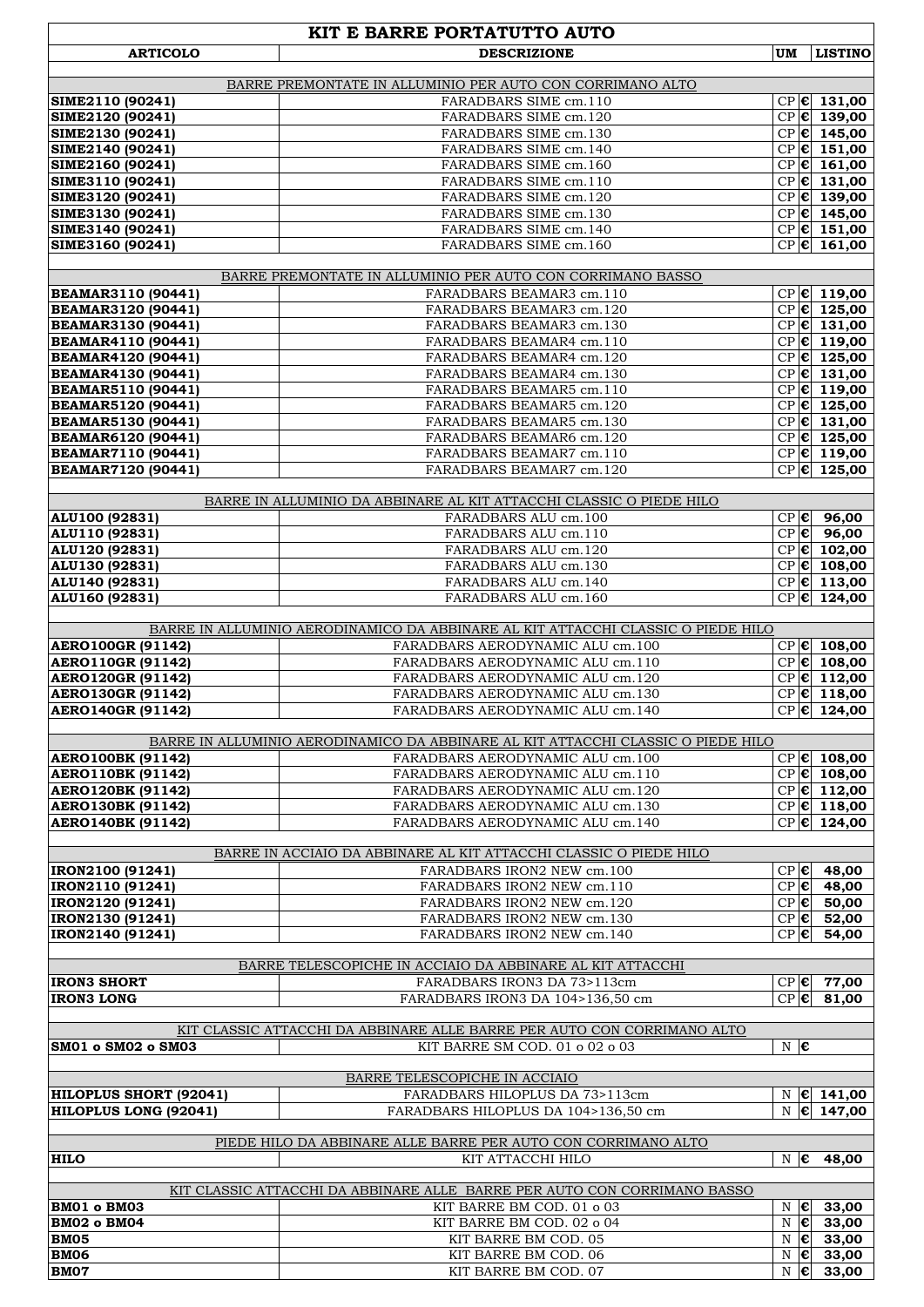|                                                | KIT CLASSIC ATTACCHI DA ABBINARE ALLE BARRE PER AUTO SENZA CORRIMANO                               |                          |                                                |                                        |
|------------------------------------------------|----------------------------------------------------------------------------------------------------|--------------------------|------------------------------------------------|----------------------------------------|
| Da BS01 a BS192                                | KIT BARRE BS da 01 A 192 (escluse 103-113-121-149)                                                 |                          |                                                | $N \in$ 82,00                          |
| BS103-BS113-BS121-BS149                        | KIT BARRE BS 103-113-121-149                                                                       | $N \in$                  |                                                | 88,00                                  |
|                                                |                                                                                                    |                          |                                                |                                        |
|                                                | BARRE COMPACT DA ABBINARE SOLO CON KIT SERIE "LUX" ESCLUSO PIEDE LINK (grigie o nere)              |                          |                                                |                                        |
| COMPACT 70-70 (91143)                          | FARADBARS COMPACT 1 barra da 70 - 1 barra da 70                                                    |                          |                                                | $CP$ $ C $ 118,00                      |
| COMPACT 70-80 (91143)<br>COMPACT 80-80 (91143) | FARADBARS COMPACT 1 barra da 70 - 1 barra da 80<br>FARADBARS COMPACT 1 barra da 80 - 1 barra da 80 |                          |                                                | $CP$ $C$ $121,00$<br>$CP$ $ C $ 125,00 |
| COMPACT 80-90 (91143)                          | FARADBARS COMPACT 1 barra da 80 - 1 barra da 90                                                    |                          |                                                | $CP$ $C$ $128,00$                      |
| COMPACT 90-90 (91143)                          | FARADBARS COMPACT 1 barra da 90 - 1 barra da 90                                                    |                          |                                                | $CP$ $C$ 133,00                        |
| COMPACT 90-100 (91143)                         | FARADBARS COMPACT 1 barra da 90 - 1 barra da 100                                                   |                          |                                                | $CP$ $C$ $136,00$                      |
| COMPACT 100-100 (91143)                        | FARADBARS COMPACT 1 barra da 100 - 1 barra da 100                                                  |                          |                                                | $CP$ $C$ 140,00                        |
| COMPACT 100-110 (91143)                        | FARADBARS COMPACT 1 barra da 100 - 1 barra da 110                                                  |                          |                                                | $CP$ $C$ $143,00$                      |
|                                                |                                                                                                    |                          |                                                |                                        |
|                                                | BARRE IRON4 DA ABBINARE SOLO CON KIT SERIE "LUX" E PIEDE LINK                                      |                          |                                                |                                        |
| IRON4100 (91541)<br>IRON4110 (91541)           | FARADBARS IRON4 SQUARE cm.100<br>FARADBARS IRON4 SQUARE cm.110                                     |                          |                                                | $CP$ 6 50,00<br>$CP$ 6 50,00           |
| IRON4120 (91541)                               | FARADBARS IRON4 SQUARE cm.120                                                                      |                          |                                                | $CP$ $6$ 53,00                         |
| IRON4130 (91541)                               | FARADBARS IRON4 SQUARE cm.130                                                                      | $CP$ $C$                 |                                                | 55,00                                  |
|                                                |                                                                                                    |                          |                                                |                                        |
|                                                | PIEDE INDISPENSABILE DA ABBINARE SOLO CON BARRE IRON4 E I KIT SERIE "LUX"                          |                          |                                                |                                        |
| <b>LINK</b>                                    | PIEDE PER KIT BARRE                                                                                | $N \in$                  |                                                | 49,00                                  |
|                                                |                                                                                                    |                          |                                                |                                        |
| PR <sub>1</sub>                                | KIT PER FORMARE BARRA PER AUTO SENZA CORRIMANO SERIE "LUX"<br>KIT BARRE COD. PR1                   | N                        | $ \epsilon $                                   | 45,00                                  |
| PR <sub>2</sub>                                | KIT BARRE COD. PR2                                                                                 | $\, {\rm N}$             | $\epsilon$                                     | 45,00                                  |
| PR <sub>3</sub>                                | KIT BARRE COD. PR3                                                                                 | N                        | $ \epsilon $                                   | 85,00                                  |
| PR <sub>4</sub>                                | KIT BARRE COD. PR4                                                                                 | N                        | $ \epsilon $                                   | 45,00                                  |
| PR <sub>5</sub>                                | KIT BARRE COD. PR5                                                                                 | ${\bf N}$                | $\epsilon$                                     | 45,00                                  |
| PR6                                            | KIT BARRE COD. PR6                                                                                 | ${\bf N}$                | $ \epsilon $                                   | 46,00                                  |
| PR7                                            | KIT BARRE COD. PR7                                                                                 | $\mathbf N$              | $\overline{\epsilon}$                          | $\frac{1}{53,00}$                      |
| PR8                                            | KIT BARRE COD. PR8<br>KIT BARRE COD. PR9                                                           | N                        | $\overline{\epsilon}$<br>$\overline{\epsilon}$ | $\frac{1}{45,00}$                      |
| PR9<br><b>PR10</b>                             | KIT BARRE COD. PR10                                                                                | N<br>${\bf N}$           | $\epsilon$                                     | 85,00<br>61,00                         |
| <b>PR11</b>                                    | KIT BARRE COD. PR11                                                                                | ${\bf N}$                | $\overline{\epsilon}$                          | 61,00                                  |
| <b>PR12</b>                                    | KIT BARRE COD. PR12                                                                                | $\mathbf N$              | $\epsilon$                                     | 45,00                                  |
| <b>PR13</b>                                    | KIT BARRE COD. PR13                                                                                | N                        | $\overline{\epsilon}$                          | 46,00                                  |
| <b>PR14</b>                                    | KIT BARRE COD. PR14                                                                                | $\mathbf N$              | $ \epsilon $                                   | 50,00                                  |
| <b>PR15</b>                                    | KIT BARRE COD. PR15                                                                                | $\mathbf N$              | $\overline{\epsilon}$                          | 45,00                                  |
| <b>PR16</b>                                    | KIT BARRE COD. PR16                                                                                | ${\bf N}$                | $\overline{\bullet}$                           | 46,00                                  |
| <b>PR17</b><br><b>PR18</b>                     | KIT BARRE COD. PR17<br>KIT BARRE COD. PR18                                                         | ${\bf N}$<br>$\mathbf N$ | $\overline{\epsilon}$<br>$\overline{\epsilon}$ | 45,00<br>45,00                         |
| <b>PR19</b>                                    | KIT BARRE COD. PR19                                                                                | $N$ $\epsilon$           |                                                | 45,00                                  |
| <b>PR20</b>                                    | KIT BARRE COD. PR20                                                                                | $N \in$                  |                                                | 46,00                                  |
| <b>PR21</b>                                    | KIT BARRE COD. PR21                                                                                | $N \in$                  |                                                | 45,00                                  |
| <b>PR22</b>                                    | KIT BARRE COD. PR22                                                                                | $\mathbf N$              | $\epsilon$                                     | 64,00                                  |
| PR23                                           | KIT BARRE COD. PR23                                                                                | N                        | $ \boldsymbol{\epsilon} $                      | 64,00                                  |
| <b>PR24</b><br><b>PR25</b>                     | KIT BARRE COD. PR24<br>KIT BARRE COD. PR25                                                         | N<br>$\mathbf N$         | $ \epsilon $<br>$ \epsilon $                   | 64,00                                  |
| <b>PR26</b>                                    | KIT BARRE COD. PR26                                                                                | N                        | $ \epsilon $                                   | 93,00<br>64,00                         |
| <b>PR27</b>                                    | KIT BARRE COD. PR27                                                                                | N                        | $ \epsilon $                                   | 93,00                                  |
| PK1                                            | KIT BARRE COD. PK1                                                                                 | N                        | $ \epsilon $                                   | 80,00                                  |
| PK <sub>2</sub>                                | KIT BARRE COD. PK2                                                                                 |                          | N∣€                                            | 80,00                                  |
|                                                |                                                                                                    |                          |                                                |                                        |
|                                                | KIT PER FORMARE BARRA PER AUTO CON CORRIMANO ALTO SERIE "LUX"                                      |                          |                                                |                                        |
| <b>HX1</b><br>HX1R                             | KIT BARRE COD. HX1<br>KIT BARRE COD. HX1 R                                                         | $N \in$<br>$N \in$       |                                                | 38,00<br>38,00                         |
| HX2                                            | KIT BARRE COD. HX2                                                                                 | $N \in$                  |                                                | 38,00                                  |
| XH <sub>2R</sub>                               | KIT BARRE COD. HX2 R                                                                               | N                        | $ \epsilon $                                   | 38,00                                  |
| $\overline{\text{HX3}}$                        | KIT BARRE COD. HX3                                                                                 | N                        | $ \epsilon $                                   | 38,00                                  |
| HX4                                            | KIT BARRE COD. HX4                                                                                 | N                        | $ \boldsymbol{\epsilon} $                      | 38,00                                  |
| HX5                                            | KIT BARRE COD. HX5                                                                                 | N                        | $ \mathbf{e} $                                 | 38,00                                  |
| HX6                                            | KIT BARRE COD. HX6                                                                                 | $N \in$                  |                                                | 38,00                                  |
|                                                | KIT PER FORMARE BARRA PER AUTO CON CORRIMANO BASSO SERIE "LUX"                                     |                          |                                                |                                        |
| LX1                                            | KIT BARRE COD. LX1                                                                                 |                          | $N \in$                                        | 37,00                                  |
| LX2                                            | KIT BARRE COD. LX2                                                                                 |                          | $N \in$                                        | 37,00                                  |
|                                                |                                                                                                    |                          |                                                |                                        |
|                                                | KIT PER FORMARE BARRA PER AUTO SENZA CORRIMANO SERIE "LUX"                                         |                          |                                                |                                        |
| SX <sub>1</sub>                                | KIT BARRE COD. SX1                                                                                 |                          | $N \in$                                        | 66,00                                  |
| SX <sub>2</sub><br>SX <sub>2</sub> R           | KIT BARRE COD. SX2<br>KIT BARRE COD. SX2 R                                                         | $N \in$                  | $N \in$                                        | 66,00<br>66,00                         |
|                                                |                                                                                                    |                          |                                                |                                        |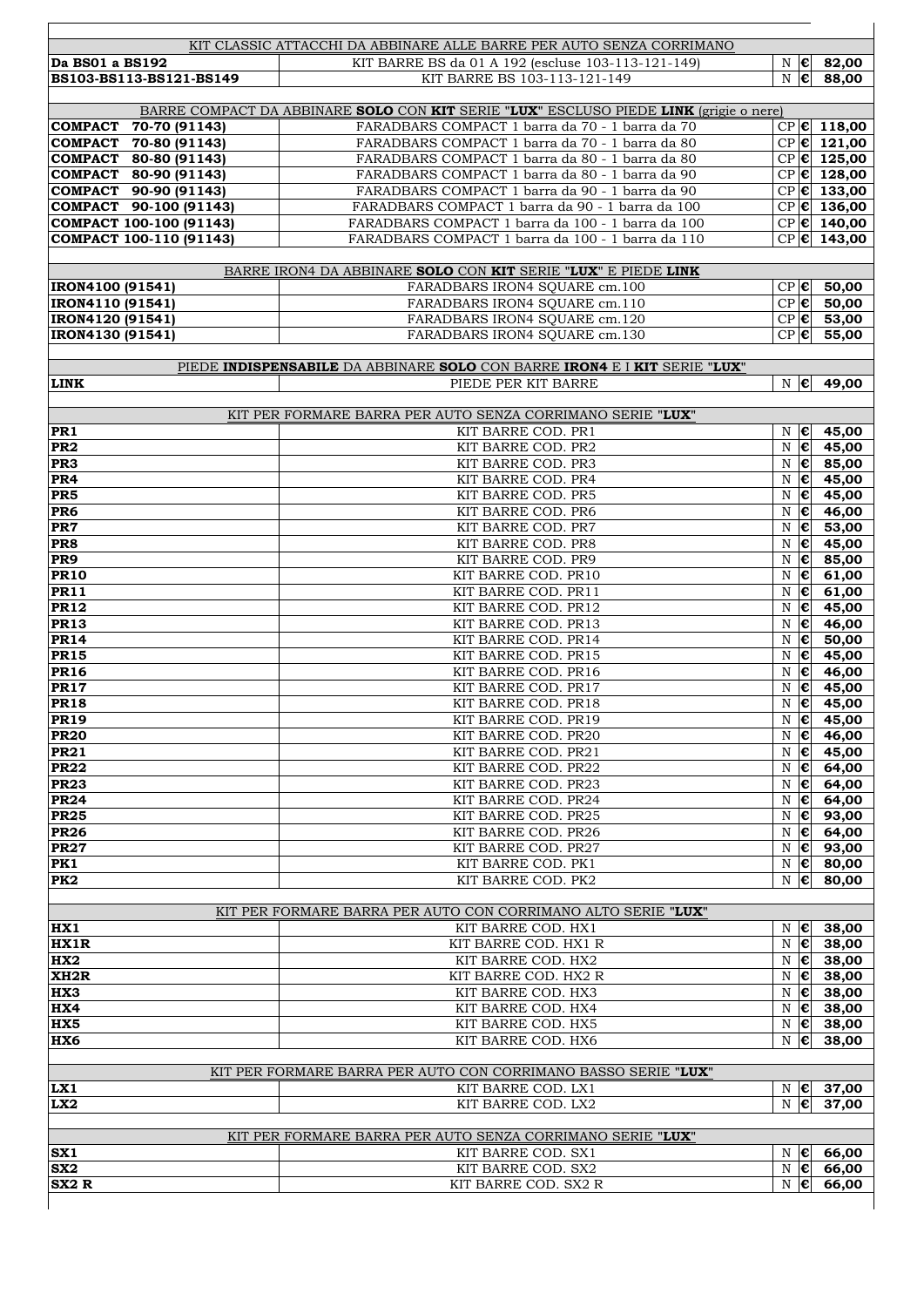|                                              | KIT E BARRE PORTATUTTO VEICOLI COMMERCIALI                                       |             |                |                                |
|----------------------------------------------|----------------------------------------------------------------------------------|-------------|----------------|--------------------------------|
| <b>ARTICOLO</b>                              | <b>DESCRIZIONE</b>                                                               | <b>UM</b>   |                | <b>LISTINO</b>                 |
|                                              |                                                                                  |             |                |                                |
|                                              | BARRE IN ALLUMINIO DA ABBINARE AL KIT ATTACCHI CLASSIC                           |             |                |                                |
| ALU130 (92831)                               | FARADBARS ALU SET 2 BARS SIME cm.130                                             |             |                | $CP$ $C$ 108,00                |
| ALU130.3 (92831)                             | FARADBARS ALU SET 3 BARS SIME cm.130                                             |             |                | $CP$ $C$ $166,00$              |
| ALU140 (92831)                               | FARADBARS ALU SET 2 BARS SIME cm.140                                             |             |                | $CP$ $C$ $113,00$              |
| ALU140.3 (92831)                             | FARADBARS ALU SET 3 BARS SIME cm.140                                             |             |                | $CP$ $C$ $175,00$              |
| ALU160 (92831)                               | FARADBARS ALU SET 2 BARS SIME cm.160                                             |             |                | $CP$ $C$ $124,00$              |
| ALU160.3 (92831)                             | FARADBARS ALU SET 3 BARS SIME cm.160                                             |             |                | $CP$ $C$ $190,00$              |
|                                              |                                                                                  |             |                |                                |
|                                              | BARRE IN ACCIAIO DA ABBINARE AL KIT ATTACCHI CLASSIC                             |             |                |                                |
| IRON2120 (91241)                             | FARADBARS IRON2 SET 2 BARS SIME cm.120<br>FARADBARS IRON2 SET 3 BARS SIME cm.120 |             |                | $CP$ 6 50,00<br>$CP$ $C$ 80,00 |
| IRON2120.3 (91241)                           | FARADBARS IRON2 SET 2 BARS SIME cm.130                                           |             |                | $CP$ $C$ 52,00                 |
| IRON2130 (91241)                             | FARADBARS IRON2 SET 3 BARS SIME cm.130                                           |             |                | $CP$ $6$ 82,00                 |
| IRON2130.3 (91241)<br>IRON2140 (91241)       | FARADBARS IRON2 SET 2 BARS SIME cm.140                                           |             |                | $CP$ $6$ 54,00                 |
| IRON2140.3 (91241)                           | FARADBARS IRON2 SET 3 BARS SIME cm.140                                           |             |                | $CP$ $\epsilon$ 85,00          |
|                                              |                                                                                  |             |                |                                |
|                                              | BARRE IRON4 ADATTABILE SOLO CON PIEDE SERIE "LUX"                                |             |                |                                |
| IRON4120 (91541)                             | FARADBARS IRON4 SET 2 BARS SIME cm.120                                           |             |                | $CP$ $6$ 53,00                 |
| IRON4120.3 (91541)                           | FARADBARS IRON4 SET 3 BARS SIME cm.120                                           |             |                | $CP$ $6$ 83,00                 |
| IRON4130 (91541)                             | FARADBARS IRON4 SET 2 BARS SIME cm.130                                           |             |                | $CP$ $C$ 55,00                 |
| IRON4130.3 (91541)                           | FARADBARS IRON4 SET 3 BARS SIME cm.130                                           |             |                | $CP$ $C$ 87,00                 |
| IRON4140 (91541)                             | FARADBARS IRON4 SET 2 BARS SIME cm.140                                           |             |                | $CP$ $6$ 56,00                 |
| IRON4140.3 (91541)                           | FARADBARS IRON4 SET 3 BARS SIME cm.140                                           | $CP$ $C$    |                | 89,00                          |
|                                              |                                                                                  |             |                |                                |
|                                              | BARRE IN ALLUMINIO PER VEICOLI COMMERCIALI                                       |             |                |                                |
| ALUPACK 130.2 (92241)                        | FARAD ALUPACK SET 2 BARS SIME cm.130                                             |             |                | $CP$ $ C $ 124,00              |
| ALUPACK 130.3 (92241)                        | FARAD ALUPACK SET 3 BARS SIME cm.130                                             |             |                | $CP$ $C$ 186,00                |
| <b>ALUPACK 140.2 (92241)</b>                 | FARAD ALUPACK SET 2 BARS SIME cm.140                                             |             |                | $CP$ $C$ $131,00$              |
| ALUPACK 140.3 (92241)                        | FARAD ALUPACK SET 3 BARS SIME cm.140                                             |             |                | $CP$ $C$ 195,00                |
| ALUPACK 150.2 (92241)                        | FARAD ALUPACK SET 2 BARS SIME cm.150                                             |             |                | $CP$ $C$ $136,00$              |
| ALUPACK 150.3 (92241)                        | FARAD ALUPACK SET 3 BARS SIME cm.150                                             |             |                | $CP$ $C$ $204,00$              |
| ALUPACK 160.2 (92241)                        | FARAD ALUPACK SET 2 BARS SIME cm.160                                             |             |                | $CP$ $C$ $143,00$              |
| <b>ALUPACK 160.3 (92241)</b>                 | FARAD ALUPACK SET 3 BARS SIME cm.160                                             |             |                | $CP$ $C$ $214,00$              |
| <b>ALUPACK 180 (92241)</b>                   | FARAD ALUPACK SET 2 BARS SIME cm.180                                             |             |                | $CP$ $C$ 175,00                |
| ALUPACK 180.3 (92241)                        | FARAD ALUPACK SET 3 BARS SIME cm.180                                             |             |                | $CP$ $C$ 267,00                |
|                                              |                                                                                  |             |                |                                |
|                                              | KIT PER BARRE PER VEICOLI COMMERCIALI                                            |             |                |                                |
| AC01.2                                       | KIT BARRE AC PER ALUPACK SET 2 BARS                                              |             |                | $N \in$ 69,00                  |
| AC01.3                                       | KIT BARRE AC PER ALUPACK SET 3 BARS                                              | $\mathbf N$ |                | $\overline{\epsilon}$ 104,00   |
| AC02.2                                       | KIT BARRE AC PER ALUPACK SET 2 BARS                                              |             |                | $N \in 69,00$                  |
| AC02.3                                       | KIT BARRE AC PER ALUPACK SET 3 BARS                                              |             |                | $N \in 104,00$                 |
| <b>AC03.2</b>                                | KIT BARRE AC PER ALUPACK SET 2 BARS                                              |             | $N \in$        | 69,00                          |
| <b>AC04.2</b>                                | KIT BARRE AC PER ALUPACK SET 2 BARS                                              |             |                | $N \in 76,00$                  |
| <b>AC04.3</b>                                | KIT BARRE AC PER ALUPACK SET 3 BARS                                              |             |                | $N \in 113,00$                 |
| AC05.2                                       | KIT BARRE AC PER ALUPACK SET 2 BARS                                              | N           | $ \epsilon $   | 69,00                          |
| AC05.3                                       | KIT BARRE AC PER ALUPACK SET 3 BARS                                              | N           | $ \epsilon $   | 104,00                         |
| AC06.2                                       | KIT BARRE AC PER ALUPACK SET 2 BARS                                              |             |                | $N \in$ 69,00                  |
| AC06.3                                       | KIT BARRE AC PER ALUPACK SET 3 BARS                                              | N           | $ \epsilon $   | 104,00                         |
| <b>AC07.2</b>                                | KIT BARRE AC PER ALUPACK SET 2 BARS                                              | N           | $ \mathbf{c} $ | 87,00                          |
| ACO7.3                                       | KIT BARRE AC PER ALUPACK SET 3 BARS                                              |             |                | $N \in 132,00$                 |
| <b>AC08.2</b>                                | KIT BARRE AC PER ALUPACK SET 2 BARS                                              |             | $N$ $\epsilon$ | 87,00                          |
| <b>AC08.3</b>                                | KIT BARRE AC PER ALUPACK SET 3 BARS                                              | N           |                | $ 0 $ 132,00                   |
| AC09.2                                       | KIT BARRE AC PER ALUPACK SET 2 BARS                                              |             |                | $N \in$ 69,00                  |
| AC09.3                                       | KIT BARRE AC PER ALUPACK SET 3 BARS                                              |             |                | $N \in 104,00$                 |
| AC010.2                                      | KIT BARRE AC PER ALUPACK SET 2 BARS                                              |             |                | $N \in$ 69,00                  |
| AC010.3                                      | KIT BARRE AC PER ALUPACK SET 3 BARS                                              | N           |                | $\epsilon$ 104,00              |
| AC011.2                                      | KIT BARRE AC PER ALUPACK SET 2 BARS                                              |             | $N \in$        | 69,00                          |
| AC011.3                                      | KIT BARRE AC PER ALUPACK SET 3 BARS                                              |             |                | $N \in 104,00$                 |
| AC012.3                                      | KIT BARRE AC PER ALUPACK SET 3 BARS                                              |             | $N \mathbf{e}$ | 104,00                         |
|                                              | ACCESSORI PORTATUTTO PER VEICOLI COMMERCIALI                                     |             |                |                                |
|                                              |                                                                                  |             |                |                                |
| <b>LOAD STOP 4PZ</b><br><b>LOAD STOP 6PZ</b> | FERMACARICO 4PZ SET 2 BARS<br>FERMACARICO 6PZ SET 3 BARS                         |             | $N$ $\epsilon$ | 57,00<br>$N \in$ 86,00         |
| <b>ROLLER SHORT</b>                          |                                                                                  |             |                |                                |
| <b>ROLLER LONG</b>                           | RULLO 50CM<br>RULLO 100CM                                                        |             |                | $N \in$ 85,00<br>$N \in$ 95,00 |
| <b>EXTENDER</b>                              | STAFFA REGOLAZIONE RULLO                                                         |             |                | $N \in 110,00$                 |
|                                              |                                                                                  |             |                |                                |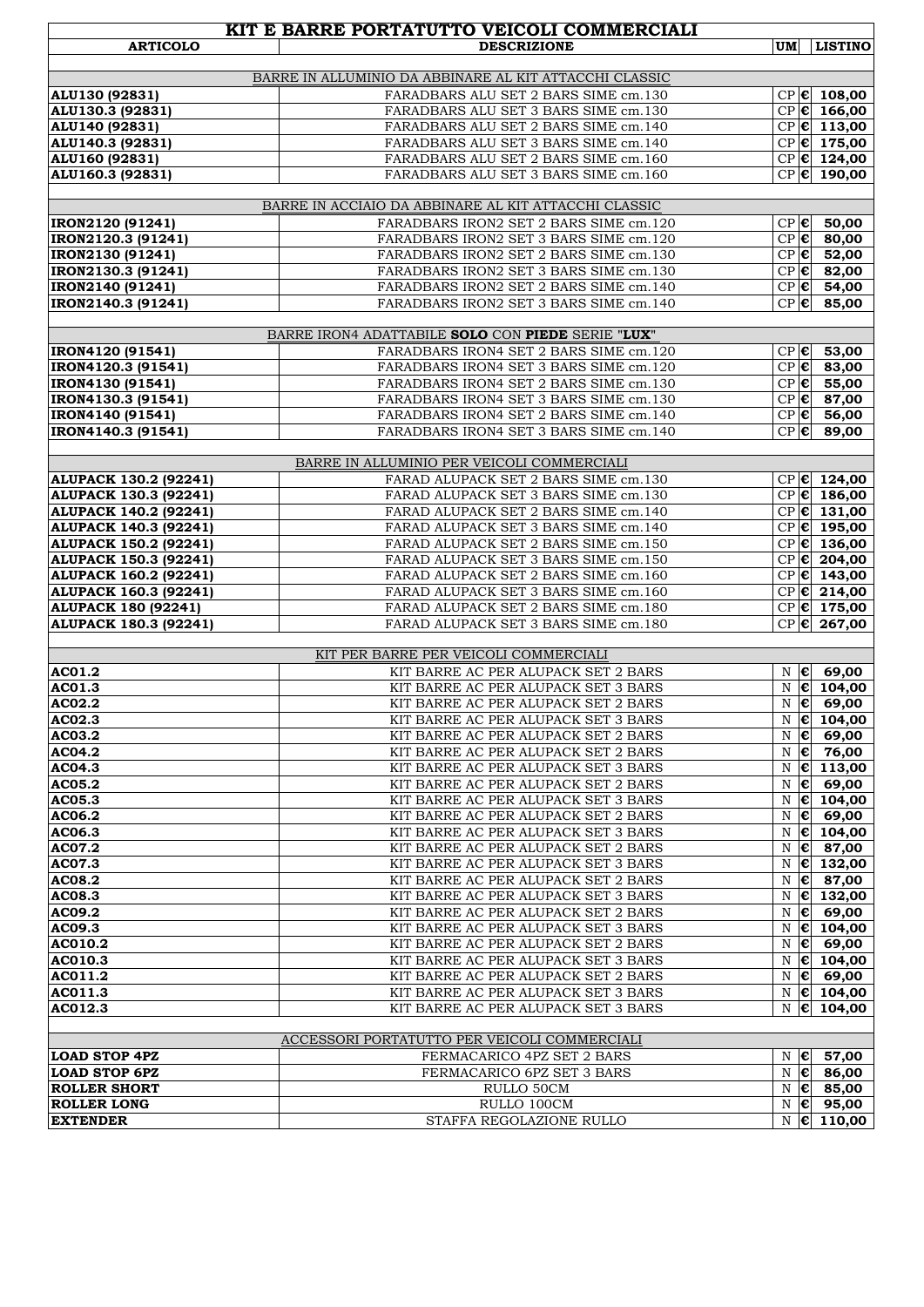| <b>BULLONI ANTIFURTO / Security Bolts</b>                                                                                                                                                     |                    |
|-----------------------------------------------------------------------------------------------------------------------------------------------------------------------------------------------|--------------------|
| <b>STILL-BULL</b>                                                                                                                                                                             |                    |
|                                                                                                                                                                                               |                    |
| <i><b>SARAD</b></i>                                                                                                                                                                           |                    |
| Descrizione degli articoli - Items Description                                                                                                                                                |                    |
| STILL-BULL 1 chiave - 1 key:<br>Still-Bull 1 ch.-1 key                                                                                                                                        | € 15,40            |
| Still-Bull 1 ch. 5 pz.-1 key 5 pieces<br>Referenze speciali - Special Items:                                                                                                                  | € 18,40            |
| TE - AG - PP14/C 1 ch.-1key<br>TE - AG - PP14/C 1 ch. 5 pz. - 1 key 5 pieces                                                                                                                  | € 35,40            |
| AG1 - AG2 1 ch. - 1 key                                                                                                                                                                       | € 42,50<br>€ 51,80 |
| AG1 - AG2 1 ch. 5 pz. -1 key 5 pieces<br>AH - AH1 - AH2 - AG3 - SGQ - SGW - SGX - SGY - SGZ - ZH1 ZH2 - ZH3 - ZH4 - AH4 - AH5 1 Ch. - 1 key                                                   | € 62,20<br>€ 20,80 |
| AH - AH1 - AH2 - AG3 - SGQ - SGW - SGX - SGY - SGZ - ZH1 ZH2 - ZH3 - ZH4 - AH4 - AH5 1 Ch. 5 pz -1 key 5 pieces<br>AH3 - SGK - AH6 1 ch. - 1 key                                              | € 25,00<br>€ 29,30 |
| AH3 - SGK - AH6 1 ch. 5 pz. -1 key 5 pieces                                                                                                                                                   | € 35,10            |
| A4 1 ch. - 1 key<br>A4 1 ch. 5 pz. -1 key 5 pieces                                                                                                                                            | € 18,80<br>€ 22,60 |
| STILL BULL 1 chiave - 1 key: BLACK VERSION (VERSIONE NERA)                                                                                                                                    |                    |
| STILL BULL 1 ch. - 1 key                                                                                                                                                                      | € 18,60            |
| Referenze speciali - Special Items:<br>TE - AG - PP14/C 1 ch.-1key                                                                                                                            | € 38,60            |
| TE - AG - PP14/C 1 ch. 5 pz. - 1 key 5 pieces<br>AG1 - AG2 1 ch. - 1 key                                                                                                                      | € 45,70<br>€ 55,00 |
| AG1 - AG2 1 ch. 5 pz. -1 key 5 pieces<br>AH - AH1 - AH2 - AG3 - SGQ - SGW - SGX - SGY - SGZ - ZH1 ZH2 - ZH3 - ZH4 - AH4 - AH5 1 Ch. - 1 key                                                   | € 65,40<br>€ 24,00 |
| AH - AH1 - AH2 - AG3 - SGQ - SGW - SGX - SGY - SGZ - ZH1 ZH2 - ZH3 - ZH4 - AH4 - AH5 1 Ch. 5 pz -1 key 5 pieces                                                                               | € 28,30            |
| AH3 - SGK - AH6 1 ch. - 1 key<br>AH3 - SGK - AH6 1 ch. 5 pz. -1 key 5 pieces                                                                                                                  | € 32,50<br>€ 38,30 |
| A4 1 ch. - 1 key<br>A4 1 ch. 5 pz. -1 key 5 pieces                                                                                                                                            | € 22,00<br>€ 25,80 |
|                                                                                                                                                                                               |                    |
| STILL-BULL 2 chiavi - 2 keys:<br>Still-Bull 2 ch. - 2 keys<br>(I/G o /J B8 L 26,5)                                                                                                            | € 18,40            |
| Still-Bull 2 ch. 5 pz. - 2 keys 5 pieces                                                                                                                                                      | € 21,90            |
| Referenze speciali - Special Items:<br>TE - AG - PP14/C 2 ch.                                                                                                                                 | € 42,50            |
| TE - AG - PP14/C 2 ch. 5 pz.                                                                                                                                                                  | € 51,10            |
| AG1 - AG2 2 ch.                                                                                                                                                                               | € 62,20            |
| AG1 - AG2 2 ch. 5 pz.<br>AH - AH1 - AH2 - AG3 - SGQ - SGW - SGX - SGY - SGZ - ZH1 ZH2 - ZH3 - ZH4 - AH4 - AH5 2 Ch.                                                                           | € 76,00<br>€ 25,00 |
| AH - AH1 - AH2 - AG3 - SGQ - SGW - SGX - SGY - SGZ - ZH1 ZH2 - ZH3 - ZH4 - AH4 - AH5 2 Ch. 5 pz                                                                                               | € 29,90            |
| AH3 - SGK - AH6 2 ch.<br>AH3 - SGK - AH6 2 ch. 5 pz.                                                                                                                                          | € 35,10<br>€42,10  |
| A4 2 ch.                                                                                                                                                                                      | € 22,60            |
| A4 2 ch. 5 pz.                                                                                                                                                                                | € 27,00            |
| Parti di ricambio - Spare parts:<br>CHIAVE DI RICAMBIO - SPARE KEY                                                                                                                            | € 3,80             |
| BULLONI SINGOLI IN SACCHETTO - SINGLE SPARE KAY IN POLY BAG                                                                                                                                   | € 5,60             |
| BULLONE SINGOLO AG1 - SINGLE BOLT AG1<br>CHIAVE SINGOLA + BULLONE IN SACCHETTO - SINGLE KEY + BOLT IN A POLY BAG                                                                              | € 10,40<br>€ 9,30  |
| <b>ESPOSITORE GRANDE - BIG DISPLAYER</b>                                                                                                                                                      | € 73,70            |
| ESTRATTORE PLASTICA - PLASTIC ESTRACTOR                                                                                                                                                       | € 1.90             |
| TAPPO inox - INOX CUP<br><b>BLISTER</b>                                                                                                                                                       | € 1,80<br>€ 0,60   |
| SCATOLA VUOTA - EMPTY BOX                                                                                                                                                                     | € 1,70             |
| ETICHETTA FRONTE o RETRO per varie tipologie bullone /FRONT or REAR label for security bolts<br>SCATOLA VUOTA BIANCA GRANDE (20 BULLONI STANDARD E 4 ANTIFURTO)                               | $\epsilon$ 0,60    |
| BLISTER GRANDE PER SCATOLA VUOTA BIANCA GRANDE (20 BULLONI STANDARD E 4 ANTIFURTO)                                                                                                            | € 4,70<br>€ 1,30   |
|                                                                                                                                                                                               |                    |
| STILL BULL 2 chiave - 2 key: BLACK VERSION (VERSIONE NERA)<br>STILL BULL 2 ch. - 2 key                                                                                                        | € 21,60            |
| Still-Bull 2 ch. 5 pz. - 2 keys 5 pieces                                                                                                                                                      | € 25,30            |
| Referenze speciali - Special Items:                                                                                                                                                           |                    |
| TE - AG - PP14/C 2 ch.<br>TE - AG - PP14/C 2 ch. 5 pz.                                                                                                                                        | €45,70<br>€ 54,30  |
| AG1 - AG2 2 ch.                                                                                                                                                                               | € 65,40            |
| AG1 - AG2 2 ch. 5 pz.                                                                                                                                                                         | € 79,20            |
| AH - AH1 - AH2 - AG3 - SGQ - SGW - SGX - SGY - SGZ - ZH1 ZH2 - ZH3 - ZH4 - AH4 - AH5 2 Ch.<br>AH - AH1 - AH2 - AG3 - SGQ - SGW - SGX - SGY - SGZ - ZH1 ZH2 - ZH3 - ZH4 - AH4 - AH5 2 Ch. 5 pz | € 28,30<br>€ 33,20 |
| AH3 - SGK - AH6 2 ch.                                                                                                                                                                         | € 38,30            |
| AH3 - SGK - AH6 2 ch. 5 pz.<br>A4 2 ch.                                                                                                                                                       | €45,30<br>€ 25,80  |
| A4 2 ch. 5 pz.                                                                                                                                                                                | € 30,30            |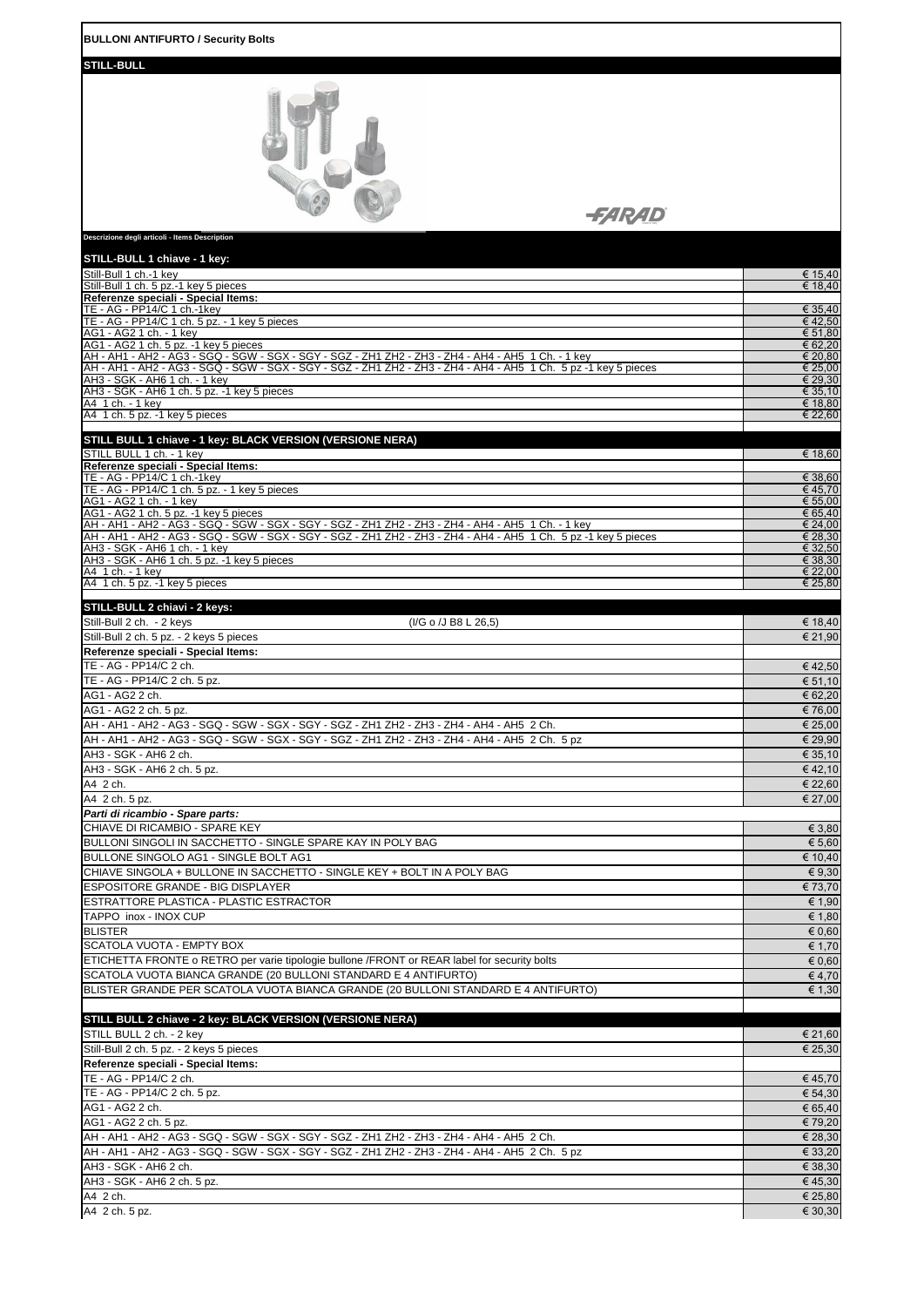| Parti di ricambio - Spare parts:                                                                                         |                   |
|--------------------------------------------------------------------------------------------------------------------------|-------------------|
| CHIAVE DI RICAMBIO - SPARE KEY - black                                                                                   | € 7,00            |
| BULLONI SINGOLI IN SACCHETTO - SINGLE SPARE KAY IN POLY BAG- black                                                       | € 8,90            |
| BULLONE SINGOLO AG1 - SINGLE BOLT AG1 - black                                                                            | € 13,70           |
| CHIAVE SINGOLA + BULLONE IN SACCHETTO - SINGLE KEY + BOLT IN A POLY BAG - black<br>TAPPO inox - INOX CUP - black version | € 12,60<br>€ 5,00 |
| 1-INOX CUP T7 BLACK (1 ESTRATTORE + 4 TAPPI IN SACCHETTO VERS.NERA)                                                      | € 8,20            |
| 1-INOX CUP T4 BLACK (1 ESTRATTORE + 4 TAPPI IN SACCHETTO VERS.NERA)                                                      | € 8,20            |
|                                                                                                                          |                   |
| <b>LOCKY or LOCKET</b>                                                                                                   |                   |
| Locket:<br>Locky:<br><i><del>-FARAD</del></i>                                                                            |                   |
| Descrizione degli articoli - Items Description                                                                           | <b>Price List</b> |
| LOCKY or LOCKET 1 chiave - 1 key:                                                                                        |                   |
| LOCKY-LOCKET 1 ch. - 1 key                                                                                               | € 14,60           |
| LOCKY-LOCKET 1 ch. 5 pz. - 1 key 5 pieces<br>Referenze speciali - Special Items:                                         | € 17,60           |
| DD1 1 ch. - 1 key                                                                                                        | € 33,70           |
| DD1 1 ch. 5 pz. - 1 key 5 pieces                                                                                         | €40,50            |
| DD2 - DD3 1 ch. 1 key                                                                                                    | €49,30            |
| DD2 - DD3 1 ch. 5 pz. - 1 key 5 pieces                                                                                   | € 59,20           |
| BM5 - BM8 - BF6 - BE6 - BE7 - BA6 - BB6 - BX8 - BC4 - BB8 -<br>BE8 1 Ch. - 1 key                                         | € 19,90           |
| BM5 - BM8 - BF6 - BE6 - BE7 - BA6 - BB6 - BX8 - BC4 - BB8 -<br>BE8 1 Ch. 5 pz - 1 key 5 pieces                           | € 23,80           |
| BM9 - BB7 1 ch. - 1 key                                                                                                  | € 26,70           |
| BM9 - BB7 1 ch. 5 pz. - 1 key 5 pieces                                                                                   | € 32,20           |
| BF3 - BF2 1 ch. - 1 key                                                                                                  | € 35,60           |
| BF3 - BF2 1 ch. 5 pz. - 1 key 5 pieces<br>BZ2 - BZ3 - BZ4 - BZ5 - BZ6 - BZ8 - BZ9 1 ch. - 1 key                          | €42,60<br>€ 17,90 |
| BZ2 - BZ3 - BZ4 - BZ5 - BZ6 - BZ8 - BZ9 1 ch. 5pz. - 1 key 5 pieces                                                      | € 21,40           |
|                                                                                                                          |                   |
| LOCKY or LOCKET 1 chiave - 1 key: BLACK VERSION (VERSIONE NERA)                                                          |                   |
| LOCKY-LOCKET 1 ch. - 1 key                                                                                               | € 17,80           |
| LOCKY or LOCKET 2 chiavi - 2 keys:                                                                                       |                   |
| LOCKY-LOCKET 2 ch. - 2 keys                                                                                              | € 17,60           |
| LOCKY-LOCKET 2 ch. 5 pz. - 2 keys 5 pieces                                                                               | € 20,50           |
| Referenze speciali - Special Items:                                                                                      |                   |
| DD1 2 ch. - 2 keys                                                                                                       | €40,50<br>€47,30  |
| DD1 2 ch. 5 pz. 2 keys 5 pieces<br>DD2 - DD3 2 ch. - 2 keys                                                              | € 59,20           |
| DD2 - DD3 2 ch. 5 pz. 2 keys 5 pieces                                                                                    | € 69,10           |
| BM5 - BM8 - BF6 - BE6 - BE7 - BA6 - BB6 - BX8 - BC4 - BB8 - BE8 2 Ch. - 2 keys                                           | € 23,80           |
| BM5 - BM8 - BF6 - BE6 - BE7 - BA6 - BB6 - BX8 - BC4 - BB8 - BE8 2 Ch. 5 pz 2 keys 5 pieces                               | € 27,80           |
| BM9 - BB7 2 ch. - 2 keys                                                                                                 | € 32,20           |
| BM9 - BB7 2 ch. 5 pz. 2 keys 5 pieces                                                                                    | € 37,50           |
| BF3 - BF2 2 ch. - 2 keys<br>BF3 - BF2 2 ch. 5 pz. 2 keys 5 pieces                                                        | €42,60<br>€49,80  |
| BZ2 - BZ3 - BZ4 - BZ5 - BZ6 - BZ8 - BZ9 2 ch. - 2 keys                                                                   | € 21,40           |
| BZ2 - BZ3 - BZ4 - BZ5 - BZ6 - BZ8 - BZ9 2 ch. 5pz. 2 keys 5 pieces                                                       | € 25,00           |
|                                                                                                                          |                   |
| LOCKY or LOCKET 2 chiave - 2 key: BLACK VERSION (VERSIONE NERA)                                                          |                   |
| LOCKY-LOCKET 2 ch. - 2 keys                                                                                              | € 17,80           |
|                                                                                                                          |                   |
| Parti di ricambio - Spare parts:                                                                                         |                   |
| MASTER KEY LOCKY (20 CHIAVI) ES.17-ES.19                                                                                 | € 105,20          |
| CHIAVE DI RICAMBIO - SPARE KEY                                                                                           | € 3,60            |
| BULLONI SINGOLI IN SACCHETTO - SINGLE SPARE KEY IN POLY BAG                                                              | € 5,20            |
| ESTRATTORE PLASTICA - PLASTIC ESTRACTOR                                                                                  | € 1,90            |
| TAPPO inox - INOX CUP<br>SCATOLA VUOTA - EMPTY BOX                                                                       | € 1,80<br>€ 1,70  |
| ETICHETTA FRONTE o RETRO per varie tipologie bullone /FRONT or REAR label for security bolts                             | € 0,60            |
| SCATOLA VUOTA BIANCA GRANDE (20 BULLONI STANDARD E 4 ANTIFURTO)                                                          | €4,70             |
| BLISTER GRANDE PER SCATOLA VUOTA BIANCA GRANDE (20 BULLONI STANDARD E 4 ANTIFURTO)                                       | € 1,30            |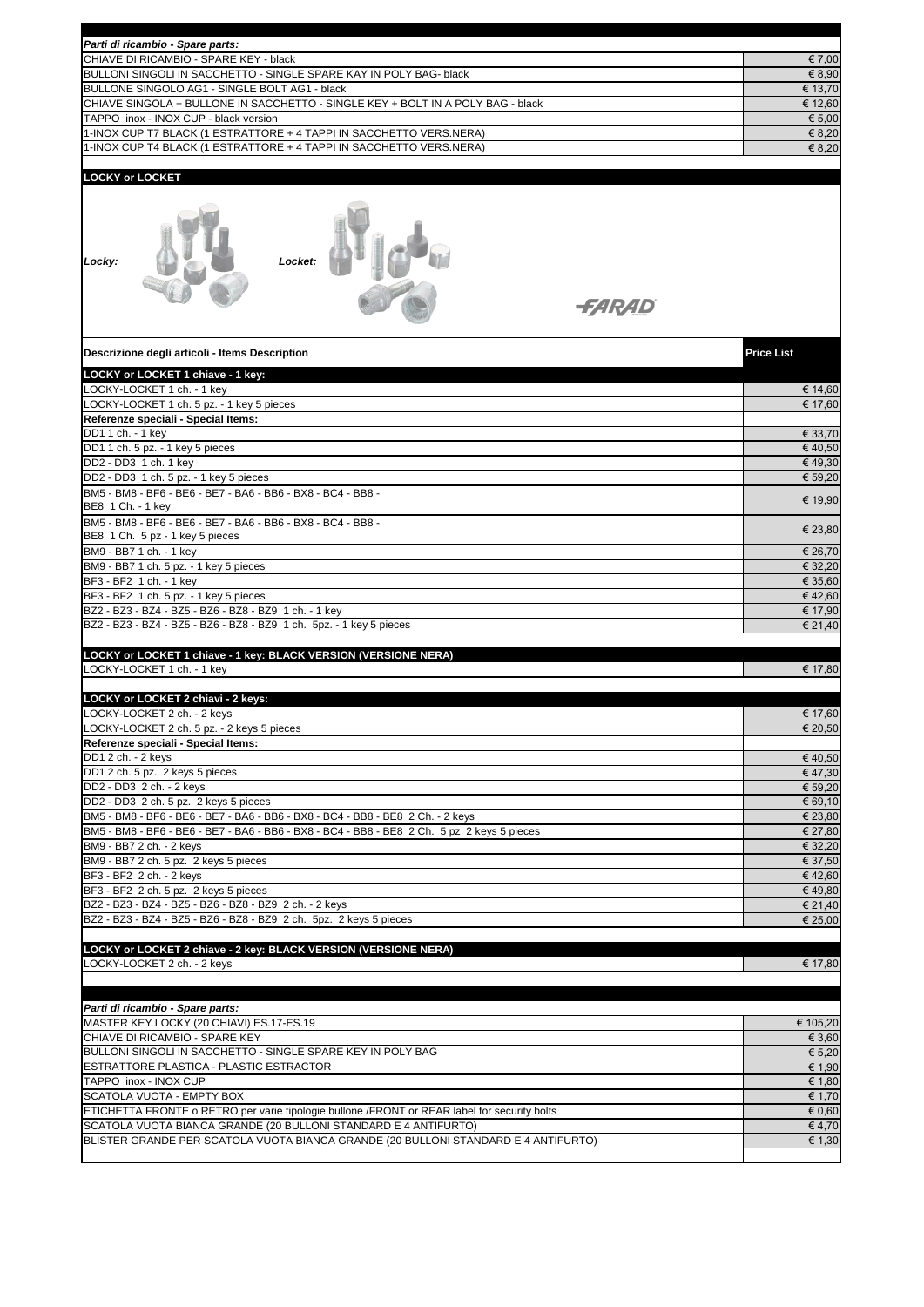| <b>FLOWER LOCK</b>                                                                                                                                                                                                                                                                                                                                                                                                                                                                                                                                                                                                                                                                                                      |                    |
|-------------------------------------------------------------------------------------------------------------------------------------------------------------------------------------------------------------------------------------------------------------------------------------------------------------------------------------------------------------------------------------------------------------------------------------------------------------------------------------------------------------------------------------------------------------------------------------------------------------------------------------------------------------------------------------------------------------------------|--------------------|
|                                                                                                                                                                                                                                                                                                                                                                                                                                                                                                                                                                                                                                                                                                                         |                    |
| <i>-FARAD</i>                                                                                                                                                                                                                                                                                                                                                                                                                                                                                                                                                                                                                                                                                                           |                    |
| Descrizione degli articoli - Items Description                                                                                                                                                                                                                                                                                                                                                                                                                                                                                                                                                                                                                                                                          | <b>Price List</b>  |
| FLOWER LOCK (/D) 1 chiave - 1 key:                                                                                                                                                                                                                                                                                                                                                                                                                                                                                                                                                                                                                                                                                      |                    |
| FLOWER LOCK 1 ch. - 1 key (/D)<br>FLOWER LOCK 1 ch. 5 pz. - 1 key 5 pieces(/D)                                                                                                                                                                                                                                                                                                                                                                                                                                                                                                                                                                                                                                          | € 21,00<br>€ 25,30 |
| Referenze speciali:                                                                                                                                                                                                                                                                                                                                                                                                                                                                                                                                                                                                                                                                                                     |                    |
| BX8/D - BF6/D - BB6/D - BB8/D - BE8/D - BA6/D - BE6/D -<br>BC4/D 1ch. - 1 key                                                                                                                                                                                                                                                                                                                                                                                                                                                                                                                                                                                                                                           | € 28,70            |
| BX8/D - BF6/D - BB6/D - BB8/D - BE8/D - BA6/D - BE6/D -<br>BC4/D 1ch. 5 pz. - 1 key 5 pieces                                                                                                                                                                                                                                                                                                                                                                                                                                                                                                                                                                                                                            | € 34,50            |
|                                                                                                                                                                                                                                                                                                                                                                                                                                                                                                                                                                                                                                                                                                                         |                    |
| FLOWER LOCK (/D) 2 chiavi - 2 keys:<br>FLOWER LOCK 2 ch. -2 keys (/D)                                                                                                                                                                                                                                                                                                                                                                                                                                                                                                                                                                                                                                                   | € 25,30            |
| FLOWER LOCK 2 ch. - 2 keys 5 pieces( /D)                                                                                                                                                                                                                                                                                                                                                                                                                                                                                                                                                                                                                                                                                | € 29,60            |
| Referenze speciali:<br>BX8/D - BF6/D - BB6/D - BB8/D - BE8/D - BA6/D - BE6/D - BC4/D 2ch.                                                                                                                                                                                                                                                                                                                                                                                                                                                                                                                                                                                                                               | € 34,50            |
| BX8/D - BF6/D - BB6/D - BB8/D - BE8/D - BA6/D - BE6/D - BC4/D 2ch. 5 pz.                                                                                                                                                                                                                                                                                                                                                                                                                                                                                                                                                                                                                                                | €40,20             |
| Parti di ricambio - Spare parts:<br>CHIAVE DI RICAMBIO - SPARE KEY                                                                                                                                                                                                                                                                                                                                                                                                                                                                                                                                                                                                                                                      | € 5,20             |
| BULLONI SINGOLI IN SACCHETTO - SINGLE SPARE KEY IN POLY BAG                                                                                                                                                                                                                                                                                                                                                                                                                                                                                                                                                                                                                                                             | € 7,00             |
| ESTRATTORE PLASTICA - PLASTIC ESTRACTOR<br>SCATOLA VUOTA - EMPTY BOX                                                                                                                                                                                                                                                                                                                                                                                                                                                                                                                                                                                                                                                    | € 1,90<br>€ 1,70   |
| ETICHETTA FRONTE o RETRO per varie tipologie bullone /FRONT or REAR label for security bolts                                                                                                                                                                                                                                                                                                                                                                                                                                                                                                                                                                                                                            | € 0,60             |
| SCATOLA VUOTA BIANCA GRANDE (20 BULLONI STANDARD E 4 ANTIFURTO)<br>BLISTER GRANDE PER SCATOLA VUOTA BIANCA GRANDE (20 BULLONI STANDARD E 4 ANTIFURTO)                                                                                                                                                                                                                                                                                                                                                                                                                                                                                                                                                                   | €4,70<br>€ 1,30    |
| <b>STAR LOCK / MICROLOCK</b>                                                                                                                                                                                                                                                                                                                                                                                                                                                                                                                                                                                                                                                                                            |                    |
| <i>-FARAD</i>                                                                                                                                                                                                                                                                                                                                                                                                                                                                                                                                                                                                                                                                                                           |                    |
| Descrizione degli articoli - Items Description                                                                                                                                                                                                                                                                                                                                                                                                                                                                                                                                                                                                                                                                          | <b>Price List</b>  |
| STAR LOCK - MICROLOCK (/E) (/H) 1 chiave - 1 key:                                                                                                                                                                                                                                                                                                                                                                                                                                                                                                                                                                                                                                                                       |                    |
| STAR LOCK ch. 1 chiave - 1 key (/E) (/H)<br>STAR LOCK ch. 1 chiave - 1 key 5 pcs(/E) (/H)                                                                                                                                                                                                                                                                                                                                                                                                                                                                                                                                                                                                                               | € 31,70<br>€ 38,00 |
| Referenze speciali:                                                                                                                                                                                                                                                                                                                                                                                                                                                                                                                                                                                                                                                                                                     |                    |
| - C4/E - C5/E - C5C/E-C6C/E -C6/E -C7/E -C8/E - C9/E - N4/E - N5/E - N6/E - N7/E -N8/E - SH3/E - SH4/E<br>SH5/E - SH6/E - SH/E - SH1/E - SH2/E - SA/E - SA2/E - SA3/E - SA4/E - SA5/E - SA6/E - SF/E -<br>Z11/E - Z3/E - Z4/E - Z12/E - Z5/E - Z8/E - Z6/E - Z9/E - SZ3M/E - SZ4M/E - SZ5M/E - SZ6M/E -<br>SZ7M/E - SZ8M/E - SZ9M/E - SZ10M/E - AL6/E - LG1/E - LG8/E - LG2/E - LG9/E - LG3/E - LG4/E -<br>LG5/E - LG7/E - LG10/E - SG/E - SG2/E - SG4/E - SG5/E - SG6/E - SG7/E - DCH4/E - T2/E - DLF/E<br>BR37/E - BR3/E - BR13/E - BR47/E - BR4/E - BF2/E - BF3/E - BF4/E - BF5/E - BS/E - BS1C/E - BS1/E - BS2/E<br>BS3/E - BP3/E - BP1/E - BP2/E - BP4/E - BK/E - BK1/E - BK2/E - BH/E - BH1/E -A1C/E -BD9/E 1 key | € 36,60            |
| - C4/E - C5/E - C6C/E -C6/E -C7/E -C8/E - C9/E - N4/E - N5/E - N6/E - N7/E -N8/E - SH3/E - SH4/E<br>SH5/E - SH6/E - SH/E - SH1/E - SH2/E - SA/E - SA2/E - SA3/E - SA4/E - SA5/E - SA6/E - SF/E -<br>211/E - Z3/E - Z4/E - Z12/E - Z5/E - Z8/E - Z6/E - Z9/E - SZ3M/E - SZ4M/E - SZ5M/E - SZ6M/E -<br>SZ7M/E - SZ8M/E - SZ9M/E - SZ10M/E - AL6/E - LG1/E - LG8/E - LG2/E - LG9/E - LG3/E - LG4/E -<br>LG5/E - LG7/E - LG10/E - SG/E - SG2/E - SG4/E - SG5/E - SG6/E - SG7/E - DCH4/E - T2/E - DLF/E<br>BR37/E - BR3/E - BR13/E - BR47/E - BR4/E - BF2/E - BF3/E - BF4/E - BF5/E - BS/E - BS1C/E - BS1/E - BS2/E<br>BS3/E - BP3/E - BP1/E - BP2/E - BP4/E - BK/E - BK1/E - BK2/E - BH/E - BH1/E - A1C/E- 1 key 5 pcs      | € 44,00            |
| PM1/E - PM2/E - PM3/E - PM4/E - PM5/E - PM6/E - PM7/E - PM8/E 1 key<br>PM1/E - PM2/E - PM3/E - PM4/E - PM5/E - PM6/E - PM7/E - PM8/E 1 key 5 pcs                                                                                                                                                                                                                                                                                                                                                                                                                                                                                                                                                                        | € 58,40<br>€ 70,10 |
| PP12/E - PP13/E - PP14/E - PP15/E - PP16/E - PP17/E - PP18/E - BB8/E - BE8/E - BD8/E - BC4/E - AG8/E                                                                                                                                                                                                                                                                                                                                                                                                                                                                                                                                                                                                                    | €41,50             |
| ZH1/E - AH1/E - 462/E - 282/E - 382/E -383/E- 482/E - AG67/E - AG4/E - AG5/E - AG7/E - AG6/E -AG6L/E - LG99/E 1 key                                                                                                                                                                                                                                                                                                                                                                                                                                                                                                                                                                                                     |                    |
| PP12/E - PP13/E - PP14/E - PP15/E - PP16/E - PP17/E - PP18/E - BB8/E - BE8/E - BD8/E - BC4/E - AG8/E<br>ZH1/E - AH1/E - 462/E - 282/E - 382/E - 383/E-482/E - AG67/E - AG4/E - AG5/E - AG7/E - AG6/E - AG6L/E -LG99/E 1 key 5 pcs                                                                                                                                                                                                                                                                                                                                                                                                                                                                                       | €49,80             |
| STAR LOCK - MICROLOCK ( /E e /H ) 2 chiavi:                                                                                                                                                                                                                                                                                                                                                                                                                                                                                                                                                                                                                                                                             |                    |
| STAR LOCK ch. 2 chiave - 2 keys (/E) (/H)                                                                                                                                                                                                                                                                                                                                                                                                                                                                                                                                                                                                                                                                               | € 38,00            |
| STAR LOCK ch. 2 chiave - 2 keys 5 pieces (/E) (/H)                                                                                                                                                                                                                                                                                                                                                                                                                                                                                                                                                                                                                                                                      |                    |
| Referenze speciali:                                                                                                                                                                                                                                                                                                                                                                                                                                                                                                                                                                                                                                                                                                     | €45,60             |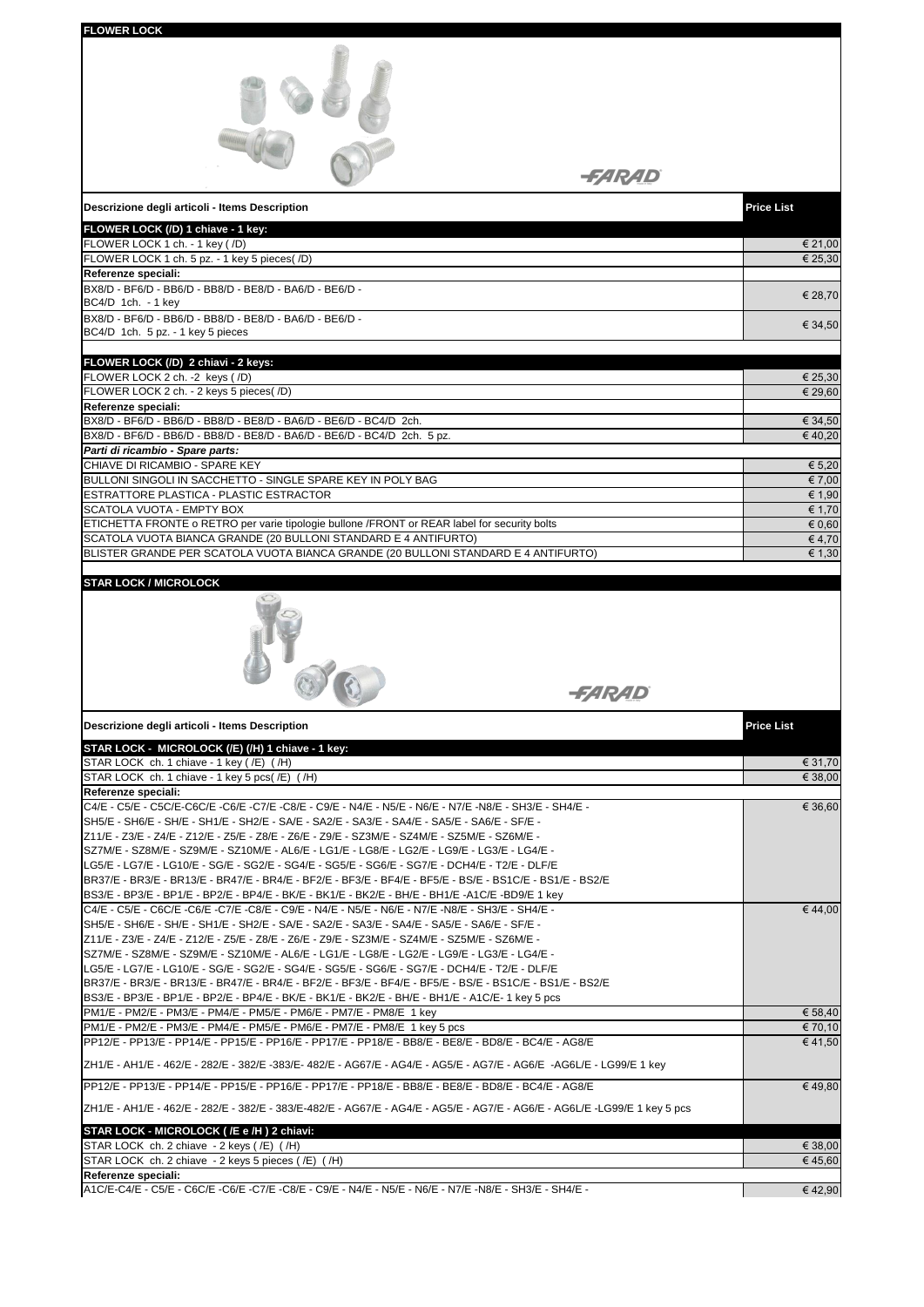| ISH5/E - SH6/E - SH/E - SH1/E - SH2/E - SA/E - SA2/E - SA3/E - SA4/E - SA5/E - SA6/E - SF/E -<br>Z11/E - Z3/E - Z4/E - Z12/E - Z5/E - Z8/E - Z6/E - Z9/E - SZ3M/E - SZ4M/E - SZ5M/E - SZ6M/E -<br>SZ7M/E - SZ8M/E - SZ9M/E - SZ10M/E - AL6/E - LG1/E - LG8/E - LG2/E - LG9/E - LG3/E - LG4/E -<br>LG5/E - LG7/E - LG10/E - SG/E - SG2/E - SG4/E - SG5/E - SG6/E - SG7/E - DCH4/E - T2/E - DLF/E<br>BR37/E - BR3/E - BR13/E - BR47/E - BR4/E - BF2/E - BF3/E - BF4/E - BF5/E - BS/E - BS1C/E - BS1/E - BS2/E<br>BS3/E - BP3/E - BP1/E - BP2/E - BP4/E - BK/E - BK1/E - BK2/E - BH/E - BH1/E 2 keys                                                                                                                       |                    |
|-------------------------------------------------------------------------------------------------------------------------------------------------------------------------------------------------------------------------------------------------------------------------------------------------------------------------------------------------------------------------------------------------------------------------------------------------------------------------------------------------------------------------------------------------------------------------------------------------------------------------------------------------------------------------------------------------------------------------|--------------------|
| A1C/E-C4/E - C5/E - C6C/E -C6/E -C7/E -C8/E - C9/E - N4/E - N5/E - N6/E - N7/E -N8/E - SH3/E - SH4/E -<br>SH5/E - SH6/E - SH/E - SH1/E - SH2/E - SA/E - SA2/E - SA3/E - SA4/E - SA5/E - SA6/E - SF/E -<br>Z11/E - Z3/E - Z4/E - Z12/E - Z5/E - Z8/E - Z6/E - Z9/E - SZ3M/E - SZ4M/E - SZ5M/E - SZ6M/E -<br>SZ7M/E - SZ8M/E - SZ9M/E - SZ10M/E - AL6/E - LG1/E - LG8/E - LG2/E - LG9/E - LG3/E - LG4/E -<br>LG5/E - LG7/E - LG10/E - SG/E - SG2/E - SG4/E - SG5/E - SG6/E - SG7/E - DCH4/E - T2/E - DLF/E<br>BR37/E - BR3/E - BR13/E - BR47/E - BR4/E - BF2/E - BF3/E - BF4/E - BF5/E - BS/E - BS1C/E - BS1/E - BS2/E<br>BS3/E - BP3/E - BP1/E - BP2/E - BP4/E - BK/E - BK1/E - BK2/E - BH/E - BH1/E - 2 keys 5 pcs      | € 51,40            |
| PM1/E - PM2/E - PM3/E - PM4/E - PM5/E - PM6/E - PM7/E - PM8/E 2 keys                                                                                                                                                                                                                                                                                                                                                                                                                                                                                                                                                                                                                                                    | € 70,10            |
| PM1/E - PM2/E - PM3/E - PM4/E - PM5/E - PM6/E - PM7/E - PM8/E 2 key 5 pcs<br>PP12/E - PP13/E - PP14/E - PP15/E - PP16/E - PP17/E - PP18/E - BB8/E - BE8/E - BD8/E - BC4/E - AG8/E                                                                                                                                                                                                                                                                                                                                                                                                                                                                                                                                       | € 81,80<br>€ 47,70 |
| ZH1/E - AH1/E - 462/E - 282/E - 382/E -383/E-482/E - AG67/E - AG4/E - AG5/E - AG7/E - AG6/E - LG99/E 2 keys                                                                                                                                                                                                                                                                                                                                                                                                                                                                                                                                                                                                             |                    |
| PP12/E - PP13/E - PP14/E - PP15/E - PP16/E - PP17/E - PP18/E - BB8/E - BE8/E - BD8/E - BC4/E - AG8/E<br> ZH1/E - AH1/E - 462/E - 282/E - 382/E -383/E- 482/E - AG67/E - AG4/E - AG5/E - AG7/E - AG6/E- LG99/E 2 keys 5 pcs<br>Parti di ricambio - Spare parts:                                                                                                                                                                                                                                                                                                                                                                                                                                                          | € 57,40            |
| CHIAVE DI RICAMBIO - SPARE KEY                                                                                                                                                                                                                                                                                                                                                                                                                                                                                                                                                                                                                                                                                          | € 9,60             |
| MASTER KEY STARLOCK (20 kesy in a plastic box)                                                                                                                                                                                                                                                                                                                                                                                                                                                                                                                                                                                                                                                                          | € 227,90           |
| BULLONI SINGOLI IN SACCHETTO - SINGLE SPARE KEY IN POLY BAG                                                                                                                                                                                                                                                                                                                                                                                                                                                                                                                                                                                                                                                             | € 11,50            |
| ETICHETTA FRONTE o RETRO per varie tipologie bullone /FRONT or REAR label for security bolts                                                                                                                                                                                                                                                                                                                                                                                                                                                                                                                                                                                                                            | € 0,60<br>€ 4,90   |
| Adattatore chiave per MICROLOCK - Key adaptor for MICROLOCK<br>SCATOLA VUOTA BIANCA GRANDE (20 BULLONI STANDARD E 4 ANTIFURTO)                                                                                                                                                                                                                                                                                                                                                                                                                                                                                                                                                                                          | € 4,70             |
| BLISTER GRANDE PER SCATOLA VUOTA BIANCA GRANDE (20 BULLONI STANDARD E 4 ANTIFURTO)                                                                                                                                                                                                                                                                                                                                                                                                                                                                                                                                                                                                                                      | € 1,30             |
| <i>-FARAD</i>                                                                                                                                                                                                                                                                                                                                                                                                                                                                                                                                                                                                                                                                                                           |                    |
|                                                                                                                                                                                                                                                                                                                                                                                                                                                                                                                                                                                                                                                                                                                         |                    |
| Descrizione degli articoli - Items Description                                                                                                                                                                                                                                                                                                                                                                                                                                                                                                                                                                                                                                                                          | Price List         |
| STAR LOCK - MICROLOCK (/E) (/H) 1 chiave - 1 key: versione NERA / BLACK version                                                                                                                                                                                                                                                                                                                                                                                                                                                                                                                                                                                                                                         |                    |
| STAR LOCK ch. 1 chiave - 1 key (/E) (/H) BLACK<br>STAR LOCK ch. 1 chiave - 1 key 5 pcs( /E) ( /H) BLACK                                                                                                                                                                                                                                                                                                                                                                                                                                                                                                                                                                                                                 | € 33,30<br>€40,00  |
| Referenze speciali:                                                                                                                                                                                                                                                                                                                                                                                                                                                                                                                                                                                                                                                                                                     |                    |
| - C4/E - C5/E - C5C/E-C6C/E -C6/E -C7/E -C8/E - C9/E - N4/E - N5/E - N6/E - N7/E -N8/E - SH3/E - SH4/E<br>SH5/E - SH6/E - SH/E - SH1/E - SH2/E - SA/E - SA2/E - SA3/E - SA4/E - SA5/E - SA6/E - SF/E -<br>Z11/E - Z3/E - Z4/E - Z12/E - Z5/E - Z8/E - Z6/E - Z9/E - SZ3M/E - SZ4M/E - SZ5M/E - SZ6M/E -<br>SZ7M/E - SZ8M/E - SZ9M/E - SZ10M/E - AL6/E - LG1/E - LG8/E - LG2/E - LG9/E - LG3/E - LG4/E -<br>LG5/E - LG7/E - LG10/E - SG/E - SG2/E - SG4/E - SG5/E - SG6/E - SG7/E - DCH4/E - T2/E - DLF/E<br>BR37/E - BR3/E - BR13/E - BR47/E - BR4/E - BF2/E - BF3/E - BF4/E - BF5/E - BS/E - BS1C/E - BS1/E - BS2/E<br>BS3/E-BP3/E-BP1/E-BP2/E-BP4/E-BK/E-BK1/E-BK2/E-BH/E-BH1/E-A1C/E 1 key BLACK                     | € 38,20            |
| C4/E - C5/E - C6C/E -C6/E -C7/E -C8/E - C9/E - N4/E - N5/E - N6/E - N7/E -N8/E - SH3/E - SH4/E -<br>SH5/E - SH6/E - SH/E - SH1/E - SH2/E - SA/E - SA2/E - SA3/E - SA4/E - SA5/E - SA6/E - SF/E -<br>Z11/E - Z3/E - Z4/E - Z12/E - Z5/E - Z8/E - Z6/E - Z9/E - SZ3M/E - SZ4M/E - SZ5M/E - SZ6M/E -<br>SZ7M/E - SZ8M/E - SZ9M/E - SZ10M/E - AL6/E - LG1/E - LG8/E - LG2/E - LG9/E - LG3/E - LG4/E -<br>LG5/E - LG7/E - LG10/E - SG/E - SG2/E - SG4/E - SG5/E - SG6/E - SG7/E - DCH4/E - T2/E - DLF/E<br>BR37/E - BR3/E - BR13/E - BR47/E - BR4/E - BF2/E - BF3/E - BF4/E - BF5/E - BS/E - BS1C/E - BS1/E - BS2/E<br>BS3/E - BP3/E - BP1/E - BP2/E - BP4/E - BK/E - BK1/E - BK2/E - BH/E - BH1/E- A1C/E- 1 key 5 pcs BLACK | €46,00             |
| PM1/E - PM2/E - PM3/E - PM4/E - PM5/E - PM6/E - PM7/E - PM8/E 1 key BLACK                                                                                                                                                                                                                                                                                                                                                                                                                                                                                                                                                                                                                                               | € 58,50            |
| PM1/E - PM2/E - PM3/E - PM4/E - PM5/E - PM6/E - PM7/E - PM8/E 1 key 5 pcs BLACK<br>PP12/E - PP13/E - PP14/E - PP15/E - PP16/E - PP17/E - PP18/E - BB8/E - BE8/E - BD8/E - BC4/E - AG8/E                                                                                                                                                                                                                                                                                                                                                                                                                                                                                                                                 | € 70,20<br>€43,10  |
| ZH1/E - AH1/E - 462/E - 282/E - 382/E - 383/E -482/E - AG67/E - AG4/E - AG5/E - AG7/E - AG6/E - AG6L/E - LG99/E 1 key BLACK                                                                                                                                                                                                                                                                                                                                                                                                                                                                                                                                                                                             |                    |
| PP12/E - PP13/E - PP14/E - PP15/E - PP16/E - PP17/E - PP18/E - BB8/E - BE8/E - BD8/E - BC4/E - AG8/E                                                                                                                                                                                                                                                                                                                                                                                                                                                                                                                                                                                                                    | € 51,80            |
| ZH1/E - AH1/E - 462/E - 282/E - 382/E -383/E- 482/E - AG67/E - AG4/E - AG5/E - AG7/E - AG6/E - AG6L/E - LG99/E 1 key 5 pcs BLACK                                                                                                                                                                                                                                                                                                                                                                                                                                                                                                                                                                                        |                    |
| STAR LOCK - MICROLOCK ( /E e /H ) 2 chiavi - 2 keys: versione NERA/BLACK version                                                                                                                                                                                                                                                                                                                                                                                                                                                                                                                                                                                                                                        |                    |
| STAR LOCK ch. 2 chiave - 2 keys (/E) (/H) BLACK                                                                                                                                                                                                                                                                                                                                                                                                                                                                                                                                                                                                                                                                         | €40,00             |
| STAR LOCK ch. 2 chiave - 2 keys 5 pieces (/E) (/H) BLACK<br>Referenze speciali:                                                                                                                                                                                                                                                                                                                                                                                                                                                                                                                                                                                                                                         | €46,70             |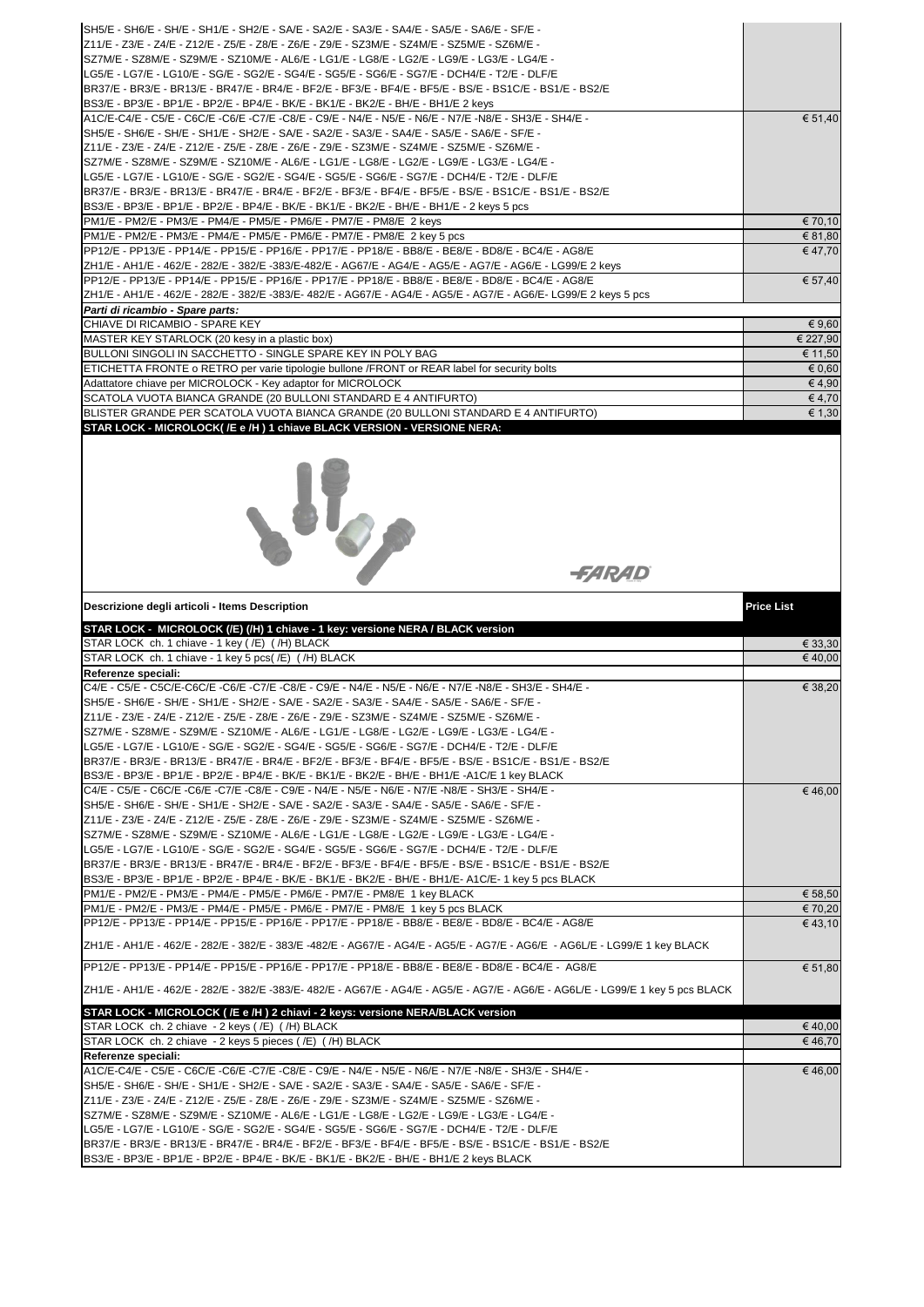|                                                                                                             | A1C/E-C4/E - C5/E - C6C/E -C6/E -C7/E -C8/E - C9/E - N4/E - N5/E - N6/E - N7/E - N8/E - SH3/E - SH4/E -<br>SH5/E - SH6/E - SH/E - SH1/E - SH2/E - SA/E - SA2/E - SA3/E - SA4/E - SA5/E - SA6/E - SF/E -<br>Z11/E - Z3/E - Z4/E - Z12/E - Z5/E - Z8/E - Z6/E - Z9/E - SZ3M/E - SZ4M/E - SZ5M/E - SZ6M/E -<br>SZ7M/E - SZ8M/E - SZ9M/E - SZ10M/E - AL6/E - LG1/E - LG8/E - LG2/E - LG9/E - LG3/E - LG4/E -<br>LG5/E - LG7/E - LG10/E - SG/E - SG2/E - SG4/E - SG5/E - SG6/E - SG7/E - DCH4/E - T2/E - DLF/E<br>BR37/E - BR3/E - BR13/E - BR47/E - BR4/E - BF2/E - BF3/E - BF4/E - BF5/E - BS/E - BS1C/E - BS1/E - BS2/E<br>BS3/E - BP3/E - BP1/E - BP2/E - BP4/E - BK/E - BK1/E - BK2/E - BH/E - BH1/E - 2 keys 5 pcs BLACK<br>PM1/E - PM2/E - PM3/E - PM4/E - PM5/E - PM6/E - PM7/E - PM8/E 2 keys BLACK | € 53,60<br>€ 70,20  |
|-------------------------------------------------------------------------------------------------------------|---------------------------------------------------------------------------------------------------------------------------------------------------------------------------------------------------------------------------------------------------------------------------------------------------------------------------------------------------------------------------------------------------------------------------------------------------------------------------------------------------------------------------------------------------------------------------------------------------------------------------------------------------------------------------------------------------------------------------------------------------------------------------------------------------------|---------------------|
|                                                                                                             | PM1/E - PM2/E - PM3/E - PM4/E - PM5/E - PM6/E - PM7/E - PM8/E 2 key 5 pcs BLACK                                                                                                                                                                                                                                                                                                                                                                                                                                                                                                                                                                                                                                                                                                                         | € 81,90             |
|                                                                                                             | PP12/E - PP13/E - PP14/E - PP15/E - PP16/E - PP17/E - PP18/E - BB8/E - BE8/E - BD8/E - BC4/E - AG8/E                                                                                                                                                                                                                                                                                                                                                                                                                                                                                                                                                                                                                                                                                                    | € 51,80             |
|                                                                                                             | ZH1/E - AH1/E - 462/E - 282/E - 382/E - 383/E-482/E - AG67/E - AG4/E - AG5/E - AG7/E - AG6/E- LG99/E 2 keys BLACK                                                                                                                                                                                                                                                                                                                                                                                                                                                                                                                                                                                                                                                                                       |                     |
|                                                                                                             | PP12/E - PP13/E - PP14/E - PP15/E - PP16/E - PP17/E - PP18/E - BB8/E - BE8/E - BD8/E - BC4/E - AG8/E                                                                                                                                                                                                                                                                                                                                                                                                                                                                                                                                                                                                                                                                                                    | € 60,40             |
|                                                                                                             | ZH1/E - AH1/E - 462/E - 282/E - 382/E 383/E- 482/E - AG67/E - AG4/E - AG5/E - AG7/E - AG6/E- LG99/E 2 keys 5 pcs BLACK                                                                                                                                                                                                                                                                                                                                                                                                                                                                                                                                                                                                                                                                                  |                     |
| <b>GALAXY LOCK</b>                                                                                          |                                                                                                                                                                                                                                                                                                                                                                                                                                                                                                                                                                                                                                                                                                                                                                                                         |                     |
|                                                                                                             | <i>-FARAD</i>                                                                                                                                                                                                                                                                                                                                                                                                                                                                                                                                                                                                                                                                                                                                                                                           |                     |
| Descrizione degli articoli - Items Description                                                              |                                                                                                                                                                                                                                                                                                                                                                                                                                                                                                                                                                                                                                                                                                                                                                                                         | <b>Price List</b>   |
| GALAXY LOCK (/M) 1 chiave / 1 key:<br>GALAXY LOCK ch. 1 chiave - 1 key (/M)                                 |                                                                                                                                                                                                                                                                                                                                                                                                                                                                                                                                                                                                                                                                                                                                                                                                         | € 39,10             |
| GALAXY LOCK ch. 1 chiave 5 PCS - 1 key 5 PCS (/M)                                                           |                                                                                                                                                                                                                                                                                                                                                                                                                                                                                                                                                                                                                                                                                                                                                                                                         | €46,70              |
| GALAXY LOCK (/M) 2 chiave / 2 key:                                                                          |                                                                                                                                                                                                                                                                                                                                                                                                                                                                                                                                                                                                                                                                                                                                                                                                         |                     |
| GALAXY LOCK ch. 2 chiave - 2 keys (/M)                                                                      |                                                                                                                                                                                                                                                                                                                                                                                                                                                                                                                                                                                                                                                                                                                                                                                                         | €46,70              |
| GALAXY LOCK ch. 2 chiave 5 PCS - 2 keys 5 PCS (/M)                                                          |                                                                                                                                                                                                                                                                                                                                                                                                                                                                                                                                                                                                                                                                                                                                                                                                         | € 54,50             |
| Parti di ricambio - Spare parts:                                                                            |                                                                                                                                                                                                                                                                                                                                                                                                                                                                                                                                                                                                                                                                                                                                                                                                         |                     |
| CHIAVE DI RICAMBIO - SPARE KEY                                                                              |                                                                                                                                                                                                                                                                                                                                                                                                                                                                                                                                                                                                                                                                                                                                                                                                         | € 13,00             |
| MASTER KEY GALAXY (20 kesy in a plastic box)<br>BULLONI SINGOLI IN SACCHETTO - SINGLE SPARE KEY IN POLY BAG |                                                                                                                                                                                                                                                                                                                                                                                                                                                                                                                                                                                                                                                                                                                                                                                                         | € 292,20<br>€ 16,20 |
|                                                                                                             | SCATOLA VUOTA BIANCA GRANDE (20 BULLONI STANDARD E 4 ANTIFURTO)                                                                                                                                                                                                                                                                                                                                                                                                                                                                                                                                                                                                                                                                                                                                         | € 4,70              |
|                                                                                                             | BLISTER GRANDE PER SCATOLA VUOTA BIANCA GRANDE (20 BULLONI STANDARD E 4 ANTIFURTO)                                                                                                                                                                                                                                                                                                                                                                                                                                                                                                                                                                                                                                                                                                                      | € 1,30              |
| <b>ESPOSITORI PER BULLONI:</b>                                                                              |                                                                                                                                                                                                                                                                                                                                                                                                                                                                                                                                                                                                                                                                                                                                                                                                         | <b>Price List</b>   |
|                                                                                                             | ESPOSITORE GRANDE - BIG DISPLAYER (TUTTO IN FERRO PIENO) PER STIL BULL                                                                                                                                                                                                                                                                                                                                                                                                                                                                                                                                                                                                                                                                                                                                  | € 70,20             |
|                                                                                                             | ESPOSITORE PICCOLO - LITTLE DISPLAYER (TUTTO IN FERRO PIENO) PER FLOWER                                                                                                                                                                                                                                                                                                                                                                                                                                                                                                                                                                                                                                                                                                                                 | € 70,20             |
|                                                                                                             | ESPOSITORE PICCOLO FILO METALLICO - LITTLE LIGHT DISPLAYER (18 KIT)                                                                                                                                                                                                                                                                                                                                                                                                                                                                                                                                                                                                                                                                                                                                     | € 99.40             |
| ESPOSITORE DA 6 KIT IN CARTONE - DISPLAYER FOR 6 KIT IN CARTON                                              | ESPOSITORE GRANDE FILO METALLICO - BIG LIGHT DISPLAYER (144 KIT)                                                                                                                                                                                                                                                                                                                                                                                                                                                                                                                                                                                                                                                                                                                                        | € 385,70<br>€ 18,70 |
| <b>GALAXY LOCK</b>                                                                                          |                                                                                                                                                                                                                                                                                                                                                                                                                                                                                                                                                                                                                                                                                                                                                                                                         |                     |
|                                                                                                             | <i><del>-FARAD</del></i>                                                                                                                                                                                                                                                                                                                                                                                                                                                                                                                                                                                                                                                                                                                                                                                |                     |
| Descrizione degli articoli - Items Description                                                              |                                                                                                                                                                                                                                                                                                                                                                                                                                                                                                                                                                                                                                                                                                                                                                                                         | <b>Price List</b>   |
| GALAXY LOCK (/M) 1 chiave / 1 key: BLACK                                                                    |                                                                                                                                                                                                                                                                                                                                                                                                                                                                                                                                                                                                                                                                                                                                                                                                         |                     |
| GALAXY LOCK ch. 1 chiave - 1 key (/M)                                                                       |                                                                                                                                                                                                                                                                                                                                                                                                                                                                                                                                                                                                                                                                                                                                                                                                         | €40,60              |
| GALAXY LOCK ch. 1 chiave 5 PCS - 1 key 5 PCS (/M)                                                           |                                                                                                                                                                                                                                                                                                                                                                                                                                                                                                                                                                                                                                                                                                                                                                                                         | €48,90              |
| GALAXY LOCK (/M) 2 chiave / 2 key: BLACK                                                                    |                                                                                                                                                                                                                                                                                                                                                                                                                                                                                                                                                                                                                                                                                                                                                                                                         |                     |
| GALAXY LOCK ch. 2 chiave - 2 keys (/M)                                                                      |                                                                                                                                                                                                                                                                                                                                                                                                                                                                                                                                                                                                                                                                                                                                                                                                         | €48,90              |
| GALAXY LOCK ch. 2 chiave 5 PCS - 2 keys 5 PCS (/M)                                                          |                                                                                                                                                                                                                                                                                                                                                                                                                                                                                                                                                                                                                                                                                                                                                                                                         | € 58,70             |
|                                                                                                             | TAPPI COPRI BULLONI STAR LOCK E ESTRATTORE/COVER FOR STAR LOCK AND ESTRACTOR                                                                                                                                                                                                                                                                                                                                                                                                                                                                                                                                                                                                                                                                                                                            |                     |
| <b>GRIGIO</b><br><b>CU 02</b><br>$L-21mm$                                                                   | TAPPO / CUP<br>⋗                                                                                                                                                                                                                                                                                                                                                                                                                                                                                                                                                                                                                                                                                                                                                                                        | € 0,70              |
| NERO<br>L=73<br><b>CU 03</b>                                                                                |                                                                                                                                                                                                                                                                                                                                                                                                                                                                                                                                                                                                                                                                                                                                                                                                         |                     |
| $H=25$                                                                                                      | > ESTRATTORE / ESTRACTOR                                                                                                                                                                                                                                                                                                                                                                                                                                                                                                                                                                                                                                                                                                                                                                                | € 0,70              |
|                                                                                                             | > ESTRATTORE / ESTRACTOR                                                                                                                                                                                                                                                                                                                                                                                                                                                                                                                                                                                                                                                                                                                                                                                | € 0,70              |
| <b>BU17</b>                                                                                                 |                                                                                                                                                                                                                                                                                                                                                                                                                                                                                                                                                                                                                                                                                                                                                                                                         |                     |
| <b>NERO</b><br><b>BU27</b><br>$L=21$                                                                        | TAPPO / CUP<br>$\, > \,$                                                                                                                                                                                                                                                                                                                                                                                                                                                                                                                                                                                                                                                                                                                                                                                | € 0,70              |
| <b>NERO</b><br>$L=20$<br><b>BU13</b>                                                                        | TAPPO / CUP<br>⋗                                                                                                                                                                                                                                                                                                                                                                                                                                                                                                                                                                                                                                                                                                                                                                                        | € 0,70              |
|                                                                                                             |                                                                                                                                                                                                                                                                                                                                                                                                                                                                                                                                                                                                                                                                                                                                                                                                         |                     |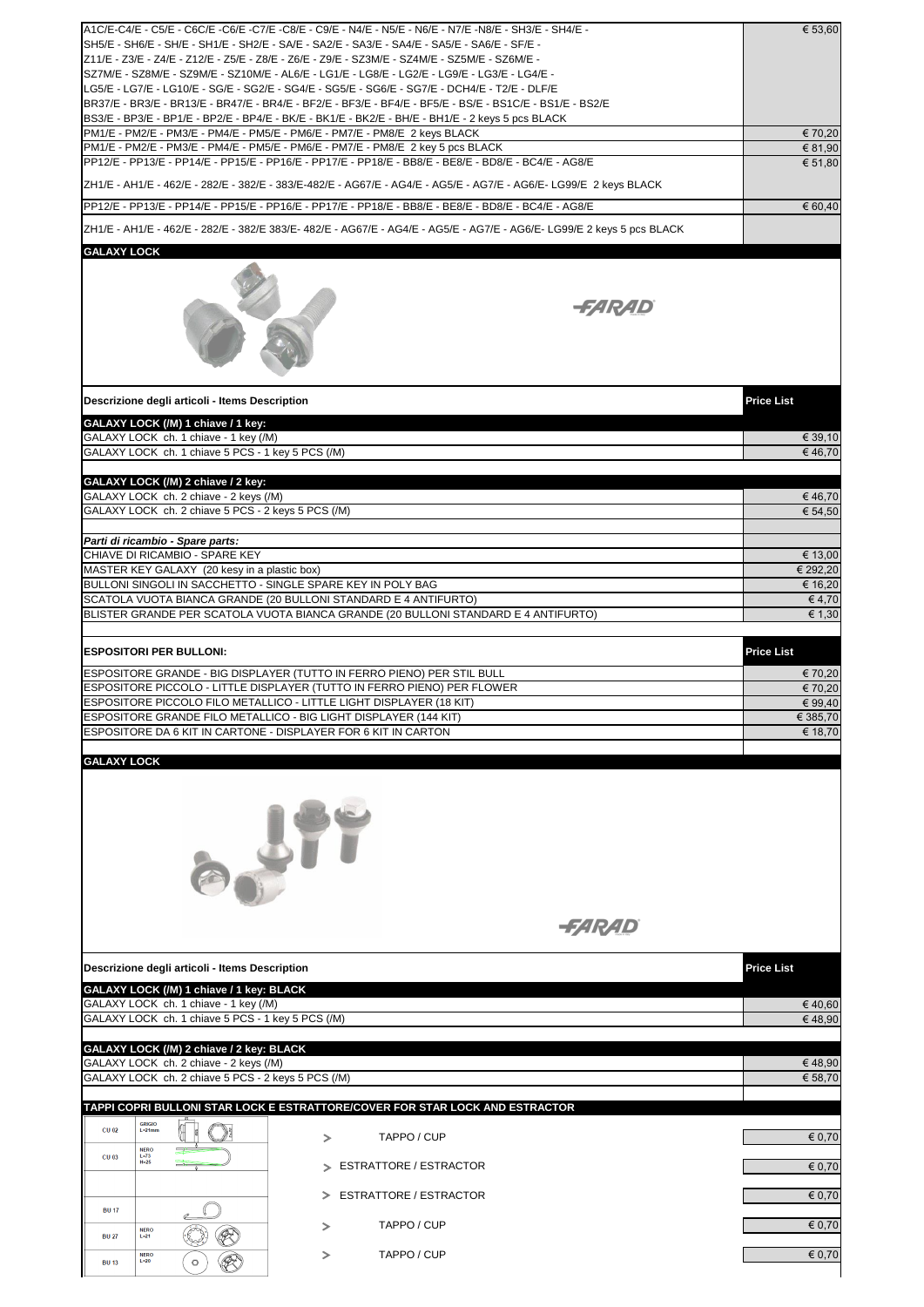|  | BULLONI ANTIFURTO PER CAMION - SECURITY BOLTS FOR TRUCKS |
|--|----------------------------------------------------------|
|  |                                                          |

 $\bigcirc$ 



**BULLONI ANTIFURTO PER CAMION - ANTITHEFT NUT FOR TRUCK Price List** 

| Dadi antifurto RUOTE LEGA ORIGINALI / ORIGINAL ALLOY WHEELS antitheft nut  |                 |
|----------------------------------------------------------------------------|-----------------|
| REF LA1/L - dado /nut                                                      | € 34,20         |
| REF LA2/L - dado /nut                                                      | € 34,20         |
|                                                                            |                 |
| Dadi antifurto RUOTE ACCIAIO ORIGINALI / STEEL WHEELS antitheft nut        |                 |
| REF LA3/L - dado / nut                                                     | € 34,20         |
| REF LA4/L - dado / nut                                                     | € 34,20         |
| REF LA5/L - dado / nut                                                     | € 34,20         |
| REF LA6/L - dado / nut                                                     | € 34,20         |
| REF LA7/L - dado / nut                                                     | € 34,20         |
| REF LA8/L - dado / nut                                                     | € 34,20         |
| REF DS4/H - dado / nut                                                     | € 34.20         |
|                                                                            |                 |
| Chiavi antifurto / Key antitheft                                           |                 |
| REF CH27P/L - chiave / key                                                 | € 35,10         |
| REF CH30/L - chiave / key                                                  | € 35,10         |
| REF CH32/L - chiave / key                                                  | € 35,10         |
| REF CH33/L - chiave / key                                                  | € 35,10         |
| REF CH35/H - chiave / key                                                  | € 35,10         |
|                                                                            |                 |
| Accessori montaggio antifurto per evitare slittamento della combinazione / |                 |
| Anti-theft mounting accessories to prevent slippage of the combination     |                 |
|                                                                            |                 |
| REF DC18/L - adattatore / adaptor                                          | $\epsilon$ 3,20 |
| REF DC20/L - adattatore / adaptor                                          | € 3,20          |
| REF DC22/L - adattatore / adaptor                                          | € 3,20          |
| REF DC24/L - adattatore / adaptor                                          | € 3.20          |
| REF DC25/L - adattatore / adaptor                                          | € 3,20          |
| REF PTR/L - adattatore / adaptor                                           | € 3.20          |
|                                                                            |                 |
| <b>PRIGIORNIERI / PRIGIONS</b>                                             |                 |
| PRIGIORNIERO PR11/P - PR28/P                                               | € 1,10          |
| PRIGIONIERO PR20/P                                                         | € 1,05          |
| PRIGIORNIERO PR29/P                                                        | € 1,40          |
| PRIGIORNIERO PR30/P                                                        | € 1,40          |
| PRIGIORNIERO PR33/P                                                        | € 1,10          |
| PRIGIORNIERO PR35/P                                                        | € 1.20          |
| RONDELLA RD72                                                              | € 1,10          |
|                                                                            |                 |

**-FARAD**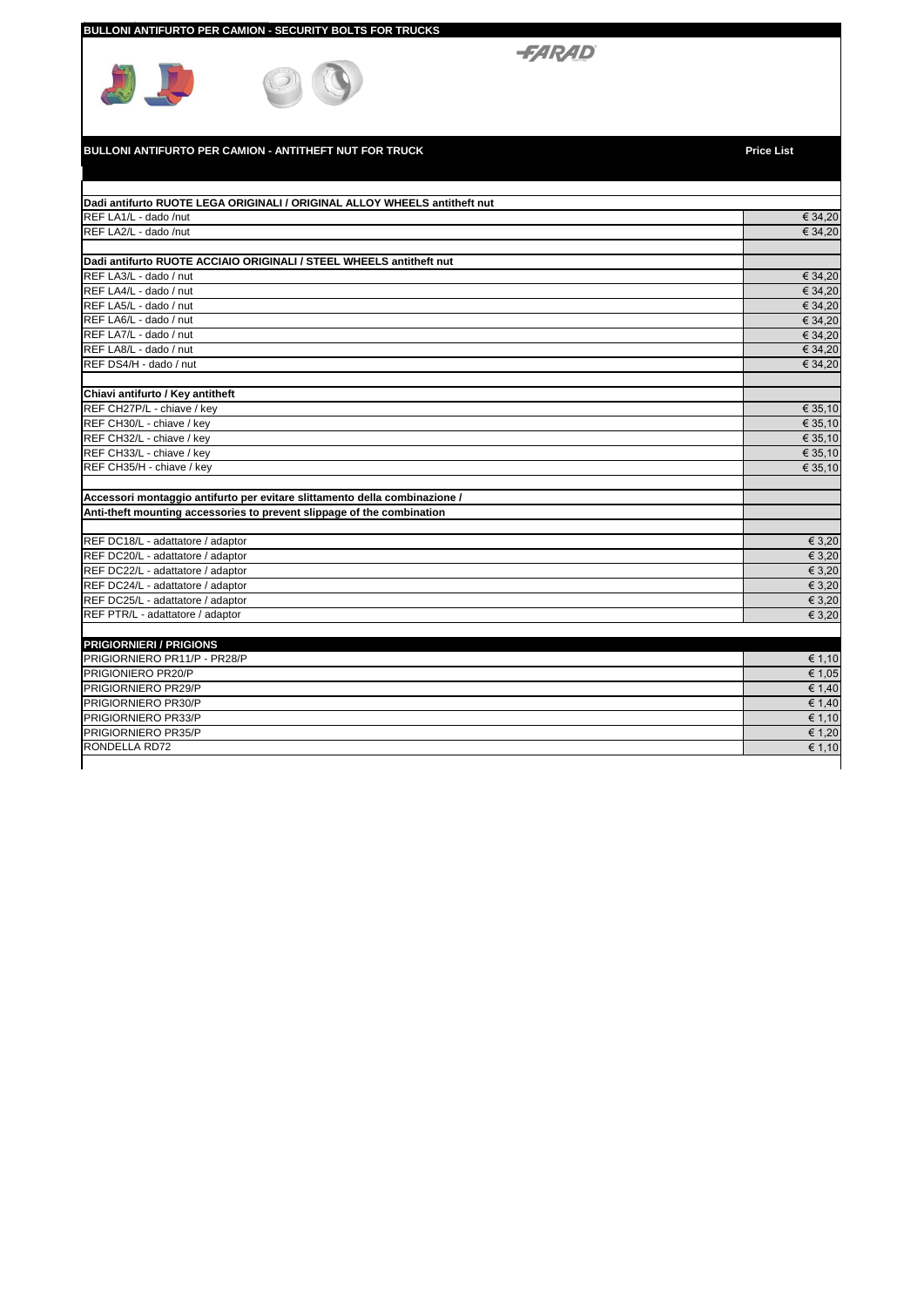$-FARAD$ 

**Standard bolts/nuts** 

## *BULLONI ESAGONALI CONFEZIONATI IN SCATOLA BIANCA DA 20 PCS colorazione gray zink*

| kit 20 pcs bulloni esagonali scatola bianca colorazione |                               | <b>Price List</b><br>€ 32,82 |          |                      |          |
|---------------------------------------------------------|-------------------------------|------------------------------|----------|----------------------|----------|
| bulloni esagonali cromati aggiungere al listino         |                               | € 1,34                       |          |                      |          |
| <b>VERSIONI ZINCATE GRIGIO - VERSIONS GRAY ZINK</b>     |                               |                              |          |                      |          |
| <b>BULLONE 60°</b>                                      | <b>PART. NUMBER</b>           | price list                   | ES.      | М                    | L        |
| - $GB - Bolt 60^\circ$<br>F - Boulon 60°                | <b>B63P/S</b>                 | € 0,97                       | 17       | M14X1,5              | 25       |
| D - Bolzen 60°                                          | <b>B99/S</b>                  | € 1,44                       | 19       | M16X1,5              | 32       |
| $-E$ - Perno a 60 $^{\circ}$                            | C3B64/S<br>C <sub>2</sub> C/S | € 0,97<br>€ 0,97             | 17<br>17 | M14X1,5<br>M14X1,5   | 27<br>28 |
|                                                         | C2/S                          | € 0,97                       | 17       | M14X1,5              | 30       |
|                                                         | C12/S                         | € 2,05                       | 17       | M14X1,5              | 64       |
|                                                         | C <sub>2</sub> L/S            | € 0,97                       | 17       | M14X1,5              | 33       |
|                                                         | CEB <sub>2</sub> /S           | € 0,97                       | 17       | M14X1,5              | 28       |
|                                                         | B66/S                         | € 0,97                       | 17       | M14X1,5              | 35       |
|                                                         | <b>B66L/S</b>                 | € 0,97                       | 17       | M14X1,5              | 38       |
|                                                         | C4/S                          | € 0,97                       | 17       | M14X1,5              | 40       |
|                                                         | C4C/S                         | € 1,11                       | 17       | M14X1,5              | 37       |
|                                                         | C6/S                          | € 1,11                       | 17       | M14X1,5              | 42       |
|                                                         | C6C/S                         | € 1,11                       | 17       | M14X1,5              | 43       |
|                                                         | C5/S<br>C7/S                  | € 1,11<br>€ 1,11             | 17<br>17 | M14X1,5<br>M14X1,5   | 45<br>47 |
|                                                         | C7L/S                         | € 1,11                       | 17       | M14X1,5              | 48       |
|                                                         | B67/S                         | € 1,11                       | 17       | M14X1,5              | 50       |
|                                                         | C8/S                          | € 1,11                       | 17       | M14X1,5              | 55       |
|                                                         | C8C/S                         | € 1,11                       | 17       | M14X1,5              | 53       |
|                                                         | C9/S                          | € 1,63                       | 17       | M14X1,5              | 60       |
|                                                         | W3/S                          | € 0,97                       | 19       | M14X1,5              | 28       |
|                                                         | <b>PART. NUMBER</b>           | price list                   | ES.      | М                    | L        |
|                                                         | NBN/S                         | € 0.97                       | 17       | M14X1,25             | 26       |
|                                                         | NNC/S                         | € 0,97                       | 17       | M14X1,25             | 25       |
|                                                         | NN <sub>1C</sub> /S           | € 0,97                       | 17       | M14X1,25             | 25       |
|                                                         | N1BN1/S                       | € 0,97                       | 17       | M14X1,25             | 28       |
|                                                         | N9BN9/S                       | € 0,97                       | 17       | M14X1,25             | 31       |
|                                                         | C9B99/S                       | € 1,17                       | 17       | M15X1,25             | 32       |
|                                                         | N2BN2/S<br>N3BN3/S            | € 0,97<br>€ 0,97             | 17<br>17 | M14X1,25<br>M14X1,25 | 35<br>40 |
|                                                         | N4BN4/S                       | € 1,11                       | 17       | M14X1,25             | 43       |
|                                                         | N5BN5/S                       | € 1,11                       | 17       | M14X1,25             | 48       |
|                                                         | N6BN6/S                       | € 1,11                       | 17       | M14X1,25             | 50       |
|                                                         | N7BN7/S                       | € 1,11                       | 17       | M14X1,25             | 55       |
|                                                         | N8BN8/S                       | € 1,11                       | 17       | M14X1,25             | 60       |
|                                                         | N12BN12/S                     | € 0,97                       | 17       | M14X1,25             | 38       |
|                                                         | N13BN13/S                     | € 0,97                       | 17       | M14X1,25             | 33       |
|                                                         | <b>PART. NUMBER</b>           | price list                   | ES.      | М                    | L        |
|                                                         | JJ1/S                         | € 0,97                       | 17       | M12X1,75             | 25       |
|                                                         | JJ2/S                         | € 0,97                       | 17       | M12X1,75             | 30       |
|                                                         | JJ3/S                         | € 0,97                       | 17       | M12X1,75             | 35       |
|                                                         | JJ4/S                         | € 0,97                       | 17       | M12X1,75             | 40       |
|                                                         | JJ5/S<br>JJ6/S                | € 1,11<br>€ 1,11             | 17<br>17 | M12X1,75             | 45<br>50 |
|                                                         | <b>PART. NUMBER</b>           | price list                   | ES.      | M12X1,75<br>M        | L        |
|                                                         | A1BV2/S                       | € 0,97                       | 17       | M12X1,25             | 22       |
|                                                         | K1C/S                         | € 0,97                       | 17       | M12X1,25             | 24       |
|                                                         | 12C/S                         | € 1,20                       | 17       | M12X1,5              | 36,5     |
|                                                         | C1C/S                         | € 1,20                       | 17       | M14X1,5              | 36,5     |
|                                                         | KBV3/S                        | € 0,97                       | 17       | M12X1,25             | 26       |
|                                                         | K1/S                          | € 0,97                       | 17       | M12X1,25             | 24       |
|                                                         | SH6BV10/S                     | € 0.97                       | 17       | M12X1,25             | 28       |
|                                                         | E4BV5/S                       | € 0,97                       | 17       | M12X1,25             | 30       |
|                                                         | E5/S                          | € 0,97                       | 17       | M12X1,25             | 33       |
|                                                         | E3BV6/S                       | € 0,97                       | 17       | M12X1,25             | 35       |
|                                                         | SH9/S                         | € 0,97                       | 17       | M12X1,25             | 38       |
|                                                         | SH3BV7/S<br>SH4BV8/S          | € 0,97<br>€ 1,11             | 17<br>17 | M12X1,25<br>M12X1,25 | 40<br>45 |
|                                                         | SH5BV9/S                      | € 1,11                       | 17       | M12X1,25             | 50       |
|                                                         | PMM1/S                        | € 1,22                       | 17       | M15X1,25             | 28       |
|                                                         | PMM2/S                        | € 1,22                       | 17       | M15X1,25             | 33       |
|                                                         | PMM1C/S                       | € 1,17                       | 17       | M15X1,25             | 28       |
|                                                         | PMM5C/S                       | € 1,22                       | 17       | M15X1,25             | 30       |
|                                                         | SH7/S                         | € 1,63                       | 17       | M12X1,25             | 55       |
|                                                         | SH8/S                         | € 1,63                       | 17       | M12X1,25             | 60       |
|                                                         | <b>SH10/S</b>                 | € 1,11                       | 17       | M12X1,25             | 42       |
|                                                         | GB02/S                        | € 0,97                       | 19       | M12X1,25             | 22       |
|                                                         | AB03/S                        | € 0.97                       | 19       | M12X1,25             | 25       |
|                                                         | E1B05/S                       | € 0,97                       | 19       | M12X1,25             | 31       |
|                                                         | <b>EB06/S</b>                 | € 0,97                       | 19       | M12X1,25             | 35       |
|                                                         | SHB07/S                       | € 0,97                       | 19       | M12X1,25             | 40       |
|                                                         | <b>SH1B08/S</b>               | € 1,11                       | 19       | M12X1,25             | 45       |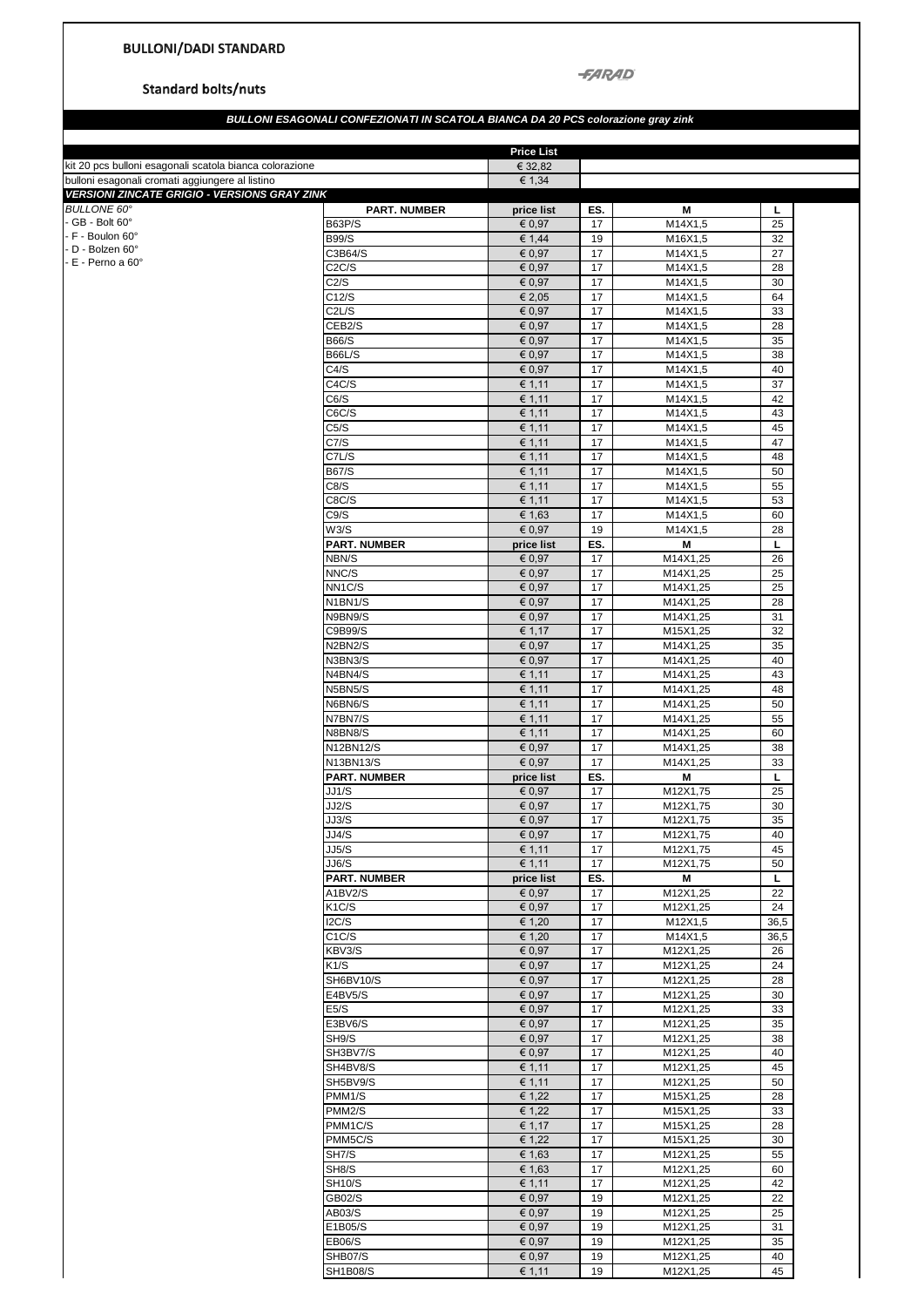| <b>SH2B09/S</b>     | € 1,11     | 19  | M12X1,25 | 50 |
|---------------------|------------|-----|----------|----|
| <b>PART. NUMBER</b> | price list | ES. | M        | Г  |
| I3B12/S             | € 0,97     | 17  | M12X1,5  | 23 |
| <b>IB13/S</b>       | € 0.97     | 17  | M12X1,5  | 25 |
| SA8/S               | € 0,97     | 17  | M12X1,5  | 26 |
| 14/S                | € 0.97     | 17  | M12X1,5  | 28 |
| I4B/S               | € 0,97     | 17  | M12X1,5  | 29 |
| <b>I1B14/S</b>      | € 0,97     | 17  | M12X1,5  | 30 |
| 16/S                | € 0,97     | 17  | M12X1,5  | 33 |
| <b>SA1B16/S</b>     | € 0.97     | 17  | M12X1,5  | 35 |
| 17/S                | € 0,97     | 17  | M12X1,5  | 38 |
| SAB17/S             | € 0,97     | 17  | M12X1,5  | 40 |
| SA6/S               | € 1,11     | 17  | M12X1,5  | 43 |
| <b>SA2B18/S</b>     | € 1,11     | 17  | M12X1,5  | 45 |
| SA7B/S              | € 1,11     | 17  | M12X1,5  | 47 |
| SA7/S               | € 1,11     | 17  | M12X1,5  | 48 |
| SA3B20/S            | € 1,11     | 17  | M12X1,5  | 50 |
| SA4/S               | € 1,11     | 17  | M12X1,5  | 55 |
| SA5/S               | € 1,11     | 17  | M12X1,5  | 60 |
| <b>PB23/S</b>       | € 0,97     | 19  | M12X1,5  | 25 |
| P2B24/S             | € 0.97     | 19  | M12X1,5  | 30 |
| SFB27/S             | € 0,97     | 19  | M12X1,5  | 40 |
| SF3/S               | € 1,11     | 19  | M12X1,5  | 45 |
| <b>SF2B29/S</b>     | € 1,11     | 19  | M12X1,5  | 50 |

#### **FARAD**

**Standard bolts/nuts** 

*BULLONE RAGGIATO*

|  | - GB - Radius bolt |  |  |  |
|--|--------------------|--|--|--|
|  |                    |  |  |  |

- F - Boulon sphérique

- D - Bolzen, abgefast

- E - Perno redondeado

| <b>PART. NUMBER</b> | price list                           | ES.             | M        | L    | R  |
|---------------------|--------------------------------------|-----------------|----------|------|----|
| <b>SB53/S</b>       | € 0.97                               | 17              | M14X1,5  | 24   | 13 |
| ZAB54/S             | € 0,97                               | 17              | M14X1,5  | 28   | 13 |
| <b>SB55/S</b>       | € 0,97                               | 17              | M14X1,5  | 31   | 13 |
| <b>SB59/S</b>       | € 0,97                               | 17              | M14X1,5  | 33   | 13 |
| SZ99M/S             | € 1,34                               | 17              | M15X1,25 | 32   | 13 |
| <b>SB56/S</b>       | € 0,97                               | 17              | M14X1,5  | 35   | 13 |
| Z8B50/S             | € 0,97                               | 17              | M14X1,5  | 37   | 13 |
| Z3B57/S             | € 0,97                               | 17              | M14X1,5  | 40   | 13 |
| Z9B51/S             | € 1,11                               | 17              | M14X1,5  | 43   | 13 |
| ZAB99/S             | € 1,11                               | 17              | M15X1,25 | 44   | 14 |
| <b>SB94/S</b>       | € 1,11                               | 17              | M14X1,5  | 47   | 13 |
| <b>SB93/S</b>       | € 1.11                               | 17              | M14X1,5  | 45   | 13 |
| <b>B88/S</b>        | € 1,11                               | 17              | M14X1,5  | 50   | 13 |
| טווסם               | € 1,11                               | 17              | M14X1,5  | 41   | 12 |
| LG2/S               | € 1,11                               | 17              | M14X1,5  | 45   | 12 |
| LG3/S               | € 1,11                               | 17              | M14X1,5  | 50   | 12 |
| LG5/S               | € 1,11                               | 17              | M14X1,5  | 56   | 12 |
| LG7/S               | € 1,11                               | 17              | M14X1,5  | 60   | 12 |
| LG8/S               | € 1,11                               | 17              | M14X1,5  | 42   | 12 |
| LG9/S               | € 1,11                               | 17              | M14X1,5  | 48   | 12 |
| <b>LG11/S</b>       | € 0,97                               | 17              | M14X1,5  | 35   | 12 |
| LG12/S              | € 0,97                               | 17              | M14X1,5  | 36,5 | 12 |
| AL/S                | € 0,97                               | 19              | M14X1,5  | 19   | 13 |
| AL1/S               | € 0,97                               | 19              | M14X1,5  | 25   | 13 |
| AL3/S               | € 0.97                               | 19              | M14X1,5  | 34   | 13 |
| <b>PART. NUMBER</b> | price list                           | ES.             | М        | L    | R  |
| SZAMC/S             | € 0,97                               | 17              | M14X1,5  | 27   | 14 |
| SZAM/S              | € 0,97                               | 17              | M14X1,5  | 28   | 14 |
| SZM/S               | € 0,97                               | 17              | M14X1,5  | 31   | 14 |
| SZ1M/S              | € 0.97                               | 17              | M14X1,5  | 35   | 14 |
| SZ1MC/S             | € 0,97                               | 17              | M14X1,5  | 33   | 14 |
| SZ2M/S              | € 0,97                               | 17              | M14X1,5  | 37   | 14 |
| SZ3M/S              | € 1,11                               | 17              | M14X1,5  | 40   | 14 |
| SZ4M/S              | € 1,11                               | 17              | M14X1,5  | 43   | 14 |
| SZ5M/S              | € 1,11                               | 17              | M14X1,5  | 45   | 14 |
| SZ6M/S              | € 1,11                               | 17              | M14X1,5  | 47   | 14 |
| SZ7M/S              | € 1,11                               | 17              | M14X1,5  | 50   | 14 |
| SZ8M/S              | € 1,11                               | 17              | M14X1,5  | 55   | 14 |
| SZ9M/S              | € 1,11                               | 17              | M14X1,5  | 60   | 14 |
| SZ10M/S             | € 1,11                               | 17              | M14X1,5  | 65   | 14 |
| SZ11M/S             | € 1,11                               | 17              | M14X1,5  | 57   | 14 |
| SZ12M/S             | € 1,11                               | 17              | M14X1,5  | 68   | 14 |
| <b>AL4B97/S</b>     | € 0,97                               | 19              | M14X1,5  | 47   | 14 |
| AL3B96/S            | € 0,97                               | 19              | M14X1,5  | 34   | 14 |
| ວ∠⊓⊽⊺/ບ             | € 0,97                               | 17              | M14X1,25 | 33   | 14 |
| SZN2/S              | € 1,11                               | 17              | M14X1,25 | 40   | 14 |
| SZN3/S              | € 1,11                               | $\overline{17}$ | M14X1,25 | 43   | 14 |
| SZN4/S              | € 1,11                               | 17              | M14X1,25 | 48   | 14 |
| SZN <sub>5</sub> /S | € 1,11                               | 17              | M14X1,25 | 50   | 14 |
| SZN6/S              | € 1,11                               | 17              | M14X1,25 | 51   | 14 |
| SZN7/S              | € 1,11                               | 17              | M14X1,25 | 53   | 14 |
| <b>PART. NUMBER</b> | price list                           | ES.             | М        | L    | R  |
| LB41/S              |                                      |                 | M12X1,5  | 20   | 12 |
|                     | € 0,97                               | 17              |          |      |    |
| L2B42/S             | € 0,97<br>$\overline{\epsilon}$ 0,97 | 17              | M12X1,5  | 24   | 12 |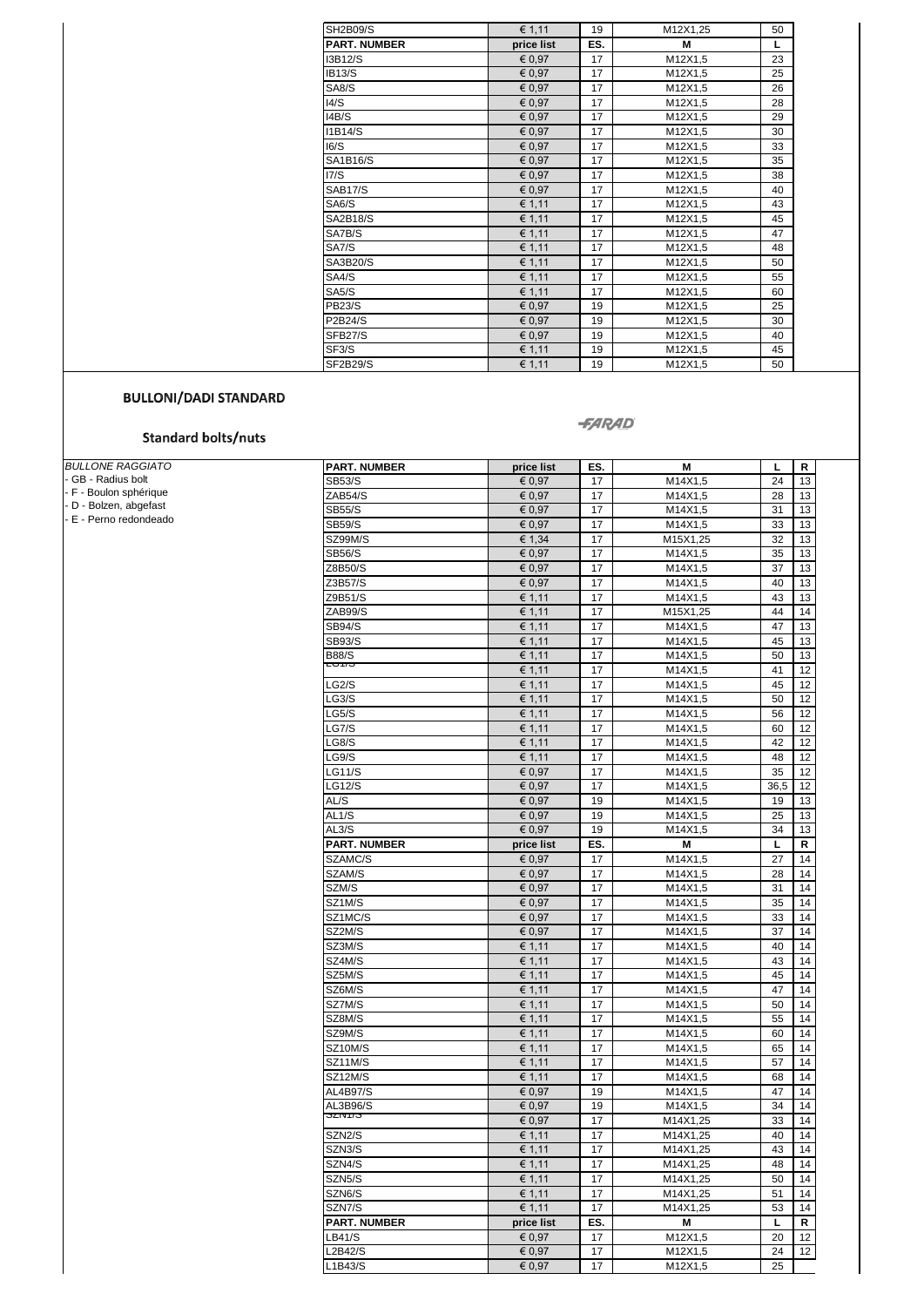|                                                                                    | <b>MB44/S</b>             | € 0,97          | 17       | M12X1,5            | 28       | 12       |
|------------------------------------------------------------------------------------|---------------------------|-----------------|----------|--------------------|----------|----------|
|                                                                                    | SG1B46/S                  | € 0,97          | 17       | M12X1,5            | 35       | 12       |
|                                                                                    | LB47/S                    | € 0,97          | 17       | M12X1,5            | 40       | 12       |
|                                                                                    | <b>HB475/S</b>            | € 1,11          | 17       | M12X1,5            | 43       | 12       |
|                                                                                    | <b>SG2B48/S</b>           | € 1,11          | 17       | M12X1,5            | 45       | 12       |
|                                                                                    | <b>HB485/S</b>            | € 1,11          | 17       | M12X1,5            | 47       | 12       |
|                                                                                    | <b>B49/S</b>              | € 1,11          | 17       | M12X1,5            | 50       | 12       |
|                                                                                    | <b>HB50/S</b>             | € 1,11          | 17       | M12X1,5            | 52       | 12       |
|                                                                                    | <b>HB51/S</b>             | € 1,11          | 17       | M12X1,5            | 55       | 12       |
|                                                                                    | <b>HB52/S</b>             | € 1,11          | 17       | M12X1,5            | 60       | 12       |
|                                                                                    | ZZ1/S                     | € 0,97          | 17       | M12X1,5            | 31       | 12       |
|                                                                                    | ZZ3/S                     | € 1,11          | 17       | M12X1,5            | 41       | 12       |
|                                                                                    | ZZ5/S                     | € 1,11          | 17       | M12X1,5            | 51       | 12       |
|                                                                                    | <b>PART. NUMBER</b>       | price list      | ES.      | M                  | L        | R        |
|                                                                                    | <b>SB42/S</b>             | € 0,97          | 17       | M12X1,5            | 23       | 13       |
|                                                                                    | ZZ6/S                     | € 2,77          | 17       | M12X1,5            | 26       | 13       |
|                                                                                    | <b>SB43/S</b>             | € 0.97          | 17       | M12X1,5            | 26       | 13       |
|                                                                                    | <b>SB44/S</b>             | € 0.97          | 17       | M12X1,5            | 28       | 13       |
|                                                                                    | <b>SB45/S</b>             | € 0,97          | 17       | M12X1,5            | 30       | 13       |
|                                                                                    | <b>SB46/S</b>             | € 0,97          | 17       | M12X1,5            | 35       | 13       |
|                                                                                    | <b>SB47/S</b>             | € 1,11          | 17       | M12X1,5            | 40       | 13       |
|                                                                                    | <b>SB48/S</b>             | € 1,11          | 17       | M12X1,5            | 45       | 13       |
|                                                                                    | <b>SB49/S</b>             | € 1,11          | 17       | M12X1,5            | 48       | 13       |
|                                                                                    | <b>B25/S</b>              | € 0,97          | 19       | M142X1,5           | 32       | 13       |
| <b>BULLONE CON RODELLA SFERICA</b>                                                 | <b>PART. NUMBER</b>       | price list      | ES.      | M                  | L        | R        |
| - GB - Bolt with spheric wascher                                                   | <b>WP20/S</b>             | € 1,53          | 17       | M14X1,5            | 29       | 13       |
| - F - Boulon avec rondelle sphérique<br>- D - Bolzen mit spharisch Unterlegscheibe | <b>WP21/S</b>             | € 1,53          | 17       | M14X1,5            | 32       | 13       |
| E - Perno con arandela esferica                                                    | <b>WP22/S</b>             | € 1,53          | 17       | M14X1,5            | 36       | 13       |
|                                                                                    | <b>WP23/S</b>             | € 1,53          | 17       | M14X1,5            | 39       | 13       |
|                                                                                    | <b>WP24/S</b>             | € 1,71          | 17       | M14X1,5            | 42       | 13       |
|                                                                                    | <b>WP25/S</b>             | € 1,71          | 17       | M14X1,5            | 48       | 13       |
|                                                                                    | <b>BPP12/S</b>            | € 3,62          | 17       | M14X1,5            | 30       | 14       |
|                                                                                    | BPP1/S                    | € 3,62          | 17       | M14X1,5            | 42       | 14       |
|                                                                                    | BPP2/S                    | € 3,62          | 17       | M14X1,5            | 45       | 14       |
|                                                                                    | BPP3/S                    | € 3,62          | 17       | M14X1,5            | 50       | 14       |
|                                                                                    | BPP11/S                   | € 3,62          | 17       | M14X1,5            | 55       | 14       |
|                                                                                    | BPP4/S                    | € 3,62          | 17       | M14X1,5            | 32       | 14       |
|                                                                                    | BPP5/S                    | € 3,62          | 17       | M14X1,5            | 35       | 14       |
|                                                                                    | BPP6/S                    | € 3,62          | 17       | M14X1,5            | 30       | 14       |
|                                                                                    | <b>PART. NUMBER</b>       | price list      | ES.      | M                  | L        | R        |
|                                                                                    | BPP15/S                   | € 3,62          | 19       | M14X1,5            | 29       | 14       |
|                                                                                    | BPP18/S                   | € 3,62          | 19       | M14X1,5            | 34       | 14       |
|                                                                                    | BPP14/S                   | € 3,62          | 19       | M14X1,5            | 36       | 14       |
|                                                                                    | <b>BPP21/S</b>            | €4,96           | 19<br>19 | M14X1,5            | 39       | 14<br>14 |
|                                                                                    | <b>BPP20/S</b><br>BPP23/S | € 3,62<br>€4,96 | 19       | M14X1,5<br>M14X1,5 | 42<br>45 | 14       |
|                                                                                    | <b>BPP22/S</b>            |                 | 19       | M14X1,5            | 48       | 14       |
|                                                                                    | BPP16/S                   | €4,96<br>€4,96  | 19       | M14X1,5            | 51       | 14       |
|                                                                                    | BPP17/S                   | €4,96           | 19       | M14X1,5            | 54       | 14       |
|                                                                                    | BPP19/S                   | €4,96           | 19       | M14X1,5            | 59       | 14       |
|                                                                                    | PM <sub>1/S</sub>         | € 3,62          | 17       | M15X1,25           | 44       | 14       |
|                                                                                    | <b>PM2/S</b>              | € 3,62          | 17       | M15X1,25           | 47       | 14       |
|                                                                                    |                           |                 | 17       |                    |          |          |
|                                                                                    | PM3/S                     | € 3,62          |          | M15X1,25           | 49       | 14       |
|                                                                                    | PM4/S                     | € 3,62          | 17       | M15X1,25           | 54       | 14       |
|                                                                                    | PM5/S                     | € 3,62          | 17       | M15X1,25           | 57       | 14       |
|                                                                                    | PM6/S                     | € 3,62          | 17       | M15X1,25           | 59       | 14       |
|                                                                                    | PM7/S                     | € 3,62          | 17       | M15X1,25           | 62       | 14       |
|                                                                                    | PM8/S                     | € 3,62          | 17       | M15X1,25           | 64       | 14       |

#### **-FARAD**

#### **Standard bolts/nuts**

| <b>BULLONE PIATTO</b>                                                | <b>PART. NUMBER</b> | price list | ES. | м        |    | A            |
|----------------------------------------------------------------------|---------------------|------------|-----|----------|----|--------------|
| GB -Boltt nut                                                        | 291A/S              | € 0,97     | 17  | M12X1,5  | 38 | 55           |
| - F - Boulon plate                                                   | BH4/S               | € 1,11     | 17  | M12X1,5  | 43 | 60           |
| D - Bolzen, flach                                                    | BH <sub>5</sub> /S  | € 1,11     | 17  | M12X1,5  | 53 | 70           |
|                                                                      | <b>PART. NUMBER</b> | price list | ES. | м        |    | $\mathbf{A}$ |
|                                                                      | BH <sub>6</sub> /S  | € 1,11     | 17  | M12X1,25 | 38 | 55           |
|                                                                      | BH7S                | € 1,11     | 17  | M12X1,25 | 53 | 70           |
|                                                                      | <b>BH10/S</b>       | € 1,11     | 17  | M12X1,25 | 56 | 73           |
|                                                                      | <b>PART. NUMBER</b> | price list | ES. | м        |    | A            |
|                                                                      | BH8/S               | € 1,11     | 17  | M14X1,5  | 38 | 55           |
|                                                                      | BH <sub>1/S</sub>   | € 1,11     | 17  | M14X1,5  | 43 | 60           |
|                                                                      | BH <sub>2</sub> /S  | € 1,11     | 17  | M14X1,5  | 48 | 65           |
|                                                                      | BH <sub>3</sub> /S  | € 1,11     | 17  | M14X1,5  | 53 | 70           |
|                                                                      | BH9/S               | € 1,11     | 17  | M14X1,5  | 58 | 75           |
| BULLONE CON RONDELLA 60°                                             | <b>PART. NUMBER</b> | price list | ES. | M        |    |              |
| GB - Bolt 60° with washer                                            | <b>BR57/S</b>       | € 1,27     | 17  | M12X1,5  | 25 |              |
| - F - Boulon 60° avec rondelle                                       | <b>BR23/S</b>       | € 1,27     | 17  | M12X1,5  | 29 |              |
| D - Bolzen 60° mit Unterlegscheibe<br>· E - Perno a 60° con arandela | <b>BR24/S</b>       | € 1,63     | 17  | M12X1,5  | 31 |              |
|                                                                      | <b>BR25/S</b>       | € 1,63     | 17  | M12X1,5  | 34 |              |
|                                                                      | <b>BR26/S</b>       | € 1,63     | 17  | M12X1,5  | 36 |              |
|                                                                      | <b>BR27/S</b>       | € 1,63     | 17  | M12X1,5  | 39 |              |
|                                                                      | <b>BR21/S</b>       | € 3,62     | 17  | M12X1,5  | 41 |              |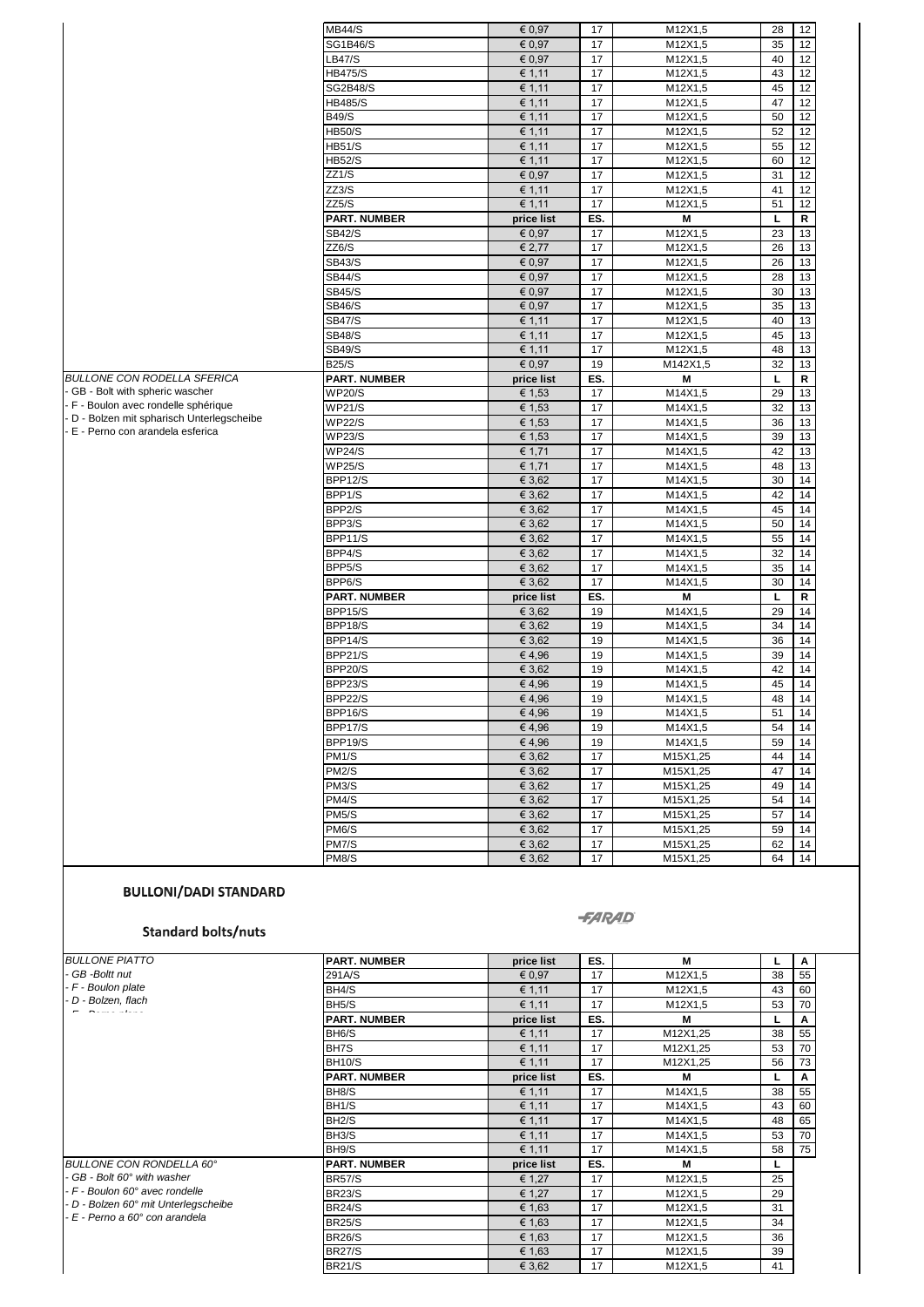|                                         | <b>BR22/S</b>       | € 3,62           | 17       | M12X1,5      | 44 |          |    |
|-----------------------------------------|---------------------|------------------|----------|--------------|----|----------|----|
|                                         | <b>BR20/S</b>       | € 3,62           | 17       | M12X1,5      | 46 |          |    |
|                                         | <b>PART. NUMBER</b> | price list       | ES.      | Μ            | L  |          |    |
|                                         | BR5/S               | € 1,27           | 19       | M12X1,5      | 25 |          |    |
|                                         | <b>BR67/S</b>       | € 1,27           | 17       | M14X1,5      | 27 |          |    |
|                                         | BR6/S               | € 1,27           | 19       | M14X1,5      | 27 |          |    |
|                                         | BPH1/S              | € 1,63           | 19       | M14X1,5      | 33 |          |    |
|                                         | BPH <sub>2</sub> /S | € 1,63           | 19       | M14X1,5      | 37 |          |    |
|                                         | BPH3/S              | € 3,62           | 19       | M14X1,5      | 43 |          |    |
|                                         | BPH4/S              | € 3,62           | 19       | M14X1,5      | 49 |          |    |
|                                         | BPH5/S              | € 3,62           | 19       | M14X1,5      | 53 |          |    |
|                                         | BF <sub>2</sub> /S  | €4,49            | 24       | M14X1,5      | 32 |          |    |
|                                         | <b>PART. NUMBER</b> | price list       | ES.      | М            | L  |          |    |
|                                         | BF3/S               | €4,49            | 24       | M16x1,5      | 35 |          |    |
|                                         | <b>PART. NUMBER</b> | price list       | ES.      | М            | L  |          |    |
|                                         | <b>BR10/S</b>       | € 1,63           | 19       | M12X1,25     | 27 |          |    |
|                                         | BR9/S               | € 1,63           | 19       | M12X1,25     | 35 |          |    |
|                                         | <b>PART. NUMBER</b> | price list       | ES.      | М            | L  |          |    |
|                                         | NWR1/S              | € 3,62           | 17       | M14X1,25     | 25 |          |    |
|                                         | NWR2/S              | € 3,62           | 17       | M14X1,25     | 28 |          |    |
|                                         | NWR3/S              | € 3,62           | 17       | M14X1,25     | 31 |          |    |
|                                         | NWR4/S              | € 3,62           | 17       | M14X1,25     | 33 |          |    |
|                                         | NWR5/S              | € 3,62           | 17       | M14X1,25     | 39 |          |    |
|                                         | NWR6/S              | € 3,62           | 17       | M14X1,25     | 41 |          |    |
|                                         | NWR7/S              | € 3,62           | 17       | M14X1,25     | 43 |          |    |
|                                         | NWR8/S              | € 3.62           | 17       | M14X1,25     | 46 |          |    |
|                                         | NWR9/S              | € 3,62           | 17       | M14X1,25     | 48 |          |    |
|                                         | NWR10/S             | € 3,62           | 17       | M14X1,25     | 50 |          |    |
|                                         | NWR11/S             | € 3,62           | 17       | M14X1,25     | 53 |          |    |
| <b>BULLONE PIATTO CON RONDELLA</b>      | <b>PART. NUMBER</b> | price list       | ES.      | Μ            | ø  | L.       | A  |
| - GB - Flat bolt with washer            | CP1/S               | € 3,62           | 17       | M12X1,25     | 17 | 36       | 57 |
| - F - Boulon plat avec rondelle         | CP <sub>2</sub> /S  | € 3,62           | 17       | M12X1,25     | 17 | 41       | 62 |
| - D - Bolzen, flach nit Unterlegscheibe | CP3/S               | € 3,62           | 17       | M12X1,25     | 17 | 46       | 67 |
| - E - Perno plano con arandela          | CP4/S               | € 3,62           | 17       | M12X1,25     | 17 | 51       | 72 |
|                                         | CP5/S               | € 3,62           | 17       | M12X1,25     | 17 | 56       | 77 |
| DADO 60°                                | <b>PART. NUMBER</b> | price list       | ES.      | Μ            | F  | L        |    |
| - GB - Nut 60°                          | D6/S                | € 0,97           | 17       | M12X1,5      | 27 | 33       |    |
| - F - Ecrou 60°                         | <b>DE46/S</b>       | € 0,97           | 19       | M12X1,5      | 27 | 41       |    |
| $- D - Mutter 60^\circ$                 | <b>DE47/S</b>       | € 0,97           | 19       | M12X1,5      | 27 | 41       |    |
| - E - Tuerca a 60°                      |                     |                  |          |              | 24 |          |    |
|                                         | HAD1/S<br>HD2/S     | € 0,97<br>€ 0,97 | 19<br>19 | M12X1,5      | 27 | 30<br>33 |    |
|                                         | H1D4/S              | € 0,97           | 21       | M12X1,5      |    |          |    |
|                                         |                     |                  | ES.      | M12X1,5<br>M | 27 | 33       |    |
|                                         | <b>PART. NUMBER</b> | price list       |          | M10X1,25     |    |          |    |
|                                         | DE60/S              | € 1,11           | 17       |              |    |          |    |
|                                         | <b>DE61/S</b>       | € 1,11           | 17       | M10X1,50     |    |          |    |
|                                         | <b>PART. NUMBER</b> | price list       | ES.      | М            |    |          |    |
|                                         | <b>RA2D15/S</b>     | € 0,97           | 17       | M12X1,25     | 27 | 33       |    |
|                                         | <b>RD12/S</b>       | € 0,97           | 19       | M12X1,25     | 27 | 33       |    |
|                                         | R1D14/S             | € 0,97           | 21       | M12X1,25     | 27 | 33       |    |
|                                         | <b>PART. NUMBER</b> | price list       | ES.      | M            | F. | L.       |    |
|                                         | <b>DE45/S</b>       | € 1,11           | 19       | M14X1,5      | 27 | 41       |    |
|                                         | <b>DE48/S</b>       | € 1,11           | 19       | M14X1,5      | 27 | 56       |    |
|                                         | AD/S                | € 0,97           | 19       | M14x1,5      | 27 | 33       |    |
|                                         | AE/S                | € 0,97           | 19       | M14x1,5      | 27 | 33       |    |
|                                         | <b>PART. NUMBER</b> | price list       | ES.      | M            | F. | L.       |    |
|                                         | TL1/S               | € 1,84           | 19       | M12X1,5      | 25 | 34       |    |
|                                         | TL2/S               | € 1,84           | 19       | M12X1,5      | 27 | 36       |    |
|                                         | TL3/S               | € 1,84           | 19       | M12X1,5      | 37 | 36       |    |
|                                         | <b>TL14/S</b>       | € 1,84           | 19       | M14x1,5      | 27 | 34       |    |

#### **Standard bolts/nuts**

| DADO 60° FILETTO PASSANTE | <b>PART. NUMBER</b> | price list | ES. | м        | L  |
|---------------------------|---------------------|------------|-----|----------|----|
| - GB - Nut 60°            | <b>DE31/S</b>       | 1,11       | 17  | M12X1,5  | 17 |
| - F - Ecrou 60°           | <b>DE29/S</b>       | 1,11       | 19  | M12X1,5  | 15 |
| - D - Mutter 60°          | <b>DE30/S</b>       | 1,11       | 19  | M12X1,5  | 18 |
| - E - Tuerca a 60°        | D37/S               | 0,97       | 19  | M12X1,5  | 21 |
|                           | <b>DE41/S</b>       | 0,97       | 19  | M12X1,5  | 25 |
|                           | SEAT4/S             | 6,69       | 19  | M12X1,5  | 35 |
|                           | SEAT3/S             | 6,69       | 19  | M12X1,5  | 45 |
|                           | D27/S               | 0,97       | 21  | M12X1,5  | 21 |
|                           | <b>PART. NUMBER</b> | price list | ES. | м        | L  |
|                           | <b>DE32/S</b>       | 0,97       | 17  | M12X1,25 | 17 |
|                           | <b>DE39/S</b>       | 1,11       | 19  | M12X1,25 | 15 |
|                           | <b>DE40/S</b>       | 0,97       | 17  | M12X1,5  | 21 |
|                           | D47/S               | 0,97       | 17  | M12X1,25 | 21 |
|                           | D57/S               | 0,97       | 19  | M12X1,25 | 21 |
|                           | D17/S               | 0,97       | 21  | M12X1,25 | 21 |
|                           | SEAT31/S            | 6,69       | 19  | M12X1,25 | 45 |
|                           | <b>PART. NUMBER</b> | price list | ES. | М        | L  |
|                           | SEAT2/S             | 6,69       | 19  | M14x1,5  | 45 |
|                           | <b>DE33/S</b>       | 1,11       | 19  | M14x1,5  | 18 |
|                           | <b>DE25/S</b>       | 0,97       | 19  | M14X1,5  | 15 |

**-FARAD**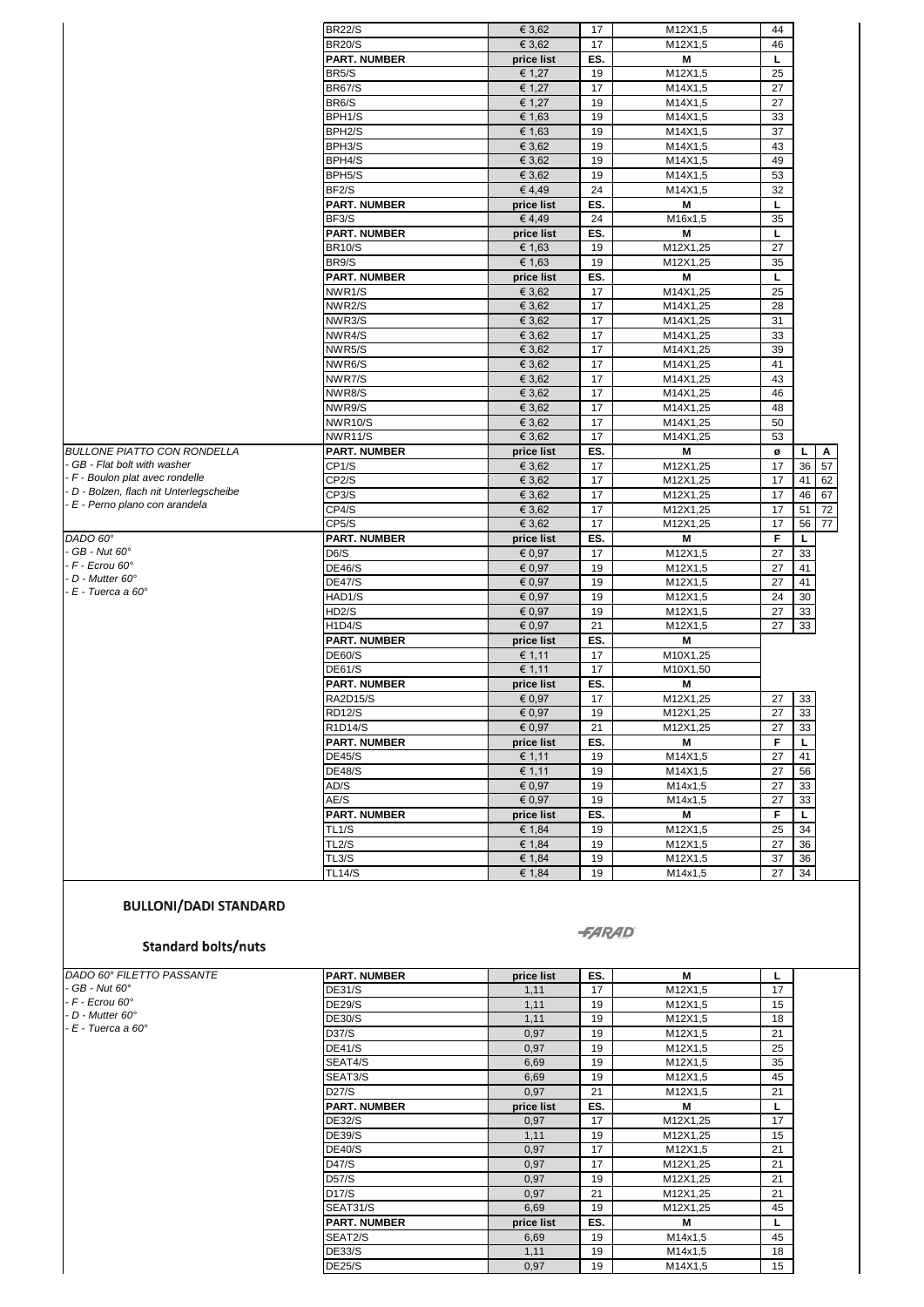|                                                   | <b>DE36/S</b>       | 1,11       | 19  | M14x1,5            | 23   |              |    |              |
|---------------------------------------------------|---------------------|------------|-----|--------------------|------|--------------|----|--------------|
|                                                   | <b>DE55/S</b>       | 1,11       | 19  | M14x1,5            | 24   |              |    |              |
|                                                   | <b>PART. NUMBER</b> | price list | ES. | M                  | L    |              |    |              |
|                                                   | <b>DE34/S</b>       | 1.11       | 19  | 1/2" UNF           | 19   |              |    |              |
|                                                   | <b>DE35/S</b>       | 1,11       | 19  | 1/2" UNF           | 15   |              |    |              |
|                                                   | DG1/S               | 1,11       | 19  | M14x1.25           | 25   |              |    |              |
|                                                   | DG <sub>2</sub> /S  | 1,11       | 17  | M14x1.25           | 23   |              |    |              |
|                                                   | <b>PART. NUMBER</b> | price list | ES. | M                  | L    |              |    |              |
|                                                   | <b>DE28/S</b>       | 1,11       | 19  | M14X2              | 18   |              |    |              |
|                                                   | <b>DE27/S</b>       | 1,11       | 19  | M14X2              | 21   |              |    |              |
|                                                   | <b>PART. NUMBER</b> | price list | ES. | M                  | L    |              |    |              |
|                                                   | <b>DE24/S</b>       | 1,11       | 24  | M16X1,5            | 26   |              |    |              |
| DADO 60° CON RONDELLA<br>GB - Nut 60° with washer | <b>PART. NUMBER</b> | price list | ES. | M                  | F    | L            |    |              |
| - F - Ecrou 60° avec ronde                        | T2DA1/S             | 1.95       | 19  | M12X1.5            | 23   | 29           |    |              |
| D - Mutter 60° mit Unterlegscheibelle             | <b>PART. NUMBER</b> | price list | ES. | M                  | F.   | L            |    |              |
| - E - Tuerca a 60° con arandela                   | <b>T3DA2/S</b>      | 1,95       | 21  | M14X1,5            | 23   | 29           |    |              |
| <b>DADO RAGGIATO</b>                              | <b>PART. NUMBER</b> | price list | ES. | M                  | F.   | L            | R  |              |
| GB - Radius nut                                   | AC1/S               | 0.97       | 19  | M12X1,5            | 23   | 25           | 12 |              |
| - F - Ecrou sphérique                             | D42/S               | 0.97       | 19  | M14X1,5            | 27   | 32           | 14 |              |
| D - Mutter, abgefast                              | D43/S               | 1,48       | 19  | M14X1,5            | 27   | 32           | 14 |              |
| E - Tuerca redondeada                             | <b>DE50/S</b>       | 0.97       | 22  | M14X1,5            | 32   | 37           |    |              |
|                                                   | V/S                 | 0.97       | 19  | M14X1,5            |      | 20           |    |              |
| DADO RAGGIATO PASSANTE                            | <b>PART. NUMBER</b> | price list | ES. | M                  | L    | $\mathsf{R}$ |    |              |
| GB - Radius nut                                   | AC1D22/S            | 1,44       | 19  | M12X1,5            | 30   | 12           |    |              |
| - F - Ecrou sphérique                             | AC/S                | 0.97       | 19  | M12X1.25           | 30   | 12           |    |              |
| D - Mutter, abgefast                              | <b>PART. NUMBER</b> | price list | ES. | M                  |      | R            |    |              |
| - E - Tuerca redondeada                           | SEAT/S              | 6.69       | 19  | M14x1,5            | 45   | 13           |    |              |
| DADO CONICO CON RONDELLA PIATTA                   | <b>PART. NUMBER</b> | price list | ES. | M                  | ø    | L            | F  | $\mathbf{A}$ |
|                                                   | 382/S crom          | 6.69       | 21  | M12X1.5            | 18.5 | 12           | 34 | 38           |
|                                                   | 482/S crom          | 9.98       | 21  | M12X1.5            | 18.5 | 12           | 43 | 47           |
|                                                   | AG5AF/S             | 5,01       | 22  | M14X1,5            | 22   | 20           | 35 | 45           |
|                                                   | 382/S               | 3,34       | 21  | M12X1,5            | 18,5 | 12           | 34 | 38           |
|                                                   | 482/S               | 5,01       | 21  | M12X1,5            | 18,5 | 12           | 43 | 47           |
|                                                   | AG5/S               | 7,70       | 22  | M14X1.5 TAPPO INOX |      | 48           |    |              |

#### **-FARAD**

Standard bolts/nuts

| <b>VERSIONI NERE - VERSIONS BLACK</b> |                     |            |     |          |    |
|---------------------------------------|---------------------|------------|-----|----------|----|
| <b>BULLONE 60°</b>                    | <b>PART. NUMBER</b> | price list | ES. | м        | L  |
| - GB - Bolt 60°                       | B63P/S BLACK        | € 1,14     | 17  | M14X1,5  | 25 |
| - F - Boulon 60°                      | <b>B99/S BLACK</b>  | € 1,61     | 19  | M16X1,5  | 32 |
| D - Bolzen 60°                        | C3B64/S BLACK       | € 1,14     | 17  | M14X1,5  | 27 |
| E - Perno a 60°                       | C2/S BLACK          | € 1,14     | 17  | M14X1,5  | 30 |
|                                       | C12/S BLACK         | € 2,18     | 17  | M14X1,5  | 64 |
|                                       | C2C/S BLACK         | € 1,14     | 17  | M14X1,5  | 28 |
|                                       | C2L/S BLACK         | € 1,14     | 17  | M14X1,5  | 33 |
|                                       | B66/S BLACK         | € 1,14     | 17  | M14X1,5  | 35 |
|                                       | C4/S BLACK          | € 1,14     | 17  | M14X1,5  | 40 |
|                                       | C4C/S BLACK         | € 1,14     | 17  | M14X1,5  | 37 |
|                                       | C6/S BLACK          | € 1,27     | 17  | M14X1,5  | 43 |
|                                       | C6C/S BLACK         | € 1,27     | 17  | M14X1,5  | 43 |
|                                       | C5/S BLACK          | € 1,27     | 17  | M14X1,5  | 45 |
|                                       | C7/S BLACK          | € 1,27     | 17  | M14X1,5  | 47 |
|                                       | B67/S BLACK         | € 1,27     | 17  | M14X1,5  | 50 |
|                                       | C8/S BLACK          | € 1,27     | 17  | M14X1,5  | 55 |
|                                       | C8C/S BLACK         | € 1,27     | 17  | M14X1,5  | 53 |
|                                       | C9/S BLACK          | € 1,79     | 17  | M14X1,5  | 60 |
|                                       | W3/S BLACK          | € 1,14     | 19  | M14X1,5  | 28 |
|                                       | <b>PART. NUMBER</b> | price list | ES. | М        | L  |
|                                       | <b>NBN/S BLACK</b>  | € 1,14     | 17  | M14X1,25 | 26 |
|                                       | <b>NNC/S BLACK</b>  | € 1,14     | 17  | M14X1,25 | 25 |
|                                       | <b>NN1C/S BLACK</b> | € 1,14     | 17  | M14X1,25 | 25 |
|                                       | N1BN1/S BLACK       | € 1,14     | 17  | M14X1,25 | 28 |
|                                       | N9BN9/S BLACK       | € 1,14     | 17  | M14X1,25 | 31 |
|                                       | PMM1/S BLACK        | € 1,40     | 17  | M15X1,25 | 28 |
|                                       | PMM2/S BLACK        | € 1,40     | 17  | M15X1,25 | 28 |
|                                       | PMM1C/S BLACK       | € 1,22     | 17  | M15X1,25 | 28 |
|                                       | C9B99/S BLACK       | € 1,34     | 17  | M15X1,25 | 32 |
|                                       | N2BN2/S BLACK       | € 1,14     | 17  | M14X1,25 | 35 |
|                                       | N3BN3/S BLACK       | € 1,14     | 17  | M14X1,25 | 40 |
|                                       | N4BN4/S BLACK       | € 1,27     | 17  | M14X1,25 | 43 |
|                                       | N5BN5/S BLACK       | € 1,27     | 17  | M14X1,25 | 48 |
|                                       | N6BN6/S BLACK       | € 1,27     | 17  | M14X1,25 | 50 |
|                                       | N7BN7/S BLACK       | € 1,27     | 17  | M14X1,25 | 55 |
|                                       | N8BN8/S BLACK       | € 1,27     | 17  | M14X1,25 | 60 |
|                                       | N12BN12/S BLACK     | € 1,14     | 17  | M14X1,25 | 38 |
|                                       | N13BN13/S BLACK     | € 1,14     | 17  | M14X1,25 | 33 |
|                                       | <b>PART. NUMBER</b> | price list | ES. | м        | L  |
|                                       | <b>JJ1/S BLACK</b>  | € 1,14     | 17  | M12X1,75 | 25 |
|                                       | <b>JJ2/S BLACK</b>  | € 1,14     | 17  | M12X1,75 | 30 |
|                                       | <b>JJ3/S BLACK</b>  | € 1,14     | 17  | M12X1,75 | 35 |
|                                       | <b>JJ4/S BLACK</b>  | € 1,14     | 17  | M12X1,75 | 40 |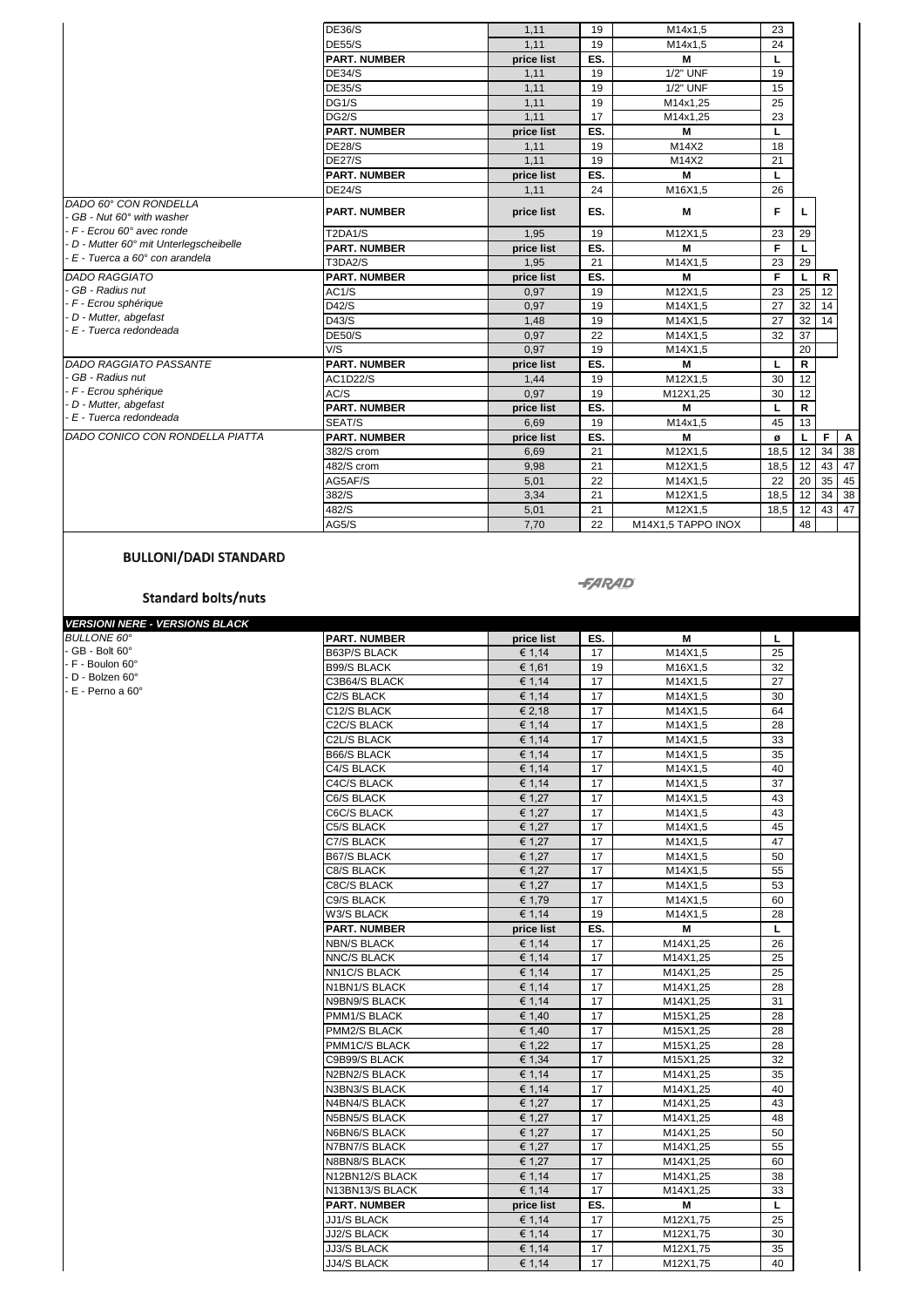| <b>JJ5/S BLACK</b>   | € 1,27     | 17  | M12X1,75 | 45 |
|----------------------|------------|-----|----------|----|
| <b>JJ6/S BLACK</b>   | € 1.27     | 17  | M12X1.75 | 50 |
| <b>PART. NUMBER</b>  | price list | ES. | М        | L  |
| <b>A1BV2/S BLACK</b> | € 1,14     | 17  | M12X1,25 | 22 |
| K1C/S BLACK          | € 1,14     | 17  | M12X1,25 | 24 |
| <b>KBV3/S BLACK</b>  | € 1,14     | 17  | M12X1,25 | 26 |
| K1/S BLACK           | € 1,14     | 17  | M12X1,25 | 24 |
| SH6BV10/S BLACK      | € 1,14     | 17  | M12X1,25 | 28 |
| E4BV5/S BLACK        | € 1,14     | 17  | M12X1,25 | 30 |
| E5/S BLACK           | € 1,14     | 17  | M12X1,25 | 33 |
| E3BV6/S BLACK        | € 1,14     | 17  | M12X1,25 | 35 |
| SH9/S BLACK          | € 1,14     | 17  | M12X1,25 | 38 |
| SH3BV7/S BLACK       | € 1,14     | 17  | M12X1,25 | 40 |
| SH4BV8/S BLACK       | € 1,27     | 17  | M12X1,25 | 45 |
| SH5BV9/S BLACK       | € 1,27     | 17  | M12X1,25 | 50 |
| SH7/S BLACK          | € 1,79     | 17  | M12X1,25 | 55 |
| SH8/S BLACK          | € 1,79     | 17  | M12X1,25 | 60 |
| GB02/S BLACK         | € 1,14     | 19  | M12X1,25 | 22 |
| AB03/S BLACK         | € 1,14     | 19  | M12X1,25 | 25 |
| E1B05/S BLACK        | € 1,14     | 19  | M12X1,25 | 31 |
| <b>EB06/S BLACK</b>  | € 1,14     | 19  | M12X1.25 | 35 |
| SHB07/S BLACK        | € 1,14     | 19  | M12X1,25 | 40 |
| SH1B08/S BLACK       | € 1,27     | 19  | M12X1.25 | 45 |
| SH2B09/S BLACK       | € 1,27     | 19  | M12X1,25 | 50 |
| <b>PART. NUMBER</b>  | price list | ES. | M        | L  |
| I3B12/S BLACK        | € 1,14     | 17  | M12X1,5  | 23 |
| <b>IB13/S BLACK</b>  | € 1,14     | 17  | M12X1,5  | 25 |
| <b>SA8/S BLACK</b>   | € 1,14     | 17  | M12X1,5  | 26 |
| <b>I4/S BLACK</b>    | € 1,14     | 17  | M12X1,5  | 28 |
| <b>I4B/S BLACK</b>   | € 1,14     | 17  | M12X1,5  | 29 |
| <b>I1B14/S BLACK</b> | € 1,14     | 17  | M12X1,5  | 30 |
| <b>I6/S BLACK</b>    | € 1,14     | 17  | M12X1,5  | 33 |
| SA1B16/S BLACK       | € 1,14     | 17  | M12X1,5  | 35 |
| <b>17/S BLACK</b>    | € 1,14     | 17  | M12X1.5  | 38 |
| SAB17/S BLACK        | € 1,14     | 17  | M12X1,5  | 40 |
| SA6/S BLACK          | € 1,27     | 17  | M12X1,5  | 43 |
| SA2B18/S BLACK       | € 1,27     | 17  | M12X1,5  | 45 |
| SA7B/S BLACK         | € 1,27     | 17  | M12X1,5  | 47 |
| SA7/S BLACK          | € 1,27     | 17  | M12X1,5  | 48 |
| SA3B20/S BLACK       | € 1,27     | 17  | M12X1,5  | 50 |
| <b>SA4/S BLACK</b>   | € 1,27     | 17  | M12X1,5  | 55 |
| SA5/S BLACK          | € 1,27     | 17  | M12X1,5  | 60 |
| PB23/S BLACK         | € 1,14     | 19  | M12X1,5  | 25 |
| P2B24/S BLACK        | € 1,14     | 19  | M12X1,5  | 30 |
| SFB27/S BLACK        | € 1,14     | 19  | M12X1,5  | 40 |
| SF2B29/S BLACK       | € 1,27     | 19  | M12X1,5  | 50 |

#### **-FARAD**

#### **Standard bolts/nuts**

| <b>BULLONE RAGGIATO</b> | <b>PART. NUMBER</b>           | price list | ES. | м        | L    | $\mathsf{R}$ |
|-------------------------|-------------------------------|------------|-----|----------|------|--------------|
| GB - Radius bolt        | SB53/S BLACK                  | € 1.14     | 17  | M14X1,5  | 24   | 13           |
| - F - Boulon sphérique  | ZAB54/S BLACK                 | € 1,14     | 17  | M14X1,5  | 28   | 13           |
| - D - Bolzen, abgefast  | <b>SB55/S BLACK</b>           | € 1,14     | 17  | M14X1,5  | 31   | 13           |
| E - Perno redondeado    | SZ99M/S BLACK                 | € 1.39     | 17  | M15X1,25 | 31   | 13           |
|                         | SB56/S BLACK                  | € 1.14     | 17  | M14X1,5  | 35   | 13           |
|                         | Z8B50/S BLACK                 | € 1.14     | 17  | M14X1.5  | 37   | 13           |
|                         | Z3B57/S BLACK                 | € 1,14     | 17  | M14X1,5  | 40   | 13           |
|                         | Z9B51/S BLACK                 | € 1.27     | 17  | M14X1,5  | 43   | 13           |
|                         | ZAB99/S BLACK                 | € 1,27     | 17  | M15X1,25 | 44   | 14           |
|                         | <b>SB94/S BLACK</b>           | € 1.27     | 17  | M14X1,5  | 47   | 13           |
|                         | SB93/S BLACK                  | € 1.27     | 17  | M14X1.5  | 45   | 13           |
|                         | <b>B88/S BLACK</b>            | € 1.27     | 17  | M14X1,5  | 50   | 13           |
|                         | LUTIO DLAUN<br>$0.0190$ DLACK | € 1,27     | 17  | M14X1,5  | 41   | 12           |
|                         | LG2/S BLACK                   | € 1,27     | 17  | M14X1,5  | 45   | 12           |
|                         | LG3/S BLACK                   | € 1,27     | 17  | M14X1,5  | 50   | 12           |
|                         | LG5/S BLACK                   | € 1,27     | 17  | M14X1,5  | 56   | 12           |
|                         | LG7/S BLACK                   | € 1,27     | 17  | M14X1,5  | 60   | 12           |
|                         | LG9/S BLACK                   | € 1,27     | 17  | M14X1,5  | 48   | 12           |
|                         | LG11/S BLACK                  | € 1,14     | 17  | M14X1,5  | 35   | 12           |
|                         | LG12/S BLACK                  | € 1,14     | 17  | M14X1,5  | 36,5 | 12           |
|                         | <b>AL/S BLACK</b>             | € 1,14     | 19  | M14X1,5  | 19   | 13           |
|                         | AL1/S BLACK                   | € 1,14     | 19  | M14X1,5  | 25   | 13           |
|                         | <b>AL3/S BLACK</b>            | € 1,14     | 19  | M14X1,5  | 34   | 13           |
|                         | <b>PART. NUMBER</b>           | price list | ES. | M        | L    | $\mathsf{R}$ |
|                         | <b>SZAMC/S BLACK</b>          | € 1.14     | 17  | M14X1,5  | 27   | 14           |
|                         | <b>SZAM/S BLACK</b>           | € 1,14     | 17  | M14X1,5  | 28   | 14           |
|                         | <b>SZM/S BLACK</b>            | € 1,14     | 17  | M14X1,5  | 31   | 14           |
|                         | <b>SZ1M/S BLACK</b>           | € 1,14     | 17  | M14X1,5  | 35   | 14           |
|                         | <b>SZ2M/S BLACK</b>           | € 1.14     | 17  | M14X1,5  | 37   | 14           |
|                         | SZ3M/S BLACK                  | € 1,27     | 17  | M14X1,5  | 40   | 14           |
|                         | <b>SZ4M/S BLACK</b>           | € 1,27     | 17  | M14X1,5  | 43   | 14           |
|                         | SZ5M/S BLACK                  | € 1,27     | 17  | M14X1,5  | 45   | 14           |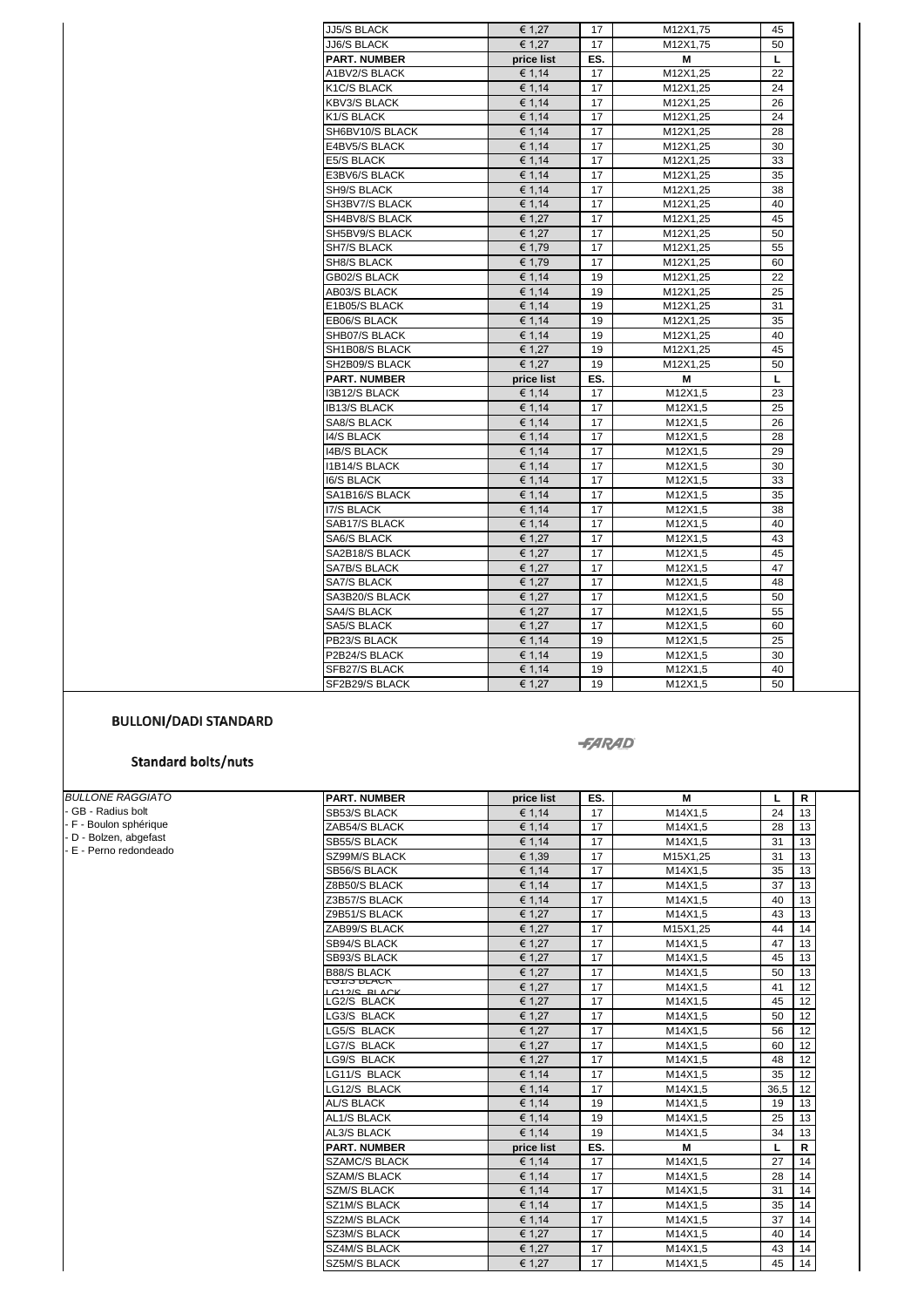| SZ6M/S BLACK<br>SZ7M/S BLACK<br>SZ8M/S BLACK<br>SZ11M/S BLACK<br>SZ9M/S BLACK<br>SZ10M/S BLACK<br>AL3B96/S BLACK<br><b>PART. NUMBER</b><br>LB41/S BLACK<br>L2B42/S BLACK<br><b>MB44/S BLACK</b><br>SG1B46/S BLACK<br>LB47/S BLACK<br>HB475/S BLACK<br>SG2B48/S BLACK<br>HB485/S BLACK<br><b>B49/S BLACK</b><br>HB50/S BLACK<br>HB51/S BLACK<br>HB52/S BLACK<br><b>PART. NUMBER</b><br>SB42/S BLACK<br>SB43/S BLACK<br>SB44/S BLACK<br>SB45/S BLACK<br>SB46/S BLACK<br>SB47/S BLACK<br>SB48/S BLACK<br>SB49/S BLACK<br><b>B25/S BLACK</b><br><b>PART. NUMBER</b><br>WP20/S BLACK<br>WP21/S BLACK | € 1,27<br>€ 1,27<br>€ 1,27<br>€ 1,27<br>€ 1,27<br>€ 1,27<br>€ 1,14<br>price list<br>€ 1,14<br>€ 1,14<br>€ 1,14<br>€ 1,14<br>€ 1,14<br>€ 1,27<br>€ 1,27<br>€ 1,27<br>€ 1,27<br>€ 1,27<br>€ 1,27<br>€ 1,27<br>price list<br>€ 1.14<br>€ 1,14<br>€ 1,14<br>€ 1,14<br>€ 1,14<br>€ 1,27<br>€ 1,27<br>€ 1,27<br>€ 1,14<br>price list                                | 17<br>17<br>17<br>17<br>17<br>17<br>19<br>ES.<br>17<br>17<br>17<br>17<br>17<br>17<br>17<br>17<br>17<br>17<br>17<br>17<br>ES.<br>17<br>17<br>17<br>17<br>17<br>17<br>17<br>17         | M14X1,5<br>M14X1,5<br>M14X1.5<br>M14X1,5<br>M14X1,5<br>M14X1,5<br>M14X1,5<br>M<br>M12X1,5<br>M12X1,5<br>M12X1,5<br>M12X1,5<br>M12X1,5<br>M12X1,5<br>M12X1,5<br>M12X1,5<br>M12X1,5<br>M12X1,5<br>M12X1,5<br>M12X1,5<br>M<br>M12X1,5<br>M12X1,5<br>M12X1,5<br>M12X1,5<br>M12X1,5<br>M12X1,5<br>M12X1,5<br>M12X1,5 | 47<br>50<br>55<br>57<br>60<br>65<br>34<br>L<br>20<br>24<br>28<br>35<br>40<br>43<br>45<br>47<br>50<br>52<br>55<br>60<br>L<br>23<br>26<br>28<br>30<br>35<br>40<br>45                                                       | 14<br>14<br>14<br>14<br>14<br>14<br>14<br>R<br>12<br>12<br>12<br>12<br>12<br>12<br>12<br>12<br>12<br>12<br>12<br>12<br>R<br>13<br>13<br>13<br>13<br>13<br>13<br>13 |
|-------------------------------------------------------------------------------------------------------------------------------------------------------------------------------------------------------------------------------------------------------------------------------------------------------------------------------------------------------------------------------------------------------------------------------------------------------------------------------------------------------------------------------------------------------------------------------------------------|---------------------------------------------------------------------------------------------------------------------------------------------------------------------------------------------------------------------------------------------------------------------------------------------------------------------------------------------------------------|--------------------------------------------------------------------------------------------------------------------------------------------------------------------------------------|-----------------------------------------------------------------------------------------------------------------------------------------------------------------------------------------------------------------------------------------------------------------------------------------------------------------|--------------------------------------------------------------------------------------------------------------------------------------------------------------------------------------------------------------------------|--------------------------------------------------------------------------------------------------------------------------------------------------------------------|
|                                                                                                                                                                                                                                                                                                                                                                                                                                                                                                                                                                                                 |                                                                                                                                                                                                                                                                                                                                                               |                                                                                                                                                                                      |                                                                                                                                                                                                                                                                                                                 |                                                                                                                                                                                                                          |                                                                                                                                                                    |
|                                                                                                                                                                                                                                                                                                                                                                                                                                                                                                                                                                                                 |                                                                                                                                                                                                                                                                                                                                                               |                                                                                                                                                                                      |                                                                                                                                                                                                                                                                                                                 |                                                                                                                                                                                                                          |                                                                                                                                                                    |
|                                                                                                                                                                                                                                                                                                                                                                                                                                                                                                                                                                                                 |                                                                                                                                                                                                                                                                                                                                                               |                                                                                                                                                                                      |                                                                                                                                                                                                                                                                                                                 |                                                                                                                                                                                                                          |                                                                                                                                                                    |
|                                                                                                                                                                                                                                                                                                                                                                                                                                                                                                                                                                                                 |                                                                                                                                                                                                                                                                                                                                                               |                                                                                                                                                                                      |                                                                                                                                                                                                                                                                                                                 |                                                                                                                                                                                                                          |                                                                                                                                                                    |
|                                                                                                                                                                                                                                                                                                                                                                                                                                                                                                                                                                                                 |                                                                                                                                                                                                                                                                                                                                                               |                                                                                                                                                                                      |                                                                                                                                                                                                                                                                                                                 |                                                                                                                                                                                                                          |                                                                                                                                                                    |
|                                                                                                                                                                                                                                                                                                                                                                                                                                                                                                                                                                                                 |                                                                                                                                                                                                                                                                                                                                                               |                                                                                                                                                                                      |                                                                                                                                                                                                                                                                                                                 |                                                                                                                                                                                                                          |                                                                                                                                                                    |
|                                                                                                                                                                                                                                                                                                                                                                                                                                                                                                                                                                                                 |                                                                                                                                                                                                                                                                                                                                                               |                                                                                                                                                                                      |                                                                                                                                                                                                                                                                                                                 |                                                                                                                                                                                                                          |                                                                                                                                                                    |
|                                                                                                                                                                                                                                                                                                                                                                                                                                                                                                                                                                                                 |                                                                                                                                                                                                                                                                                                                                                               |                                                                                                                                                                                      |                                                                                                                                                                                                                                                                                                                 |                                                                                                                                                                                                                          |                                                                                                                                                                    |
|                                                                                                                                                                                                                                                                                                                                                                                                                                                                                                                                                                                                 |                                                                                                                                                                                                                                                                                                                                                               |                                                                                                                                                                                      |                                                                                                                                                                                                                                                                                                                 |                                                                                                                                                                                                                          |                                                                                                                                                                    |
|                                                                                                                                                                                                                                                                                                                                                                                                                                                                                                                                                                                                 |                                                                                                                                                                                                                                                                                                                                                               |                                                                                                                                                                                      |                                                                                                                                                                                                                                                                                                                 |                                                                                                                                                                                                                          |                                                                                                                                                                    |
|                                                                                                                                                                                                                                                                                                                                                                                                                                                                                                                                                                                                 |                                                                                                                                                                                                                                                                                                                                                               |                                                                                                                                                                                      |                                                                                                                                                                                                                                                                                                                 |                                                                                                                                                                                                                          |                                                                                                                                                                    |
|                                                                                                                                                                                                                                                                                                                                                                                                                                                                                                                                                                                                 |                                                                                                                                                                                                                                                                                                                                                               |                                                                                                                                                                                      |                                                                                                                                                                                                                                                                                                                 |                                                                                                                                                                                                                          |                                                                                                                                                                    |
|                                                                                                                                                                                                                                                                                                                                                                                                                                                                                                                                                                                                 |                                                                                                                                                                                                                                                                                                                                                               |                                                                                                                                                                                      |                                                                                                                                                                                                                                                                                                                 |                                                                                                                                                                                                                          |                                                                                                                                                                    |
|                                                                                                                                                                                                                                                                                                                                                                                                                                                                                                                                                                                                 |                                                                                                                                                                                                                                                                                                                                                               |                                                                                                                                                                                      |                                                                                                                                                                                                                                                                                                                 |                                                                                                                                                                                                                          |                                                                                                                                                                    |
|                                                                                                                                                                                                                                                                                                                                                                                                                                                                                                                                                                                                 |                                                                                                                                                                                                                                                                                                                                                               |                                                                                                                                                                                      |                                                                                                                                                                                                                                                                                                                 |                                                                                                                                                                                                                          |                                                                                                                                                                    |
|                                                                                                                                                                                                                                                                                                                                                                                                                                                                                                                                                                                                 |                                                                                                                                                                                                                                                                                                                                                               |                                                                                                                                                                                      |                                                                                                                                                                                                                                                                                                                 |                                                                                                                                                                                                                          |                                                                                                                                                                    |
|                                                                                                                                                                                                                                                                                                                                                                                                                                                                                                                                                                                                 |                                                                                                                                                                                                                                                                                                                                                               |                                                                                                                                                                                      |                                                                                                                                                                                                                                                                                                                 |                                                                                                                                                                                                                          |                                                                                                                                                                    |
|                                                                                                                                                                                                                                                                                                                                                                                                                                                                                                                                                                                                 |                                                                                                                                                                                                                                                                                                                                                               |                                                                                                                                                                                      |                                                                                                                                                                                                                                                                                                                 |                                                                                                                                                                                                                          |                                                                                                                                                                    |
|                                                                                                                                                                                                                                                                                                                                                                                                                                                                                                                                                                                                 |                                                                                                                                                                                                                                                                                                                                                               |                                                                                                                                                                                      |                                                                                                                                                                                                                                                                                                                 |                                                                                                                                                                                                                          |                                                                                                                                                                    |
|                                                                                                                                                                                                                                                                                                                                                                                                                                                                                                                                                                                                 |                                                                                                                                                                                                                                                                                                                                                               |                                                                                                                                                                                      |                                                                                                                                                                                                                                                                                                                 |                                                                                                                                                                                                                          |                                                                                                                                                                    |
|                                                                                                                                                                                                                                                                                                                                                                                                                                                                                                                                                                                                 |                                                                                                                                                                                                                                                                                                                                                               |                                                                                                                                                                                      |                                                                                                                                                                                                                                                                                                                 |                                                                                                                                                                                                                          |                                                                                                                                                                    |
|                                                                                                                                                                                                                                                                                                                                                                                                                                                                                                                                                                                                 |                                                                                                                                                                                                                                                                                                                                                               |                                                                                                                                                                                      |                                                                                                                                                                                                                                                                                                                 |                                                                                                                                                                                                                          |                                                                                                                                                                    |
|                                                                                                                                                                                                                                                                                                                                                                                                                                                                                                                                                                                                 |                                                                                                                                                                                                                                                                                                                                                               |                                                                                                                                                                                      |                                                                                                                                                                                                                                                                                                                 |                                                                                                                                                                                                                          |                                                                                                                                                                    |
|                                                                                                                                                                                                                                                                                                                                                                                                                                                                                                                                                                                                 |                                                                                                                                                                                                                                                                                                                                                               |                                                                                                                                                                                      |                                                                                                                                                                                                                                                                                                                 |                                                                                                                                                                                                                          |                                                                                                                                                                    |
|                                                                                                                                                                                                                                                                                                                                                                                                                                                                                                                                                                                                 |                                                                                                                                                                                                                                                                                                                                                               |                                                                                                                                                                                      |                                                                                                                                                                                                                                                                                                                 |                                                                                                                                                                                                                          |                                                                                                                                                                    |
|                                                                                                                                                                                                                                                                                                                                                                                                                                                                                                                                                                                                 |                                                                                                                                                                                                                                                                                                                                                               |                                                                                                                                                                                      |                                                                                                                                                                                                                                                                                                                 |                                                                                                                                                                                                                          |                                                                                                                                                                    |
|                                                                                                                                                                                                                                                                                                                                                                                                                                                                                                                                                                                                 |                                                                                                                                                                                                                                                                                                                                                               |                                                                                                                                                                                      |                                                                                                                                                                                                                                                                                                                 |                                                                                                                                                                                                                          |                                                                                                                                                                    |
|                                                                                                                                                                                                                                                                                                                                                                                                                                                                                                                                                                                                 |                                                                                                                                                                                                                                                                                                                                                               |                                                                                                                                                                                      |                                                                                                                                                                                                                                                                                                                 |                                                                                                                                                                                                                          |                                                                                                                                                                    |
|                                                                                                                                                                                                                                                                                                                                                                                                                                                                                                                                                                                                 |                                                                                                                                                                                                                                                                                                                                                               |                                                                                                                                                                                      |                                                                                                                                                                                                                                                                                                                 |                                                                                                                                                                                                                          |                                                                                                                                                                    |
|                                                                                                                                                                                                                                                                                                                                                                                                                                                                                                                                                                                                 |                                                                                                                                                                                                                                                                                                                                                               |                                                                                                                                                                                      |                                                                                                                                                                                                                                                                                                                 | 48                                                                                                                                                                                                                       | 13                                                                                                                                                                 |
|                                                                                                                                                                                                                                                                                                                                                                                                                                                                                                                                                                                                 |                                                                                                                                                                                                                                                                                                                                                               | 19                                                                                                                                                                                   | M142X1,5                                                                                                                                                                                                                                                                                                        | 32                                                                                                                                                                                                                       | 13                                                                                                                                                                 |
|                                                                                                                                                                                                                                                                                                                                                                                                                                                                                                                                                                                                 |                                                                                                                                                                                                                                                                                                                                                               | ES.                                                                                                                                                                                  | м                                                                                                                                                                                                                                                                                                               | L                                                                                                                                                                                                                        | R                                                                                                                                                                  |
|                                                                                                                                                                                                                                                                                                                                                                                                                                                                                                                                                                                                 | € 1,71                                                                                                                                                                                                                                                                                                                                                        | 17                                                                                                                                                                                   | M14X1,5                                                                                                                                                                                                                                                                                                         | 29                                                                                                                                                                                                                       | 13                                                                                                                                                                 |
|                                                                                                                                                                                                                                                                                                                                                                                                                                                                                                                                                                                                 | € 1,71                                                                                                                                                                                                                                                                                                                                                        | 17                                                                                                                                                                                   | M14X1,5                                                                                                                                                                                                                                                                                                         | 32                                                                                                                                                                                                                       | 13                                                                                                                                                                 |
| <b>WP22/S BLACK</b>                                                                                                                                                                                                                                                                                                                                                                                                                                                                                                                                                                             | € 1,71                                                                                                                                                                                                                                                                                                                                                        | 17                                                                                                                                                                                   | M14X1,5                                                                                                                                                                                                                                                                                                         | 36                                                                                                                                                                                                                       | 13                                                                                                                                                                 |
| <b>WP23/S BLACK</b>                                                                                                                                                                                                                                                                                                                                                                                                                                                                                                                                                                             | € 1,71                                                                                                                                                                                                                                                                                                                                                        | 17                                                                                                                                                                                   | M14X1,5                                                                                                                                                                                                                                                                                                         | 39                                                                                                                                                                                                                       | 13                                                                                                                                                                 |
| WP24/S BLACK                                                                                                                                                                                                                                                                                                                                                                                                                                                                                                                                                                                    | € 1,88                                                                                                                                                                                                                                                                                                                                                        | 17                                                                                                                                                                                   | M14X1,5                                                                                                                                                                                                                                                                                                         | 42                                                                                                                                                                                                                       | 13                                                                                                                                                                 |
|                                                                                                                                                                                                                                                                                                                                                                                                                                                                                                                                                                                                 |                                                                                                                                                                                                                                                                                                                                                               |                                                                                                                                                                                      |                                                                                                                                                                                                                                                                                                                 |                                                                                                                                                                                                                          | 13                                                                                                                                                                 |
|                                                                                                                                                                                                                                                                                                                                                                                                                                                                                                                                                                                                 |                                                                                                                                                                                                                                                                                                                                                               |                                                                                                                                                                                      |                                                                                                                                                                                                                                                                                                                 |                                                                                                                                                                                                                          | 14                                                                                                                                                                 |
|                                                                                                                                                                                                                                                                                                                                                                                                                                                                                                                                                                                                 |                                                                                                                                                                                                                                                                                                                                                               |                                                                                                                                                                                      |                                                                                                                                                                                                                                                                                                                 |                                                                                                                                                                                                                          | 14                                                                                                                                                                 |
|                                                                                                                                                                                                                                                                                                                                                                                                                                                                                                                                                                                                 |                                                                                                                                                                                                                                                                                                                                                               |                                                                                                                                                                                      |                                                                                                                                                                                                                                                                                                                 |                                                                                                                                                                                                                          | 14                                                                                                                                                                 |
|                                                                                                                                                                                                                                                                                                                                                                                                                                                                                                                                                                                                 |                                                                                                                                                                                                                                                                                                                                                               |                                                                                                                                                                                      |                                                                                                                                                                                                                                                                                                                 |                                                                                                                                                                                                                          | 14                                                                                                                                                                 |
|                                                                                                                                                                                                                                                                                                                                                                                                                                                                                                                                                                                                 |                                                                                                                                                                                                                                                                                                                                                               |                                                                                                                                                                                      |                                                                                                                                                                                                                                                                                                                 |                                                                                                                                                                                                                          | R                                                                                                                                                                  |
|                                                                                                                                                                                                                                                                                                                                                                                                                                                                                                                                                                                                 |                                                                                                                                                                                                                                                                                                                                                               |                                                                                                                                                                                      |                                                                                                                                                                                                                                                                                                                 |                                                                                                                                                                                                                          |                                                                                                                                                                    |
|                                                                                                                                                                                                                                                                                                                                                                                                                                                                                                                                                                                                 |                                                                                                                                                                                                                                                                                                                                                               |                                                                                                                                                                                      |                                                                                                                                                                                                                                                                                                                 |                                                                                                                                                                                                                          | 14                                                                                                                                                                 |
|                                                                                                                                                                                                                                                                                                                                                                                                                                                                                                                                                                                                 |                                                                                                                                                                                                                                                                                                                                                               |                                                                                                                                                                                      |                                                                                                                                                                                                                                                                                                                 |                                                                                                                                                                                                                          | 14                                                                                                                                                                 |
|                                                                                                                                                                                                                                                                                                                                                                                                                                                                                                                                                                                                 |                                                                                                                                                                                                                                                                                                                                                               |                                                                                                                                                                                      |                                                                                                                                                                                                                                                                                                                 |                                                                                                                                                                                                                          | 14                                                                                                                                                                 |
| <b>BPP18/S BLACK</b>                                                                                                                                                                                                                                                                                                                                                                                                                                                                                                                                                                            | € 3,79                                                                                                                                                                                                                                                                                                                                                        | 19                                                                                                                                                                                   | M14X1,5                                                                                                                                                                                                                                                                                                         | 34                                                                                                                                                                                                                       | 14                                                                                                                                                                 |
| <b>BPP14/S BLACK</b>                                                                                                                                                                                                                                                                                                                                                                                                                                                                                                                                                                            | € 3,79                                                                                                                                                                                                                                                                                                                                                        | 19                                                                                                                                                                                   | M14X1,5                                                                                                                                                                                                                                                                                                         | 36                                                                                                                                                                                                                       | 14                                                                                                                                                                 |
| BPP21/S BLACK                                                                                                                                                                                                                                                                                                                                                                                                                                                                                                                                                                                   | € $5,12$                                                                                                                                                                                                                                                                                                                                                      | 19                                                                                                                                                                                   | M14X1,5                                                                                                                                                                                                                                                                                                         | $39\,$                                                                                                                                                                                                                   | 14                                                                                                                                                                 |
| BPP20/S BLACK                                                                                                                                                                                                                                                                                                                                                                                                                                                                                                                                                                                   | € 3,79                                                                                                                                                                                                                                                                                                                                                        | 19                                                                                                                                                                                   | M14X1,5                                                                                                                                                                                                                                                                                                         | 42                                                                                                                                                                                                                       | 14                                                                                                                                                                 |
| BPP23/S BLACK                                                                                                                                                                                                                                                                                                                                                                                                                                                                                                                                                                                   | € 5,12                                                                                                                                                                                                                                                                                                                                                        | 19                                                                                                                                                                                   | M14X1,5                                                                                                                                                                                                                                                                                                         | 45                                                                                                                                                                                                                       | 14                                                                                                                                                                 |
| BPP22/S BLACK                                                                                                                                                                                                                                                                                                                                                                                                                                                                                                                                                                                   | € $5,12$                                                                                                                                                                                                                                                                                                                                                      | 19                                                                                                                                                                                   | M14X1,5                                                                                                                                                                                                                                                                                                         | 48                                                                                                                                                                                                                       | 14                                                                                                                                                                 |
|                                                                                                                                                                                                                                                                                                                                                                                                                                                                                                                                                                                                 |                                                                                                                                                                                                                                                                                                                                                               |                                                                                                                                                                                      |                                                                                                                                                                                                                                                                                                                 | 51                                                                                                                                                                                                                       | 14                                                                                                                                                                 |
|                                                                                                                                                                                                                                                                                                                                                                                                                                                                                                                                                                                                 |                                                                                                                                                                                                                                                                                                                                                               |                                                                                                                                                                                      |                                                                                                                                                                                                                                                                                                                 |                                                                                                                                                                                                                          | 14                                                                                                                                                                 |
|                                                                                                                                                                                                                                                                                                                                                                                                                                                                                                                                                                                                 |                                                                                                                                                                                                                                                                                                                                                               |                                                                                                                                                                                      |                                                                                                                                                                                                                                                                                                                 |                                                                                                                                                                                                                          | 14                                                                                                                                                                 |
|                                                                                                                                                                                                                                                                                                                                                                                                                                                                                                                                                                                                 |                                                                                                                                                                                                                                                                                                                                                               |                                                                                                                                                                                      |                                                                                                                                                                                                                                                                                                                 |                                                                                                                                                                                                                          | 14                                                                                                                                                                 |
|                                                                                                                                                                                                                                                                                                                                                                                                                                                                                                                                                                                                 |                                                                                                                                                                                                                                                                                                                                                               |                                                                                                                                                                                      |                                                                                                                                                                                                                                                                                                                 |                                                                                                                                                                                                                          | 14                                                                                                                                                                 |
|                                                                                                                                                                                                                                                                                                                                                                                                                                                                                                                                                                                                 |                                                                                                                                                                                                                                                                                                                                                               |                                                                                                                                                                                      |                                                                                                                                                                                                                                                                                                                 |                                                                                                                                                                                                                          |                                                                                                                                                                    |
|                                                                                                                                                                                                                                                                                                                                                                                                                                                                                                                                                                                                 |                                                                                                                                                                                                                                                                                                                                                               |                                                                                                                                                                                      |                                                                                                                                                                                                                                                                                                                 |                                                                                                                                                                                                                          | 14                                                                                                                                                                 |
|                                                                                                                                                                                                                                                                                                                                                                                                                                                                                                                                                                                                 |                                                                                                                                                                                                                                                                                                                                                               |                                                                                                                                                                                      |                                                                                                                                                                                                                                                                                                                 |                                                                                                                                                                                                                          | 14                                                                                                                                                                 |
|                                                                                                                                                                                                                                                                                                                                                                                                                                                                                                                                                                                                 |                                                                                                                                                                                                                                                                                                                                                               |                                                                                                                                                                                      |                                                                                                                                                                                                                                                                                                                 |                                                                                                                                                                                                                          | 14                                                                                                                                                                 |
|                                                                                                                                                                                                                                                                                                                                                                                                                                                                                                                                                                                                 |                                                                                                                                                                                                                                                                                                                                                               |                                                                                                                                                                                      |                                                                                                                                                                                                                                                                                                                 |                                                                                                                                                                                                                          | 14                                                                                                                                                                 |
| PM5/S BLACK                                                                                                                                                                                                                                                                                                                                                                                                                                                                                                                                                                                     | € 3,79                                                                                                                                                                                                                                                                                                                                                        | 17                                                                                                                                                                                   | M15X1,25                                                                                                                                                                                                                                                                                                        | 57                                                                                                                                                                                                                       | 14                                                                                                                                                                 |
| PM6/S BLACK                                                                                                                                                                                                                                                                                                                                                                                                                                                                                                                                                                                     | € 3,79                                                                                                                                                                                                                                                                                                                                                        | 17                                                                                                                                                                                   | M15X1,25                                                                                                                                                                                                                                                                                                        | 59                                                                                                                                                                                                                       | 14                                                                                                                                                                 |
| PM7/S BLACK                                                                                                                                                                                                                                                                                                                                                                                                                                                                                                                                                                                     | € 3,79                                                                                                                                                                                                                                                                                                                                                        | 17                                                                                                                                                                                   | M15X1,25                                                                                                                                                                                                                                                                                                        | 62                                                                                                                                                                                                                       | 14                                                                                                                                                                 |
| PM8/S BLACK                                                                                                                                                                                                                                                                                                                                                                                                                                                                                                                                                                                     | € 3,79                                                                                                                                                                                                                                                                                                                                                        | 17                                                                                                                                                                                   | M15X1,25                                                                                                                                                                                                                                                                                                        | 64                                                                                                                                                                                                                       | 14                                                                                                                                                                 |
|                                                                                                                                                                                                                                                                                                                                                                                                                                                                                                                                                                                                 | WP25/S BLACK<br><b>BPP1/S BLACK</b><br><b>BPP2/S BLACK</b><br><b>BPP3/S BLACK</b><br>BPP11/S BLACK<br><b>PART. NUMBER</b><br><b>BPP4/S BLACK</b><br><b>BPP5/S BLACK</b><br><b>BPP15/S BLACK</b><br>BPP16/S BLACK<br><b>BPP17/S BLACK</b><br>BPP19/S BLACK<br>BPP12/S BLACK<br><b>BPP2/S BLACK</b><br>PM1/S BLACK<br>PM2/S BLACK<br>PM3/S BLACK<br>PM4/S BLACK | € 1,88<br>€ 3,79<br>€ 3,79<br>€ 3,79<br>€ 3,79<br>price list<br>€ 3,79<br>€ 3,79<br>€ 3,79<br>€ 5,12<br>€ 5,12<br>€ 5,12<br>€ 3,79<br>€ 3,79<br>€ 3,79<br>€ 3,79<br>€ 3,79<br>€ 3,79 | 17<br>17<br>17<br>17<br>17<br>ES.<br>17<br>17<br>19<br>19<br>19<br>19<br>17<br>17<br>17<br>17<br>17<br>17                                                                                                                                                                                                       | M14X1,5<br>M14X1,5<br>M14X1,5<br>M14X1,5<br>M14X1,5<br>М<br>M14X1,5<br>M14X1,5<br>M14X1,5<br>M14X1,5<br>M14X1,5<br>M14X1,5<br>M14X1,5<br>M14X1,5<br>M15X1,25<br>M15X1,25<br>M15X1,25<br>M15X1,25<br><i><b>-FARAD</b></i> | 48<br>42<br>45<br>50<br>55<br>L<br>32<br>35<br>29<br>54<br>59<br>30<br>45<br>44<br>47<br>49<br>54                                                                  |

| <b>BULLONE PIATTO</b><br>- GB -Boltt nut<br>- F - Boulon plate<br>- D - Bolzen, flach<br>- E - Perno plana | <b>PART. NUMBER</b> | price list | ES. | м        | ┗  | R  |
|------------------------------------------------------------------------------------------------------------|---------------------|------------|-----|----------|----|----|
|                                                                                                            | 291A/S BLACK        | € 1,14     | 17  | M12X1,5  | 38 | 55 |
|                                                                                                            | <b>BH4/S BLACK</b>  | € 1.27     | 17  | M12X1,5  | 43 | 60 |
|                                                                                                            | <b>BH5/S BLACK</b>  | € 1,27     | 17  | M12X1,5  | 53 | 70 |
|                                                                                                            | <b>PART. NUMBER</b> | price list | ES. | М        | ь. | R  |
|                                                                                                            | <b>BH6/S BLACK</b>  | € 1,27     | 17  | M12X1,25 | 38 | 55 |
|                                                                                                            | <b>BH7/S BLACK</b>  | € 1,11     | 17  | M12X1,25 | 53 | 70 |
|                                                                                                            | BH10/S BLACK        | € 1,27     | 17  | M12X1,25 | 56 | 73 |
|                                                                                                            | <b>PART. NUMBER</b> | price list | ES. | м        | L. | R  |
|                                                                                                            | <b>BH8/S BLACK</b>  | € 1,27     | 17  | M14X1,5  | 38 | 55 |
|                                                                                                            | <b>BH1/S BLACK</b>  | € 1,27     | 17  | M14X1.5  | 43 | 60 |
|                                                                                                            | <b>BH2/S BLACK</b>  | € 1,27     | 17  | M14X1,5  | 48 | 65 |
|                                                                                                            | <b>BH3/S BLACK</b>  | € 1,27     | 17  | M14X1,5  | 53 | 70 |
|                                                                                                            | <b>BH9/S BLACK</b>  | € 1,27     | 17  | M14X1,5  | 58 | 75 |
| BULLONE CON RONDELLA 60°                                                                                   | <b>PART. NUMBER</b> | price list | ES. | М        |    |    |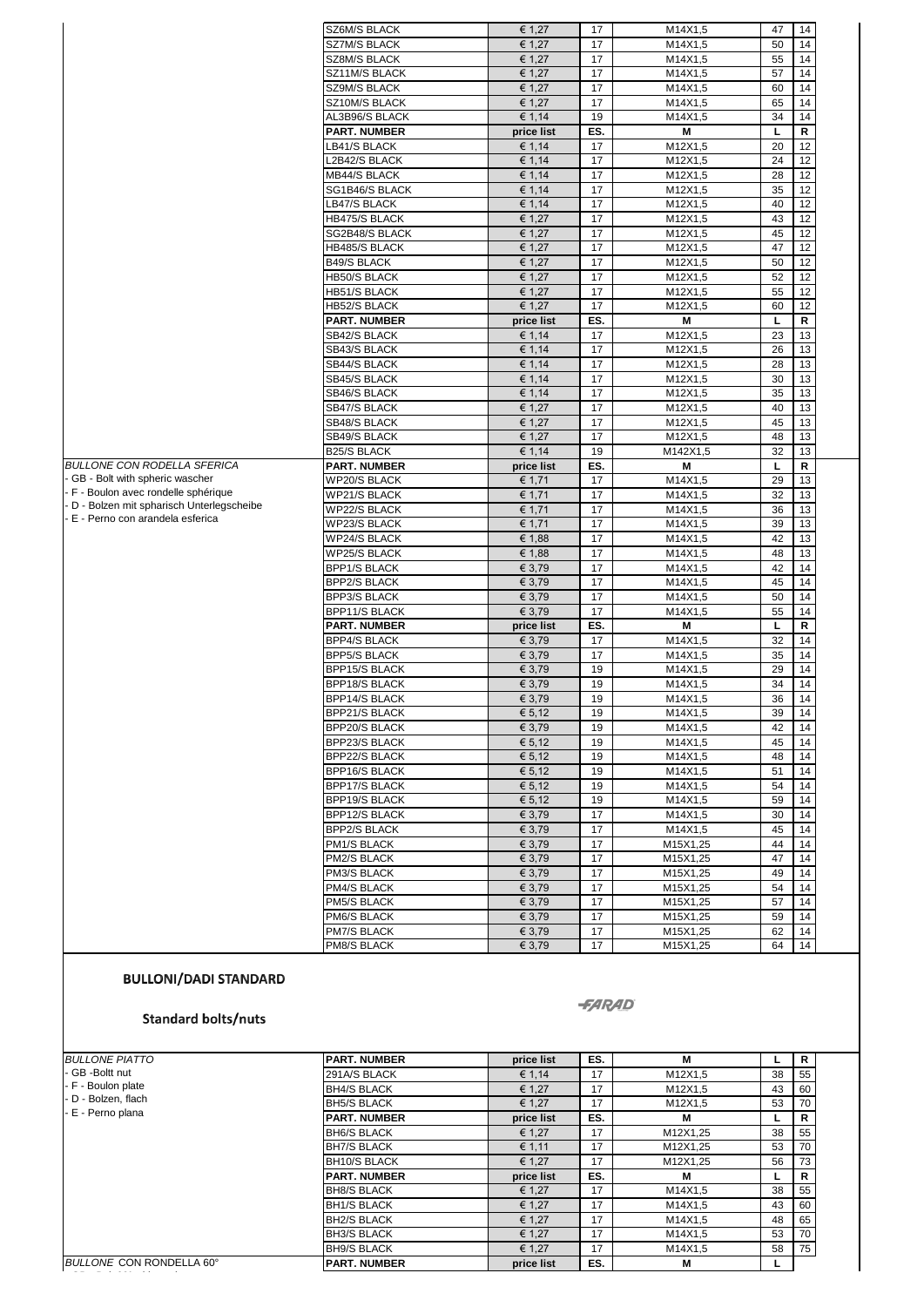| - GB - Bolt 60° with washer<br>- F - Boulon 60° avec rondelle                                                                                                                                 | <b>BR57/S BLACK</b><br><b>BR23/S BLACK</b> | € 1,44<br>€ 1.44     | 17<br>17             | M12X1,5<br>M12X1,5   | 25<br>29 |                |
|-----------------------------------------------------------------------------------------------------------------------------------------------------------------------------------------------|--------------------------------------------|----------------------|----------------------|----------------------|----------|----------------|
| D - Bolzen 60° mit Unterlegscheibe                                                                                                                                                            | <b>BR24/S BLACK</b>                        | € 1,79               | 17                   | M12X1,5              | 31       |                |
| - E - Perno a 60° con arandela                                                                                                                                                                | <b>BR25/S BLACK</b>                        | € 1,79               | 17                   | M12X1,5              | 34       |                |
|                                                                                                                                                                                               | <b>BR26/S BLACK</b>                        | € 1.79               | 17                   | M12X1,5              | 36       |                |
|                                                                                                                                                                                               | <b>BR27/S BLACK</b>                        | € 1,79               | 17                   | M12X1,5              | 39       |                |
|                                                                                                                                                                                               | <b>BR21/S BLACK</b>                        | € 3,79               | 17                   | M12X1,5              | 41       |                |
|                                                                                                                                                                                               | <b>BR22/S BLACK</b>                        | € 3,79               | 17                   | M12X1,5              | 44       |                |
|                                                                                                                                                                                               | <b>BR20/S BLACK</b>                        | € 3,79               | 17                   | M12X1,5              | 46       |                |
|                                                                                                                                                                                               | <b>PART. NUMBER</b>                        | price list           | ES.                  | М                    | L        |                |
|                                                                                                                                                                                               | <b>BR5/S BLACK</b>                         | € 1,44               | 19                   | M12X1,5              | 25       |                |
|                                                                                                                                                                                               | <b>BR67/S BLACK</b>                        | € 1,44               | 17                   | M14X1,5              | 27       |                |
|                                                                                                                                                                                               | <b>BR6/S BLACK</b>                         | € 1,44               | 19                   | M14X1,5              | 27       |                |
|                                                                                                                                                                                               | <b>BPH1/S BLACK</b>                        | € 1,79               | 19                   | M14X1,5              | 33       |                |
|                                                                                                                                                                                               | <b>BPH2/S BLACK</b>                        | € 1,79               | 19                   | M14X1,5              | 37       |                |
|                                                                                                                                                                                               | <b>BPH3/S BLACK</b>                        | € 3,79               | 19                   | M14X1,5              | 43       |                |
|                                                                                                                                                                                               | <b>BPH4/S BLACK</b>                        | € 3,79               | 19                   | M14X1,5              | 49       |                |
|                                                                                                                                                                                               | <b>BPH5/S BLACK</b>                        | € 3,79               | 19                   | M14X1,5              | 53       |                |
|                                                                                                                                                                                               | <b>BF2/S BLACK</b>                         | €4,65                | 24                   | M14X1,5              | 32       |                |
|                                                                                                                                                                                               | <b>PART. NUMBER</b>                        | price list           | ES.                  | М                    | L        |                |
|                                                                                                                                                                                               | <b>BF3/S BLACK</b>                         | €4,65                | 24                   | M16x1,5              | 35       |                |
|                                                                                                                                                                                               | <b>PART. NUMBER</b>                        | price list           | ES.                  | М                    | L        |                |
|                                                                                                                                                                                               | <b>BR10/S BLACK</b>                        | € 1,80               | 19                   | M12X1,25             | 27       |                |
|                                                                                                                                                                                               | <b>BR9/S BLACK</b>                         | € 1,80               | 19                   | M12X1,25             | 35       |                |
|                                                                                                                                                                                               | <b>PART. NUMBER</b>                        | price list           | ES.                  | M                    | L        |                |
|                                                                                                                                                                                               | <b>NWR1/S BLACK</b>                        | € 3,79               | 17                   | M14X1,25             | 25       |                |
|                                                                                                                                                                                               | NWR2/S BLACK                               | € 3,79               | 17                   | M14X1,25             | 28       |                |
|                                                                                                                                                                                               | NWR3/S BLACK                               | € 3,79               | 17                   | M14X1,25             | 31       |                |
|                                                                                                                                                                                               | NWR4/S BLACK                               | € 3,79               | 17                   | M14X1,25             | 33       |                |
|                                                                                                                                                                                               | NWR5/S BLACK                               | € 3.79               | 17                   | M14X1,25             | 39       |                |
|                                                                                                                                                                                               | NWR6/S BLACK                               | € 3,79               | 17                   | M14X1,25             | 41       |                |
|                                                                                                                                                                                               | NWR7/S BLACK                               | € 3,79               | 17                   | M14X1,25             | 43       |                |
|                                                                                                                                                                                               | NWR8/S BLACK                               | € 3,79               | 17                   | M14X1,25             | 46       |                |
|                                                                                                                                                                                               | NWR9/S BLACK                               | € 3,79               | 17                   | M14X1,25             | 48       |                |
|                                                                                                                                                                                               | NWR10/S BLACK                              | € 3,79               | 17                   | M14X1,25             | 50       |                |
|                                                                                                                                                                                               | NWR11/S BLACK                              | € 3,79               | 17                   | M14X1,25             | 53       |                |
|                                                                                                                                                                                               | <b>PART. NUMBER</b>                        | price list           | ES.                  | M                    | ø        | L<br>Α         |
|                                                                                                                                                                                               | CP1/S BLACK                                | € 3,79               | 17                   | M12X1,25             | 17       | 57<br>36       |
|                                                                                                                                                                                               | CP2/S BLACK                                | € 3,79               | 17                   | M12X1,25             | 17       | 41<br>62       |
| - D - Bolzen, flach nit Unterlegscheibe                                                                                                                                                       | CP3/S BLACK                                | € 3,79               | 17                   | M12X1,25             | 17       | 46<br>67       |
| E - Perno plano con arandela                                                                                                                                                                  | CP4/S BLACK                                | € 3,79               | 17                   | M12X1,25             | 17       | 51<br>72       |
|                                                                                                                                                                                               | CP5/S BLACK                                | € 3,79               | 17                   | M12X1,25             | 17       | 56<br>77       |
|                                                                                                                                                                                               | <b>PART. NUMBER</b>                        | price list           | ES.                  | М                    | F        | L              |
|                                                                                                                                                                                               | D6/S BLACK                                 | € 1,14               | 17                   | M12X1,5              | 27       | 33             |
| - F - Ecrou 60°                                                                                                                                                                               | HAD1/S BLACK                               | € 1,14               | 19                   | M12X1,5              | 24       | 30             |
| D - Mutter 60°                                                                                                                                                                                | <b>HD2/S BLACK</b>                         | € 1,14               | 19                   | M12X1,5              | 27       | 33             |
| - E - Tuerca a 60°                                                                                                                                                                            | H1D4/S BLACK                               | € 1.14               | 21                   | M12X1,5              | 27       | 33             |
|                                                                                                                                                                                               | <b>PART. NUMBER</b>                        | price list           | ES.                  | М                    | F        | L              |
|                                                                                                                                                                                               | RA2D15/S BLACK                             | € 1,14               | 17                   | M12X1,25             | 27       | 33             |
|                                                                                                                                                                                               | RD12/S BLACK                               | € 1,14               | 19                   | M12X1,25             | 27       | 33             |
|                                                                                                                                                                                               | R1D14/S BLACK                              | € 1,14               | 21                   | M12X1,25             | 27       | 33             |
|                                                                                                                                                                                               | <b>PART. NUMBER</b>                        | price list           | ES.                  | М                    | F        | $\overline{L}$ |
|                                                                                                                                                                                               | <b>AD/S BLACK</b>                          | € 1,14               | 19                   | M14x1,5              | 27       | 33             |
|                                                                                                                                                                                               | DE45/S BLACK                               | € 1,27               | 19                   | M14X1,5              | 27       | 41             |
|                                                                                                                                                                                               | <b>DE48/S BLACK</b>                        | € 1,27               | 19                   | M14X1,5              | 56       |                |
|                                                                                                                                                                                               |                                            |                      |                      |                      | F        |                |
| <b>BULLONE PIATTO CON RONDELLA</b><br>GB - Flat bolt with washer<br>- F - Boulon plat avec rondelle<br>DADO 60°<br>GB - Nut 60°<br><b>BULLONI/DADI STANDARD</b><br><b>Standard bolts/nuts</b> | <b>PART. NUMBER</b><br><b>TL1/S BLACK</b>  | price list<br>€ 2,00 | ES.<br>19            | М<br>M12X1,5         | 25       | L<br>34        |
|                                                                                                                                                                                               | <b>TL2/S BLACK</b>                         | € 2,00               | 19                   | M12X1,5              | 27       | 36             |
|                                                                                                                                                                                               | <b>TL3/S BLACK</b>                         | € 2,00               | 19                   | M12X1,5              | 37       | 36             |
|                                                                                                                                                                                               | TL14/S BLACK                               | € 2,00               | 19                   | M14x1,5              | 27       | 34             |
|                                                                                                                                                                                               |                                            |                      | <i><b>-FARAD</b></i> |                      |          |                |
|                                                                                                                                                                                               |                                            |                      | ES.                  | М                    | L        |                |
|                                                                                                                                                                                               | <b>PART. NUMBER</b>                        |                      |                      |                      |          |                |
|                                                                                                                                                                                               | DE31/S BLACK                               | price list<br>1,27   | 17                   | M12X1,5              | 17       |                |
|                                                                                                                                                                                               | DE29/S BLACK                               | 1,27                 | 19                   | M12X1,5              | 15       |                |
|                                                                                                                                                                                               |                                            |                      | 19                   |                      |          |                |
|                                                                                                                                                                                               | DE30/S BLACK                               | 1,27<br>1,14         | 19                   | M12X1,5<br>M12X1,5   | 18<br>21 |                |
|                                                                                                                                                                                               | D37/S BLACK<br>SEAT4/S BLACK               | 6,86                 | 19                   | M12X1,5              | 35       |                |
|                                                                                                                                                                                               |                                            |                      | 19                   |                      | 45       |                |
|                                                                                                                                                                                               | <b>SEAT3/S BLACK</b>                       | 6,86                 |                      | M12X1,5              |          |                |
|                                                                                                                                                                                               | D27/S BLACK                                | 1,14                 | 21                   | M12X1,5              | 21       |                |
|                                                                                                                                                                                               | <b>PART. NUMBER</b>                        | price list           | ES.                  | М                    | L        |                |
|                                                                                                                                                                                               | DE32/S BLACK                               | 1,14                 | 17                   | M12X1,25             | 17       |                |
|                                                                                                                                                                                               | DE39/S BLACK                               | 1,27                 | 19<br>17             | M12X1,25             | 15<br>21 |                |
|                                                                                                                                                                                               | <b>DE40/S BLACK</b>                        | 1,14                 |                      | M12X1,5              |          |                |
|                                                                                                                                                                                               | D47/S BLACK                                | 1,14                 | 17                   | M12X1,25             | 21       |                |
|                                                                                                                                                                                               | D57/S BLACK                                | 1,14                 | 19                   | M12X1,25             | 21       |                |
| DADO 60° FILETTO PASSANTE<br>- GB - Nut 60°<br>- F - Ecrou 60°<br>D - Mutter 60°<br>· E - Tuerca a 60°                                                                                        | D17/S BLACK<br>SEAT31/S BLACK              | 1,14<br>6,86         | 21<br>19             | M12X1,25<br>M12X1,25 | 21<br>45 |                |

<sup>1</sup><br>
45<br>
18

SEAT2/S BLACK 6,86 19 M14x1,5 45 DE33/S BLACK 1,27 19 M14x1,5 18